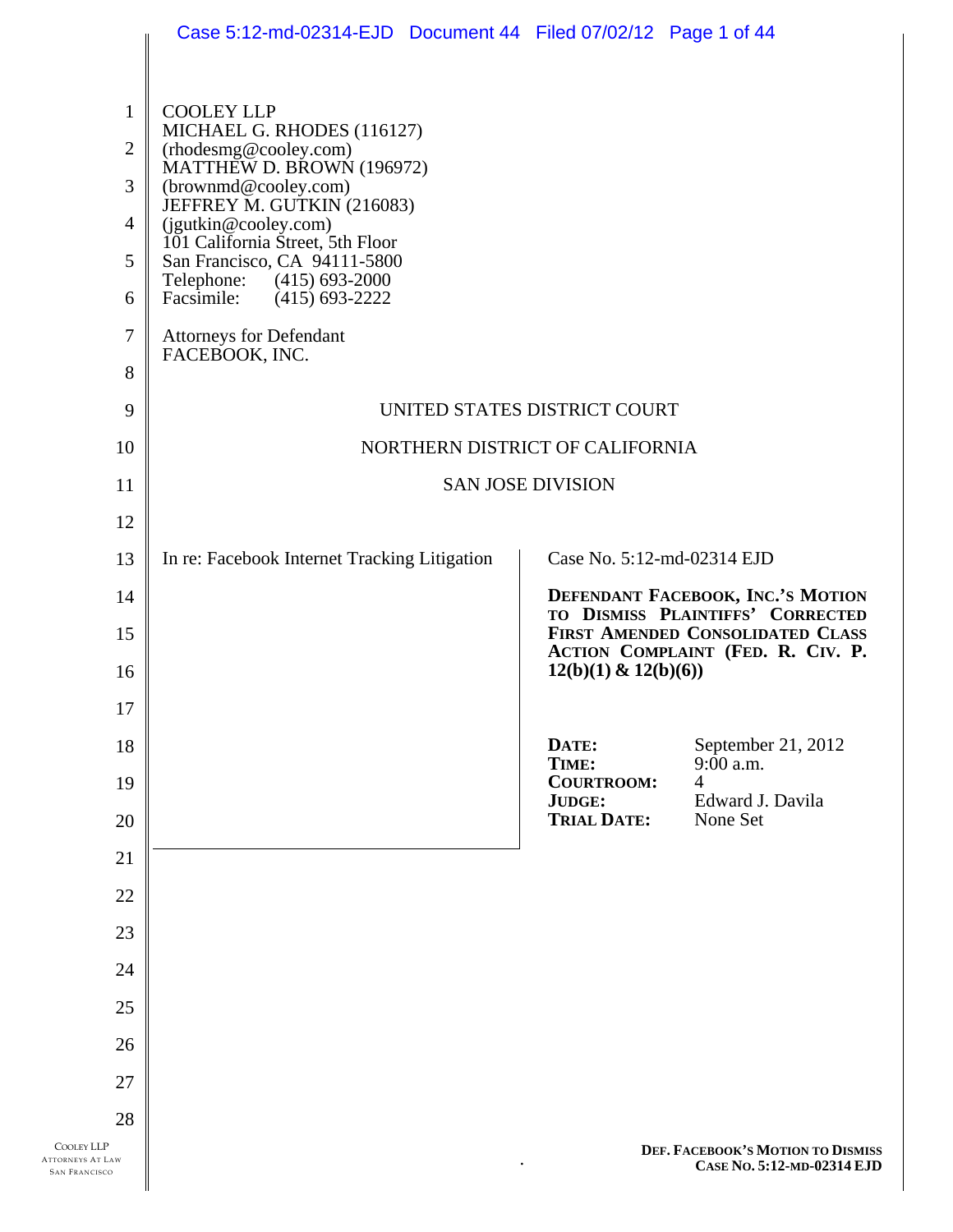|                |                          |                 | Case 5:12-md-02314-EJD  Document 44  Filed 07/02/12  Page 2 of 44                                                                       |  |  |
|----------------|--------------------------|-----------------|-----------------------------------------------------------------------------------------------------------------------------------------|--|--|
|                |                          |                 |                                                                                                                                         |  |  |
| 1              | <b>TABLE OF CONTENTS</b> |                 |                                                                                                                                         |  |  |
| $\overline{2}$ |                          |                 | Page                                                                                                                                    |  |  |
| 3              | Ι.                       |                 |                                                                                                                                         |  |  |
| $\overline{A}$ | Π.                       |                 |                                                                                                                                         |  |  |
| 5              |                          | A.              |                                                                                                                                         |  |  |
|                |                          | <b>B.</b>       |                                                                                                                                         |  |  |
| 6              |                          | $\mathcal{C}$ . |                                                                                                                                         |  |  |
| 7              | Ш.                       |                 |                                                                                                                                         |  |  |
| 8              | IV.                      |                 |                                                                                                                                         |  |  |
| 9              |                          | A.              |                                                                                                                                         |  |  |
| 10             |                          |                 | 1.                                                                                                                                      |  |  |
| 11             |                          |                 | Plaintiff Davis's Litigation Costs Do Not Establish Standing 9<br>2.                                                                    |  |  |
| 12             |                          |                 | 3.<br>Plaintiffs Fail to Plead Injury to Any Statutory Right Capable of                                                                 |  |  |
| 13             |                          | <b>B.</b>       | Plaintiffs Have Failed to Plead Claims Alleging Fraud with Particularity  11                                                            |  |  |
|                |                          | $C$ .           |                                                                                                                                         |  |  |
| 14<br>15       |                          |                 | Plaintiffs Fail to Allege an "Interception" of the "Contents of an<br>1.                                                                |  |  |
| 16<br>17       |                          |                 | Plaintiffs' Wiretap Act Claim Fails Because They Allege That<br>2.<br>Facebook Either Was, or Received Consent From, a Party to Any     |  |  |
| 18             |                          | D.              | Plaintiffs Fail to State a Claim for Violation of Penal Code § 631 (Count                                                               |  |  |
| 19             |                          |                 | Section 631 Does Not Apply to Electronic Communications 17<br>1.                                                                        |  |  |
| 20             |                          |                 | Plaintiffs Concede That Facebook Is a Party to the Communication  17<br>2.                                                              |  |  |
| 21             |                          |                 | 3.<br>Plaintiffs Fail to Allege That Facebook Made Any Intentional,<br>Unauthorized Connection with a Telephone Wire, Line, or Cable 18 |  |  |
| 22             |                          |                 | Plaintiffs Fail to Allege That Facebook Read or Learned the<br>4.                                                                       |  |  |
| 23<br>24       |                          |                 | Plaintiffs Fail to Allege That Facebook Used Any Information<br>5.                                                                      |  |  |
| 25             |                          | Ε.              |                                                                                                                                         |  |  |
| 26             |                          | F.              |                                                                                                                                         |  |  |
|                |                          | G.              |                                                                                                                                         |  |  |
| 27             |                          |                 | 1.<br>Plaintiffs Fail to Allege That Facebook Acted "Without                                                                            |  |  |
| 28             |                          |                 | DEF. FACEBOOK'S MOTION TO DISMISS<br>CASE NO. 5:12-MD-02314 EJD                                                                         |  |  |
|                |                          |                 | $-i-$                                                                                                                                   |  |  |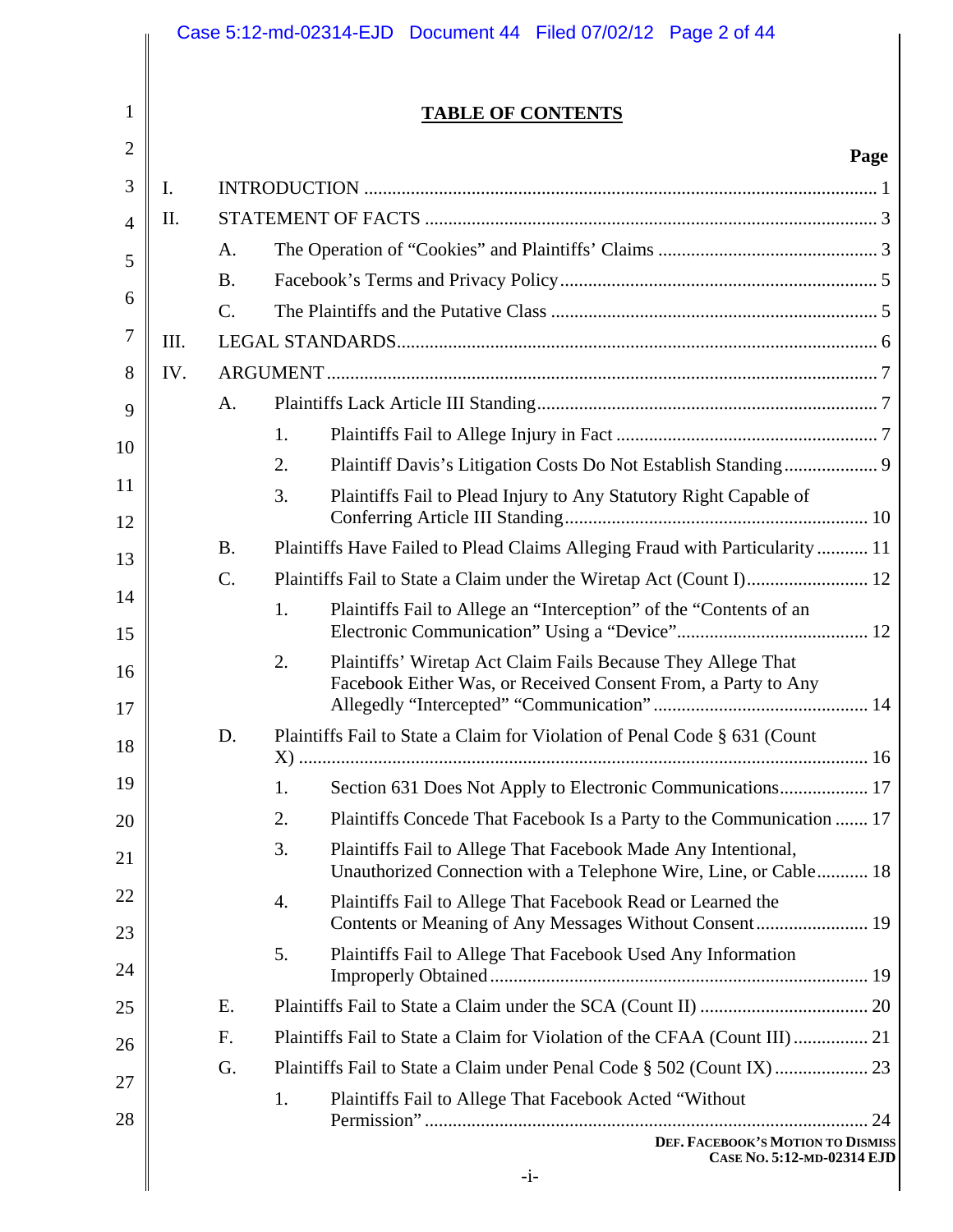|                |    |          | Case 5:12-md-02314-EJD  Document 44  Filed 07/02/12  Page 3 of 44          |      |
|----------------|----|----------|----------------------------------------------------------------------------|------|
|                |    |          |                                                                            |      |
| 1              |    |          |                                                                            |      |
| $\overline{2}$ |    |          |                                                                            | Page |
| 3              |    |          | 2.<br>Facebook's Alleged Failure to Delete Cookies Was Not Unlawful        |      |
| $\overline{4}$ |    |          |                                                                            |      |
| 5              |    |          | 3.                                                                         |      |
| 6              |    |          | 4.                                                                         |      |
|                |    | H.       |                                                                            |      |
| 7              |    |          | 1.                                                                         |      |
| 8              |    |          | Plaintiffs Fail to State a Claim under the UCL's "Fraud" Prong 28<br>2.    |      |
| 9              |    |          | 3.<br>Plaintiffs Fail to State a Claim under the UCL's "Unlawful" Prong 28 |      |
| 10             |    |          | Plaintiffs Fail to State a Claim under the UCL's "Unfair" Prong 28<br>4.   |      |
| 11             |    | I.<br>J. |                                                                            |      |
|                |    | K.       |                                                                            |      |
| 12             |    | L.       | Plaintiffs Fail to State a Claim for Invasion of Privacy or Intrusion Upon |      |
| 13             |    |          |                                                                            |      |
| 14             |    |          | 1.                                                                         |      |
| 15             |    |          | 2.                                                                         |      |
| 16             | V. |          |                                                                            |      |
|                |    |          |                                                                            |      |
| 17             |    |          |                                                                            |      |
| 18             |    |          |                                                                            |      |
| 19             |    |          |                                                                            |      |
| 20             |    |          |                                                                            |      |
| 21             |    |          |                                                                            |      |
| 22             |    |          |                                                                            |      |
| 23             |    |          |                                                                            |      |
| 24             |    |          |                                                                            |      |
| 25             |    |          |                                                                            |      |
| 26             |    |          |                                                                            |      |
| 27             |    |          |                                                                            |      |
|                |    |          |                                                                            |      |
| 28             |    |          | DEF. FACEBOOK'S MOTION TO DISMISS                                          |      |
|                |    |          | CASE No. 5:12-MD-02314 EJD<br>$-i$ i-                                      |      |
|                |    |          |                                                                            |      |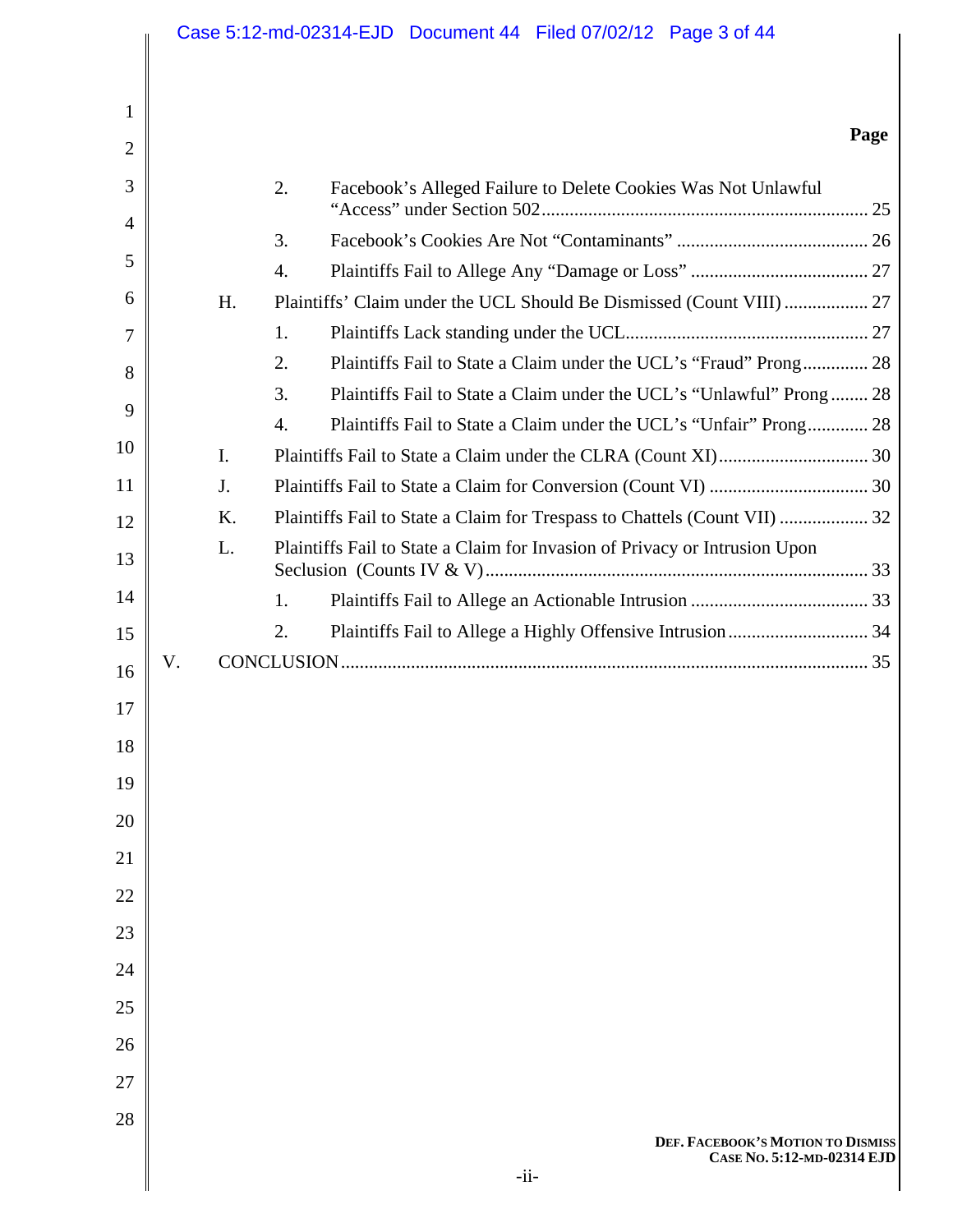|                | Case 5:12-md-02314-EJD  Document 44  Filed 07/02/12  Page 4 of 44          |
|----------------|----------------------------------------------------------------------------|
|                |                                                                            |
| $\mathbf{1}$   | <b>TABLE OF AUTHORITIES</b>                                                |
| $\overline{2}$ | Page(s)                                                                    |
| 3              | <b>CASES</b>                                                               |
| 4<br>5         | Archer v. United Rentals, Inc.,                                            |
| 6              | Ashcroft v. Iqbal,                                                         |
| 7<br>8         | B.U.S.A. Corp. v. Ecogloves, Inc.,                                         |
| 9<br>10        | Bank of New York v. Fremont Gen. Corp.,                                    |
| 11             | Bell Atl. Corp. v. Twombly,                                                |
| 12<br>13       | Belton v. Comcast Cable Holdings, LLC,                                     |
| 14<br>15       | Berryman v. Merit Prop. Mgmt., Inc.,                                       |
| 16             | Bunnell v. Motion Picture Ass'n of Am.,                                    |
| 17<br>18       | Chance v. Avenue A, Inc.,                                                  |
| 19<br>20       | Chang Bee Yang v. Sun Trust Mortg., Inc.,                                  |
| 21             | Chrisman v. City of Los Angeles,                                           |
| 22<br>23       | Claridge v. RockYou, Inc.,                                                 |
| 24             | Conte v. Newsday, Inc.,                                                    |
| 25<br>26       | Creative Computing v. Getloaded.com LLC,                                   |
| 27<br>28       | Crowley v. Cybersource Corp.,                                              |
| W              | DEF. FACEBOOK'S MOTION TO DISMISS<br>$-iii-$<br>CASE No. 5:12-MD-02314 EJD |

 $\mathsf{I}$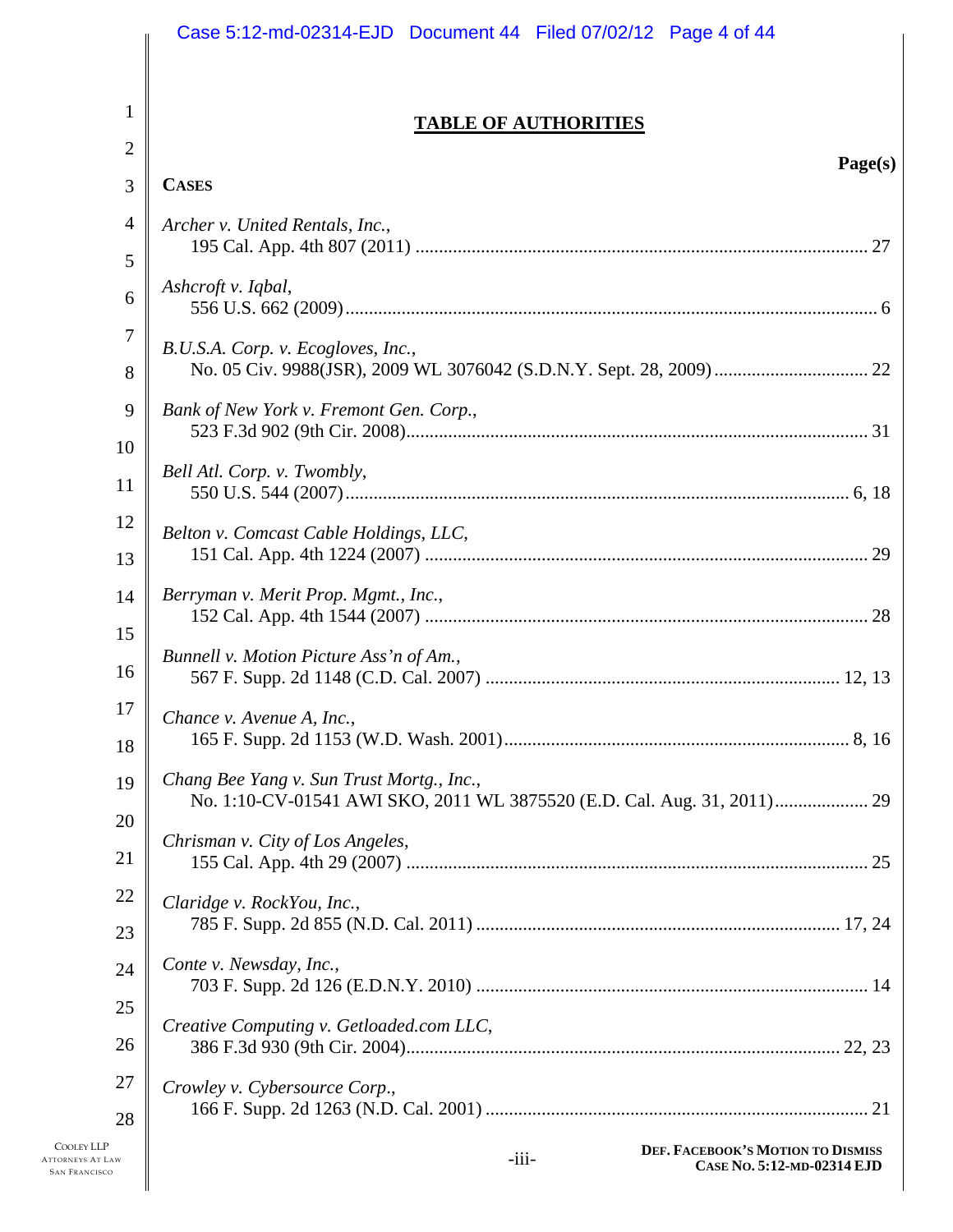|                | Case 5:12-md-02314-EJD  Document 44  Filed 07/02/12  Page 5 of 44                                                  |
|----------------|--------------------------------------------------------------------------------------------------------------------|
| $\mathbf{1}$   | Daugherty v. Am. Honda Motor Co.,                                                                                  |
| $\overline{2}$ |                                                                                                                    |
| 3              | Drum v. San Fernando Valley Bar Ass'n,                                                                             |
| 4              | Edwards v. First Am. Corp.,                                                                                        |
| 5              |                                                                                                                    |
| 6              | Facebook, Inc. v. Power Ventures, Inc.,                                                                            |
| 7              | No. C08-05780 JW, 2010 U.S. Dist. LEXIS 93517 (N.D. Cal. July 20, 2010) 26                                         |
| 8              | Ferrington v. McAfee, Inc.,                                                                                        |
| 9              | Folgelstrom v. Lamps Plus, Inc.,                                                                                   |
| 10             |                                                                                                                    |
| 11             | Friends of the Earth, Inc. v. Laidlaw Envtl. Servs., Inc.,                                                         |
| 12             | Gaos v. Google Inc.,                                                                                               |
| 13             |                                                                                                                    |
| 14             | Hernandez v. Hillsides, Inc.,                                                                                      |
| 15             |                                                                                                                    |
| 16             | Hill v. Nat'l Collegiate Athletic Ass'n,                                                                           |
| 17             | In re Actimmune Mktg. Litig.,                                                                                      |
| 18             |                                                                                                                    |
| 19             | In re Apple & AT & TM Antitrust Litig.,                                                                            |
| 20             |                                                                                                                    |
| 21             | In re Apple & ATTM Antitrust Litig.,<br>No. C 07-05152 JW, 2010 U.S. Dist. LEXIS 98270 (N.D. Cal. July 8, 2010) 27 |
| 22             | In re DoubleClick Inc. Privacy Litig.,                                                                             |
| 23             |                                                                                                                    |
| 24             | In re Facebook Privacy Litig.,                                                                                     |
| 25             |                                                                                                                    |
| 26             | In re Intuit Privacy Litig.,                                                                                       |
| 27             | In re iPhone Application Litig.,                                                                                   |
| 28             |                                                                                                                    |
| W              |                                                                                                                    |

I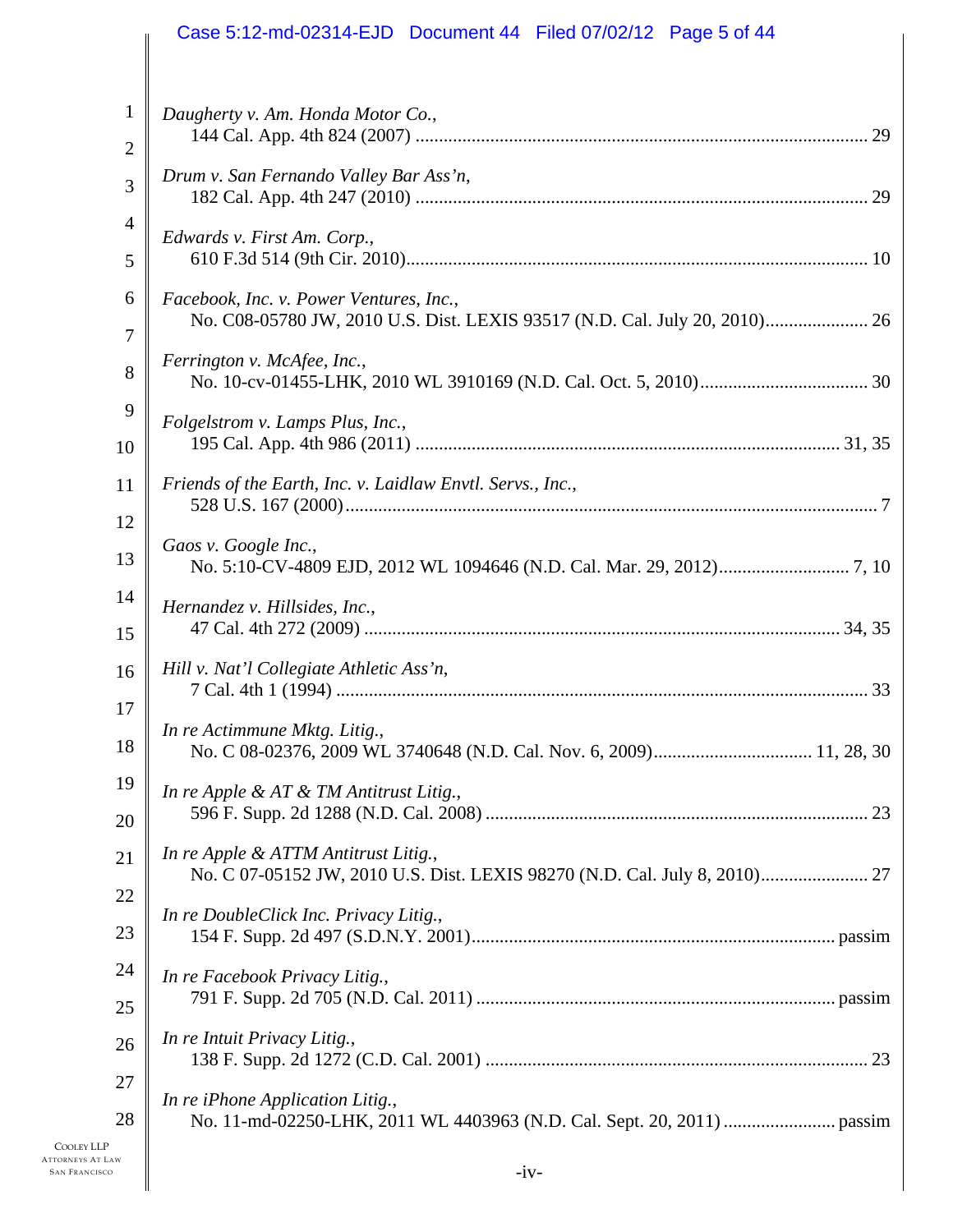|                | Case 5:12-md-02314-EJD  Document 44  Filed 07/02/12  Page 6 of 44             |
|----------------|-------------------------------------------------------------------------------|
| $\mathbf{1}$   | In re iPhone Application Litig.,                                              |
| 2              |                                                                               |
| 3              | In re JetBlue Airways Corp. Privacy Litig.,                                   |
| $\overline{4}$ | In re Pharmatrak, Inc. Privacy Litig.,                                        |
| 5              |                                                                               |
| 6              | In re Toys 'R' Us, Inc. Privacy Litig.,                                       |
| 7              |                                                                               |
| 8              | Intel Corp. v. Hamidi,                                                        |
| 9              | Jessup-Morgan v. Am. Online, Inc.,                                            |
| 10             |                                                                               |
| 11             | Jewel v. Nat'l Sec. Agency,                                                   |
| 12             |                                                                               |
| 13             | Kearns v. Ford Motor Co.,                                                     |
| 14             | Konop v. Hawaiian Airlines, Inc.,                                             |
| 15             |                                                                               |
| 16             | Kremen v. Cohen,                                                              |
| 17             |                                                                               |
| 18             | Kwikset Corp. v. Super. Ct.,                                                  |
| 19             | LaCourt v. Specific Media,                                                    |
| 20             | No. SACV-10-1256-GW (JCGx), 2011 WL 1661532 (C.D. Cal. Apr. 28, 2011)  passim |
| 21             | Lierboe v. State Farm Mut. Auto. Ins. Co.,                                    |
| 22             | Low v. LinkedIn Corp.,                                                        |
| 23             |                                                                               |
| 24             | LVRC Holdings LLC v. Brekka,                                                  |
| 25             |                                                                               |
| 26             | Marsh v. Zaazoom Solutions, LLC,                                              |
| 27             | Marshall v. Milberg LLP,                                                      |
| 28             |                                                                               |
|                |                                                                               |

I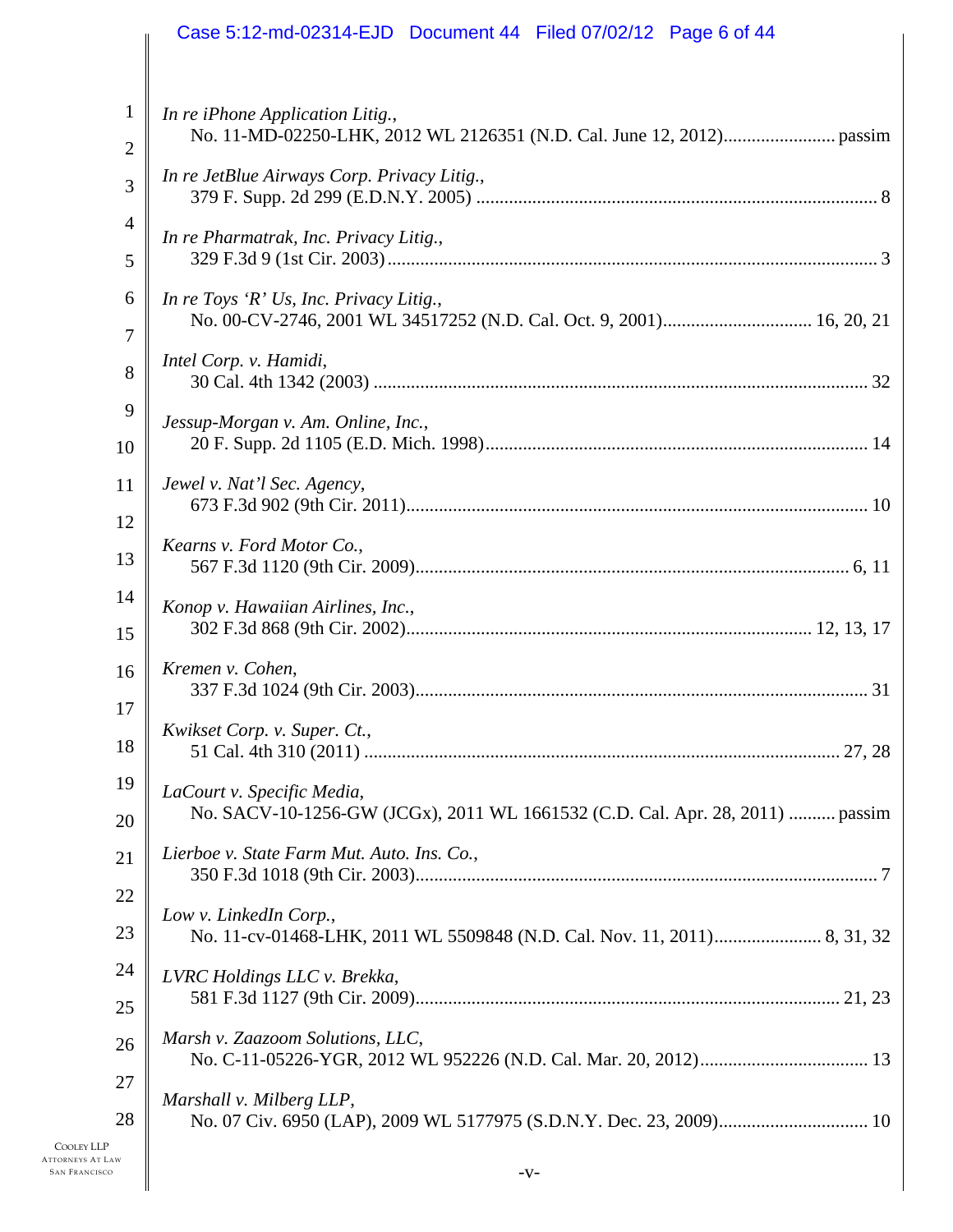|                     | Case 5:12-md-02314-EJD  Document 44  Filed 07/02/12  Page 7 of 44                                                |
|---------------------|------------------------------------------------------------------------------------------------------------------|
| $\mathbf{1}$        | Mazza v. Am. Honda Motor Co.,                                                                                    |
| $\overline{2}$      |                                                                                                                  |
| 3                   | McKell v. Wash. Mut., Inc.,                                                                                      |
| $\overline{4}$<br>5 | Med. Lab. Mgmt. Consultants v. ABC, Inc.,                                                                        |
| 6                   | Mortensen v. Bresnan Commc'n,<br>No. CV 10-13-BLG_RFC, 2010 U.S. Dist. LEXIS 131419 (D. Mont. Dec. 13, 2010)  34 |
| 7<br>8              | Murphy v. Kenneth Cole Prods., Inc.,                                                                             |
|                     |                                                                                                                  |
| 9<br>10             | Native Village of Kivalina v. ExxonMobil Corp.,                                                                  |
| 11                  | Navarro v. Block,                                                                                                |
| 12                  |                                                                                                                  |
| 13                  | Netscape Commc'ns Corp. v. ValueClick, Inc.,                                                                     |
| 14<br>15            | Pennsylvania v. New Jersey,                                                                                      |
| 16<br>17            | People v. Stipo,                                                                                                 |
| 18                  | People v. Suite,                                                                                                 |
| 19                  | Rogers v. Ulrich,                                                                                                |
| 20                  |                                                                                                                  |
| 21                  | Ruiz v. Gap, Inc.,                                                                                               |
| 22<br>23            | S. Bay Chevrolet v. GMAC,                                                                                        |
| 24                  | Sacramento Cnty. Deputy Sheriffs' Ass'n v. Cnty. of Sacramento,                                                  |
| 25<br>26            | Sevidal v. Target Corp.,                                                                                         |
| 27                  |                                                                                                                  |
| 28                  | Shulman v. Group W Prods., Inc.,                                                                                 |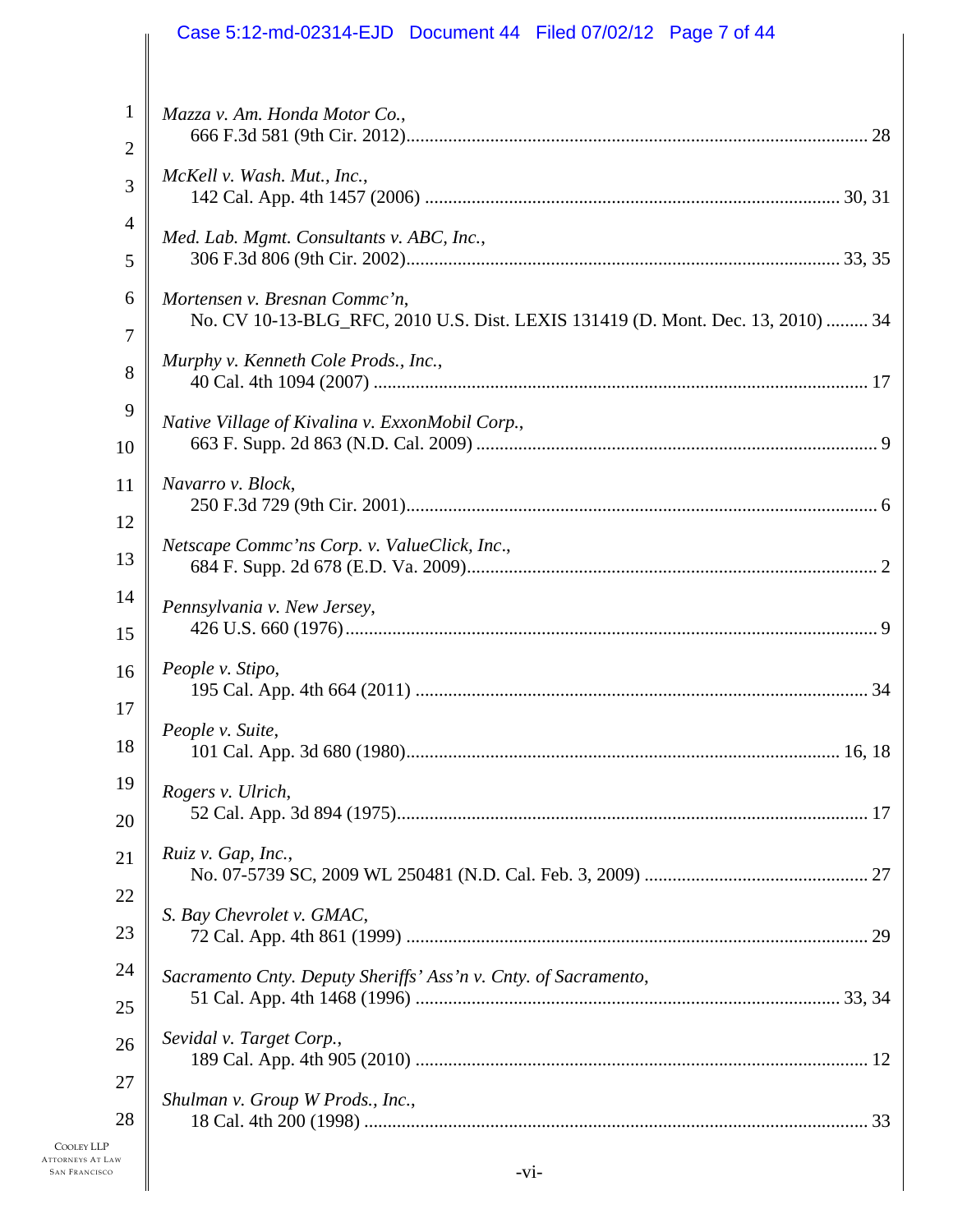|                | Case 5:12-md-02314-EJD  Document 44  Filed 07/02/12  Page 8 of 44                |
|----------------|----------------------------------------------------------------------------------|
| $\mathbf{1}$   | SolarBridge Techs., Inc. v. Ozkaynak,                                            |
| $\overline{2}$ | No. C 10-cv-03769-EJD, 2012 U.S. Dist. LEXIS 54583 (N.D. Cal. Apr. 18, 2012)  24 |
| 3              | Stearns v. Select Comfort Retail Corp.,                                          |
| 4              | Steel Co. v. Citizens for a Better Env't,                                        |
| 5              |                                                                                  |
| 6              | Summers v. Earth Island Inst.,                                                   |
| 7<br>8         | Susan S. v. Israels,                                                             |
| 9              |                                                                                  |
| 10             | Tavernetti v. Super. Ct.,                                                        |
| 11             | United States v. Forrester,                                                      |
| 12             |                                                                                  |
| 13             | United States v. Nosal,                                                          |
| 14             | Vertkin v. Vertkin,                                                              |
| 15             |                                                                                  |
| 16             | Vess v. Ciba-Geigy Corp. USA,                                                    |
| 17             | Warden v. Kahn,                                                                  |
| 18             |                                                                                  |
| 19             | Warth v. Seldin,                                                                 |
| 20             |                                                                                  |
| 21             | White v. Lee,                                                                    |
| 22             |                                                                                  |
| 23             | <b>STATUTES</b>                                                                  |
| 24             | Computer Fraud and Abuse Act,                                                    |
| 25             | Federal Wiretap Act,                                                             |
| 26             |                                                                                  |
| 27             |                                                                                  |
| 28             |                                                                                  |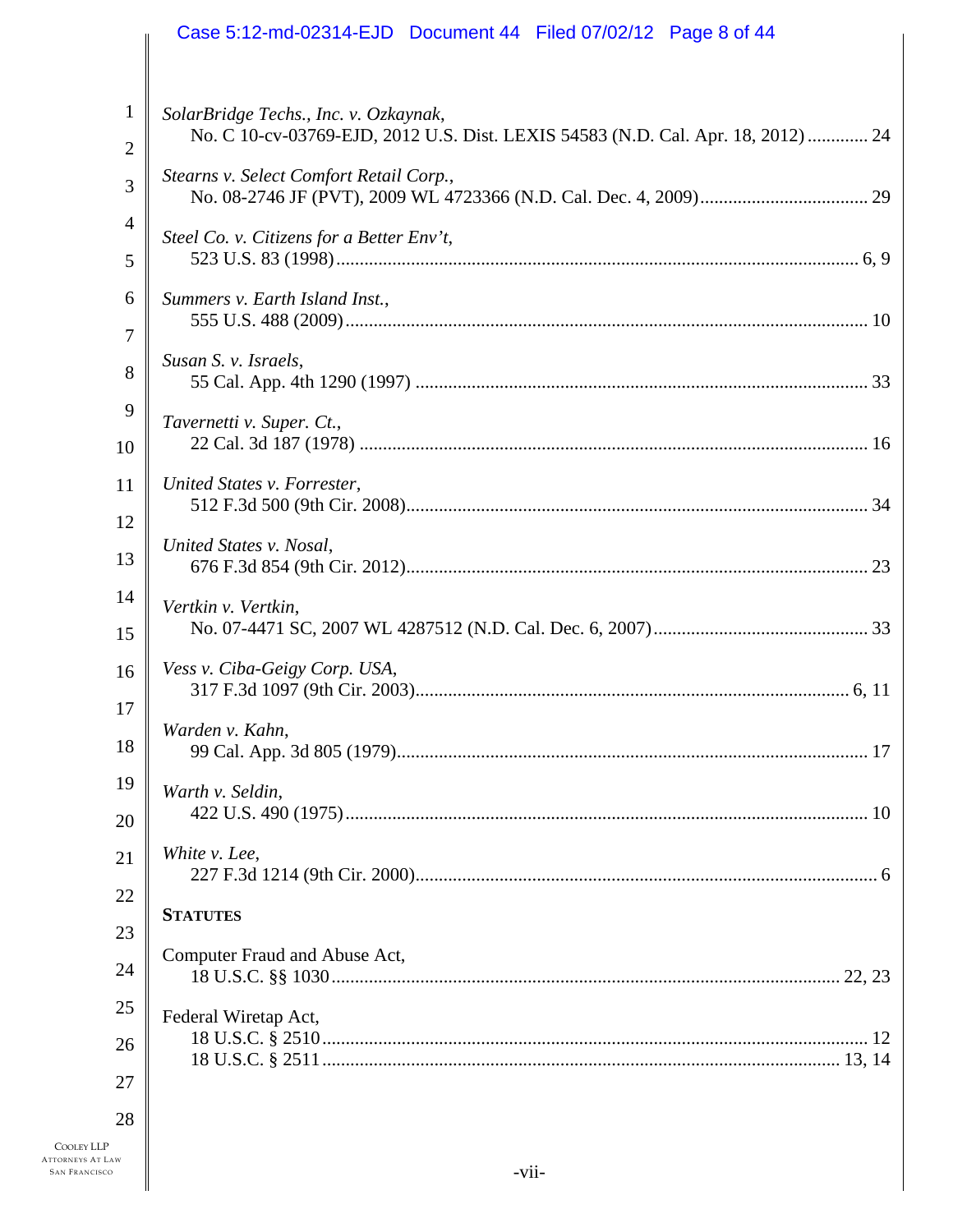|                | Case 5:12-md-02314-EJD  Document 44  Filed 07/02/12  Page 9 of 44 |
|----------------|-------------------------------------------------------------------|
| $\mathbf{1}$   | Stored Communications Act,                                        |
| $\overline{2}$ |                                                                   |
|                |                                                                   |
| 3              |                                                                   |
| $\overline{4}$ | California Computer Crime Law,                                    |
|                |                                                                   |
| 5              | California Legal Remedies Act,                                    |
| 6              |                                                                   |
| 7              |                                                                   |
|                |                                                                   |
| 8              | California Unfair Competition Law, Cal. Bus. & Prof. Code § 17200 |
| 9              |                                                                   |
| 10             | California Wiretap Act, Cal. Penal Code § 631                     |
|                |                                                                   |
| 11             |                                                                   |
| 12             | <b>Other Statutes</b>                                             |
|                |                                                                   |
| 13             |                                                                   |
| 14             |                                                                   |
| 15             | <b>OTHER AUTHORITIES</b>                                          |
|                |                                                                   |
| 16             | Federal Rules of Civil Procedure                                  |
| 17             |                                                                   |
|                |                                                                   |
| 18             |                                                                   |
| 19             |                                                                   |
| 20             |                                                                   |
|                |                                                                   |
| 21             |                                                                   |
| 22             |                                                                   |
| 23             |                                                                   |
|                |                                                                   |
| 24             |                                                                   |
| 25             |                                                                   |
| 26             |                                                                   |
| 27             |                                                                   |
| 28             |                                                                   |
|                |                                                                   |
| W              | -viii-                                                            |
|                |                                                                   |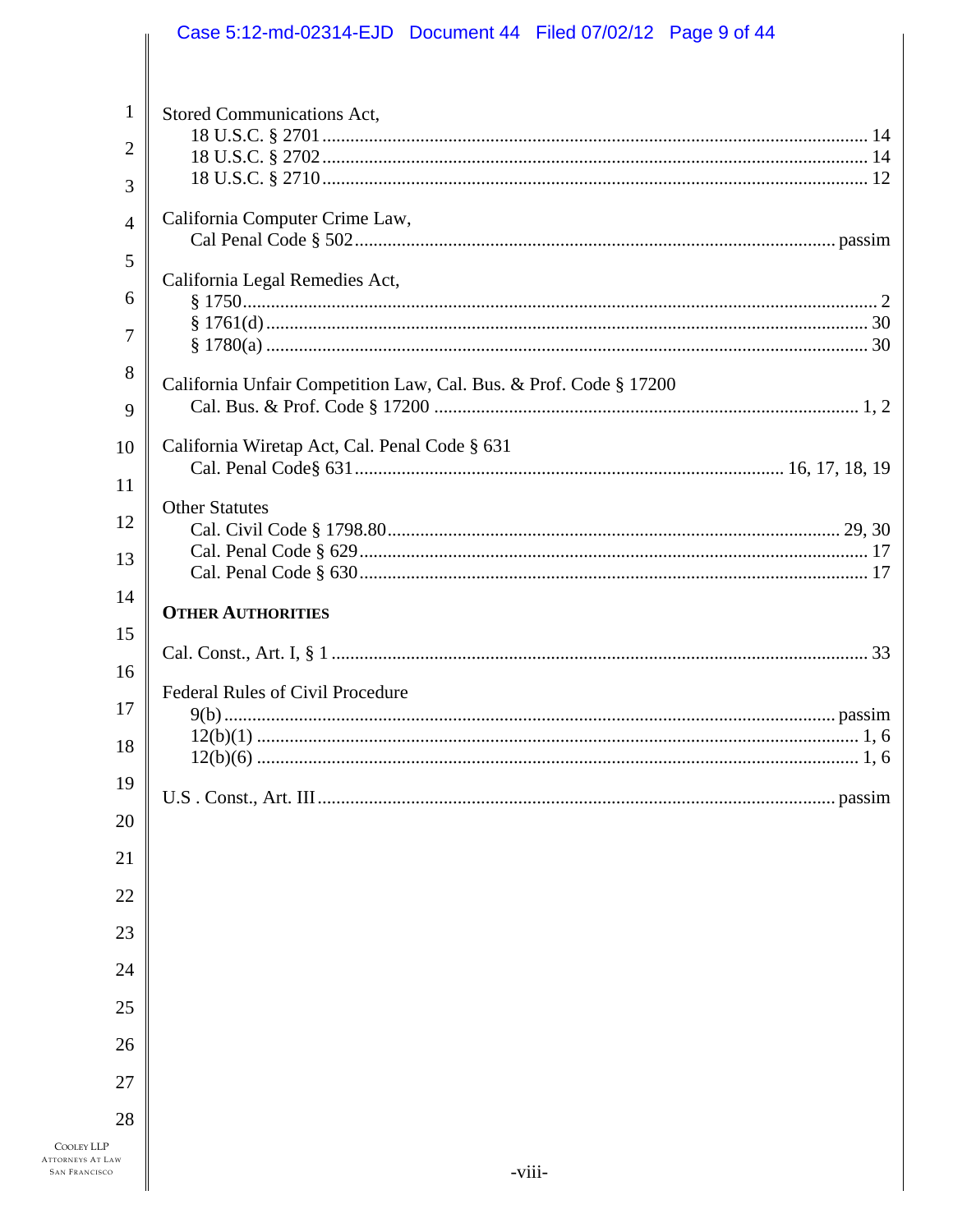| $\mathbf{1}$   | NOTICE OF MOTION AND MOTION TO DISMISS                                                              |  |
|----------------|-----------------------------------------------------------------------------------------------------|--|
| $\overline{2}$ | TO ALL PARTIES AND THEIR ATTORNEYS OF RECORD:                                                       |  |
| 3              | PLEASE TAKE NOTICE that on September 21, 2012 at 9:00 a.m. or as soon thereafter as                 |  |
| $\overline{4}$ | this Motion may be heard in the above-entitled court, located at 280 South First Street, San Jose,  |  |
| 5              | California, in Courtroom 4, 5th Floor, Defendant Facebook, Inc. ("Facebook") will move to           |  |
| 6              | dismiss the Corrected First Amended Consolidated Class Action Complaint ("Complaint" or             |  |
| 7              | "Compl.") filed by Plaintiffs. Facebook's Motion is made pursuant to Federal Rules of Civil         |  |
| 8              | Procedure $12(b)(1)$ and $12(b)(6)$ and is based on this Notice of Motion and Motion, the           |  |
| 9              | accompanying Memorandum of Points and Authorities, the Declarations of Sandeep Solanki and          |  |
| 10             | Kyle C. Wong, the Request for Judicial Notice, and all pleadings and papers on file in this matter, |  |
| 11             | and upon such matters as may be presented to the Court at the time of hearing or otherwise.         |  |
| 12             | <b>STATEMENT OF RELIEF SOUGHT</b>                                                                   |  |
| 13             | Facebook seeks an order pursuant to Federal Rules of Civil Procedure $12(b)(1)$ and                 |  |
| 14             | 12(b)(6) dismissing with prejudice Plaintiffs' Complaint and each of the eleven Claims for Relief   |  |
| 15             | alleged therein for lack of standing and failure to state a claim upon which relief can be granted. |  |
| 16             | <b>STATEMENT OF ISSUES TO BE DECIDED</b>                                                            |  |
| 17             | 1.<br>Have Plaintiffs adequately alleged standing under Article III of the United States            |  |
| 18             | Constitution and California's Unfair Competition Law, Cal. Bus. & Profs. Code § 17200 et seq.,      |  |
| 19             | where they have not alleged any specific, concrete harm fairly traceable to Facebook's conduct?     |  |
| 20             | Do Plaintiffs' vague allegations of fraud meet Rule 9(b)'s heightened pleading<br>2.                |  |
| 21             | standards where they fail to identify any alleged misstatement upon which they relied?              |  |
| 22             | 3.<br>Do any of the asserted claims against Facebook state a claim, where in each case,             |  |
| 23             | Plaintiffs fail to adequately allege the necessary elements?                                        |  |
| 24             | <b>MEMORANDUM OF POINTS AND AUTHORITIES</b>                                                         |  |
| 25             | I.<br><b>INTRODUCTION</b>                                                                           |  |
| 26             | Facebook is a free social networking website that enables people to connect and share               |  |
| 27             | with their friends, families, and communities. Once Facebook Users ("User") register, they can      |  |
| 28             | become "Friends" with other Users and share virtually anything with them through Facebook.          |  |
| LAW<br>CO      | DEF. FACEBOOK'S MOTION TO DISMISS<br>1.<br>CASE No. 5:12-MD-02314 EJD                               |  |
|                |                                                                                                     |  |

 $\overline{\phantom{a}}$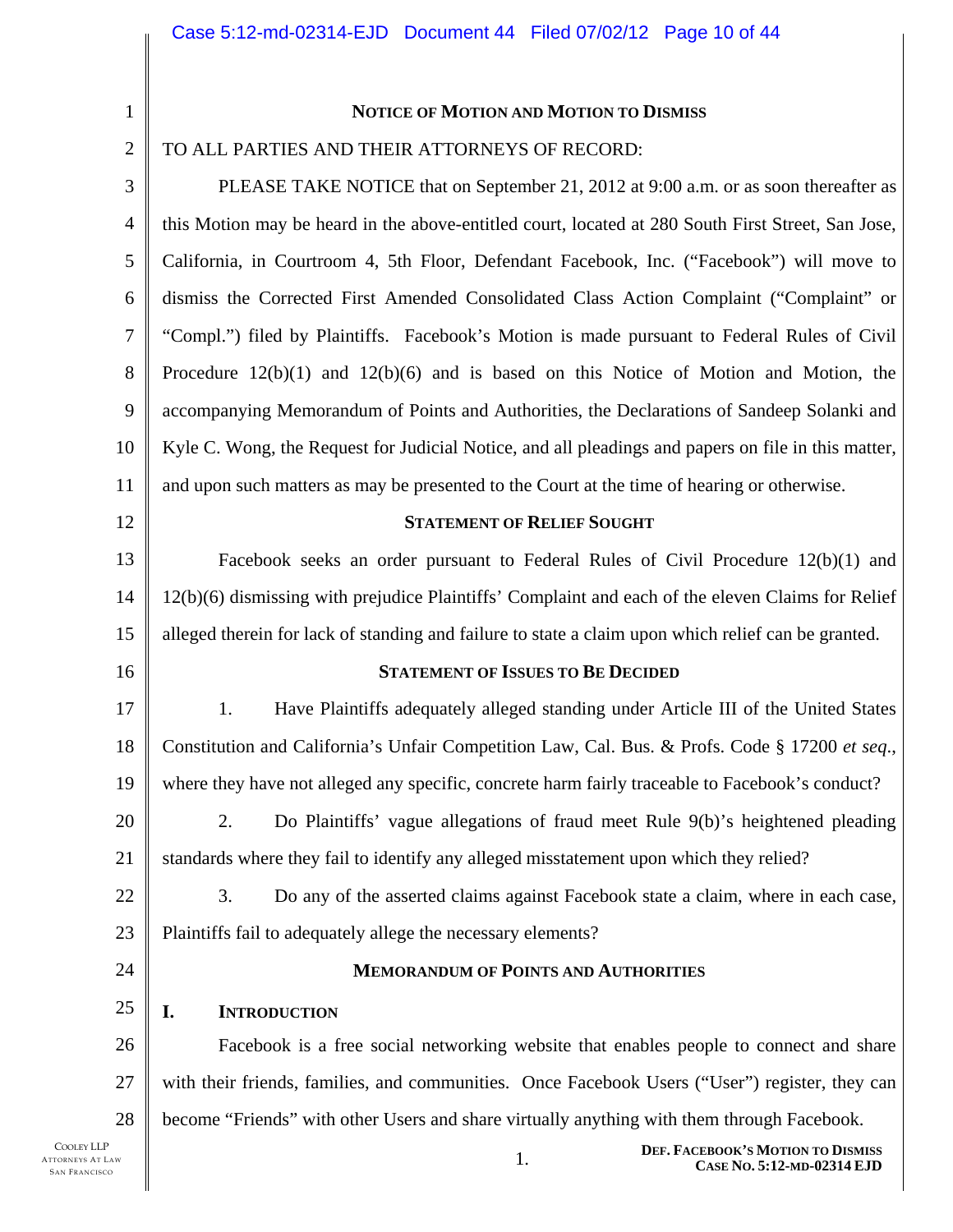#### Case 5:12-md-02314-EJD Document 44 Filed 07/02/12 Page 11 of 44

1 2 3 4 5 6 7 8 9 10 Plaintiffs' Complaint arises from Facebook's alleged use of so-called "browser cookies" or "HTTP cookies." These cookies provide a method for storing information on computers to improve a website's functionality, security, and user experience, and for well over a decade they have been a "ubiquitous" and integral part of everyday usage for Internet users. *See Netscape Commc'ns Corp. v. ValueClick, Inc*., 684 F. Supp. 2d 678, 682 (E.D. Va. 2009). Here, Plaintiffs claim that these cookies can be used to track the Internet activities of Facebook Users when they are logged out of Facebook and visit third-party websites that have integrated Facebook features, which enable Users to share content with their Facebook Friends. According to the Complaint, websites with these features trigger cookies that send Facebook the User's browsing activity when that User is logged out, allegedly without the User's consent.

11 12 13 14 15 16 Plaintiffs' Complaint fails as a matter of law. Plaintiffs lack Article III standing because they have not specified what, if any, personal information Facebook collected without their consent, much less how they were injured by the alleged collection of their browsing activity. The Complaint instead relies on vague, generalized allegations that say virtually nothing about the named Plaintiffs themselves or how Facebook allegedly harmed them. As courts have found time and again, such non-specific allegations of harm do not establish standing under Article III.

17 18 19 20 21 Plaintiffs' Complaint also fails to meet the heightened pleading standard that governs their claims sounding in fraud, namely their Unfair Competition Law ("UCL"), Cal. Bus. & Prof. Code § 17200, Computer Crime Law ("§ 502"), and Consumer Legal Remedies Act ("CLRA"), Cal. Civ. Code § 1750, claims. Plaintiffs allege in conclusory terms that Facebook engaged in fraudulent conduct, but their highly generalized claims fall well short of Rule 9(b)'s mandate.

22 23 24 25 26 27 28 Finally, the Complaint should be dismissed for failure to state any claim upon which relief can be granted. First, Facebook disclosed in its Privacy Policy—which Users must acknowledge upon registration and which is accessible from virtually all Facebook pages—that Facebook uses cookies to collect information about Users' activity on third-party sites. This disclosure alone nullifies any claim that Facebook used cookies without Users' consent, as Plaintiffs tacitly acknowledge throughout their Complaint. While Plaintiffs assert that Facebook promised to (but failed to) delete cookies after Users logged out, that alleged representation appears in a single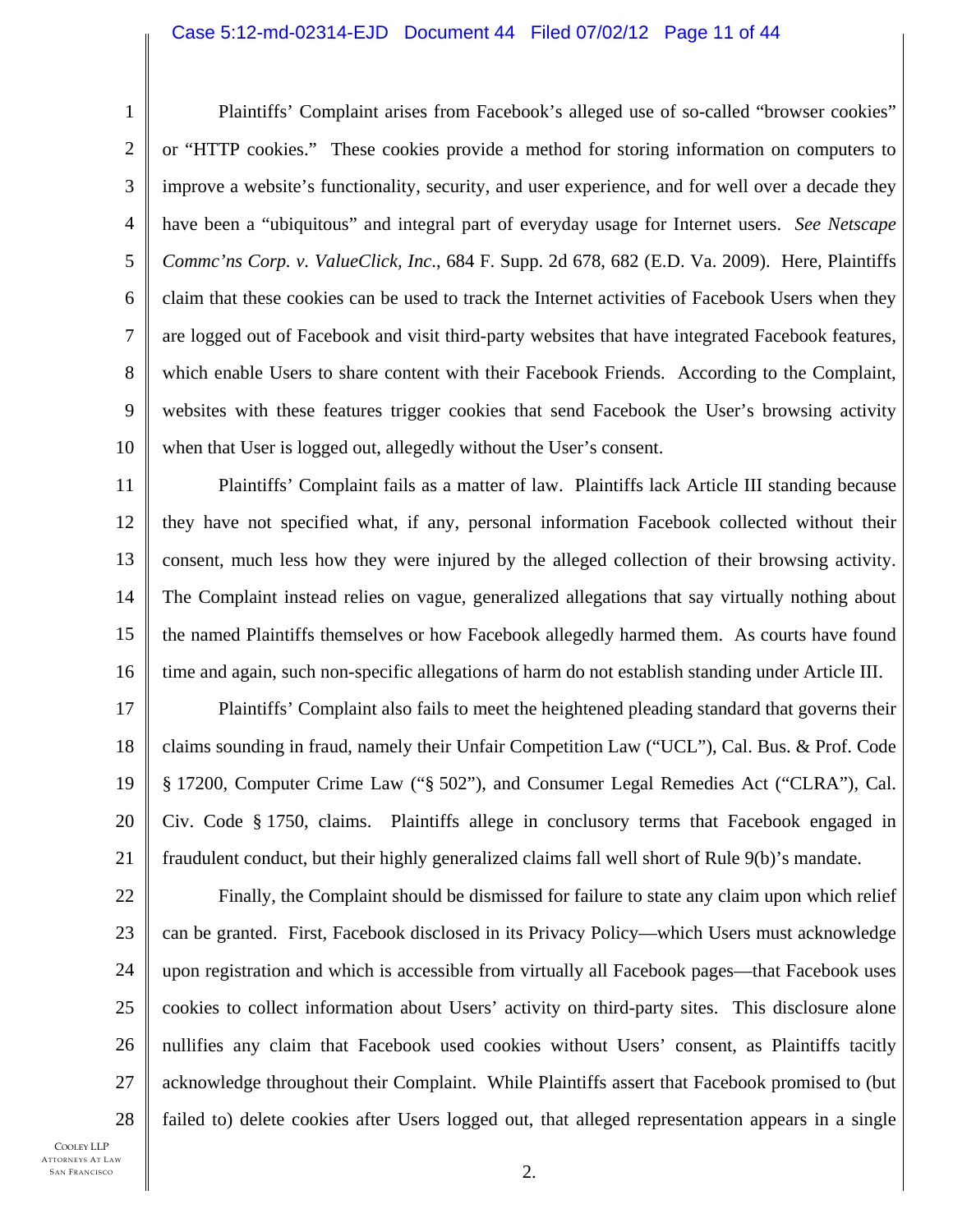1 2 entry in Facebook's extensive online Help Center. Critically, no Plaintiff alleges that they even saw, much less relied on, that representation. It is therefore beside the point.

3

4

5

6

7

Plaintiffs' individual claims are defective for several, additional reasons, such as:

**Federal Wiretap Act, 18 U.S.C. § 2510 ("Wiretap Act"):** Plaintiffs do not adequately allege facts establishing that there was an "interception" of the "contents" of a "communication" using a "device," and Plaintiffs' allegations show that Facebook acted with the consent of Users or other parties to any alleged communications, or was a party to any alleged communication.

8 9 10 **Stored Communications Act, 18 U.S.C. § 2701 ("SCA"):** Plaintiffs do not allege that Facebook accessed a "facility" through which an "electronic communication service" is provided, took information from "electronic storage," or did either without or in excess of authorization.

11 12 13 **Computer Fraud and Abuse Act, 18 U.S.C. § 1030 ("CFAA"):** Plaintiffs fail to allege that they suffered any impairment to property or lost business or revenue from Facebook's conduct, or even that Facebook accessed any computer without authorization.<sup>1</sup>

14

15

# **II. STATEMENT OF FACTS<sup>2</sup>**

# **A. The Operation of "Cookies" and Plaintiffs' Claims**

16 17 18 19 20 21 22 23 24 When a User creates a Facebook account, Facebook allegedly saves certain cookies in the User's Internet browser (*e.g.*, Internet Explorer or Safari) with a unique ID number. ( $\P$  $[$ 42-55.<sup>3</sup>) A cookie is a small text file a server creates and sends to a browser (¶ 38), which "the browser software is expected to save and to send back whenever the browser makes additional requests of the [same] server (such as when the user visits additional webpages at the same or related sites)." *In re Pharmatrak, Inc. Privacy Litig.*, 329 F.3d 9, 14 (1st Cir. 2003) (footnote omitted). Cookies can store only a limited amount of data and do not themselves collect any information. (¶ 40.) "Cookies are widely used on the internet by reputable websites to promote convenience and customization," *Pharmatrak*, 329 F.3d at 14, including Facebook, which uses cookies to

25

 $\overline{a}$ 

28

 $3$  All paragraph references are to the Complaint unless otherwise noted.

<sup>&</sup>lt;sup>1</sup> Plaintiffs' tacked-on assortment of state-law claims also fail, for reasons discussed below.

<sup>26</sup>  27  $2$  By discussing the Complaint's factual allegations and documents incorporated by reference, Facebook does not thereby make any admissions.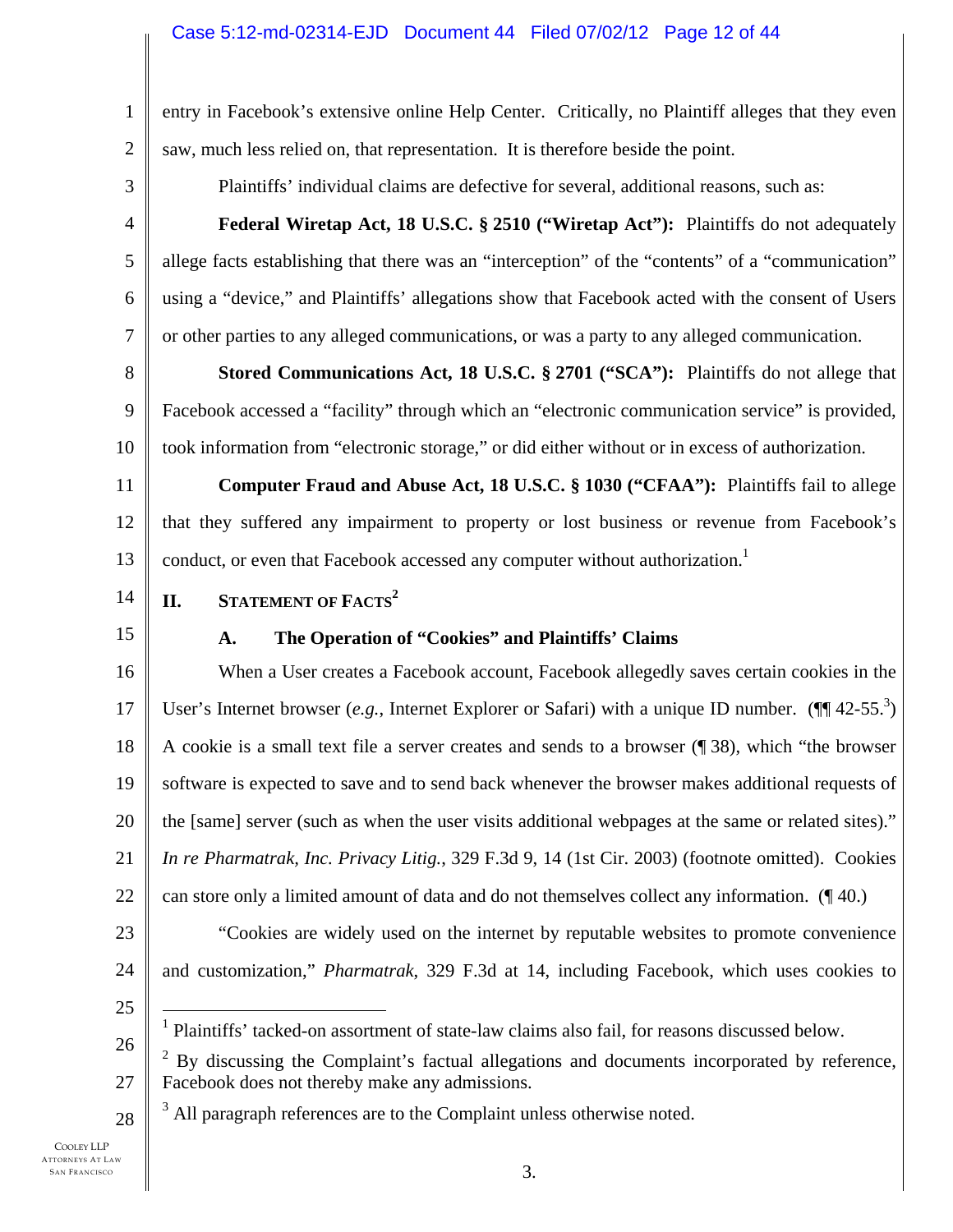#### Case 5:12-md-02314-EJD Document 44 Filed 07/02/12 Page 13 of 44

3 enable Users, *inter alia*, to share content with each other, including content on third-party websites. Indeed, cookies allow Facebook to offer an array of features for sharing content; it is through these features—in particular "social plug-ins" such as the "Like" button<sup>4</sup>—that Plaintiffs allege Facebook collects browsing activity information. (¶¶ 15, 17.)

5 6 7 8 9 10 Plaintiffs allege that Facebook collects information about a logged-in User's browsing activity each time she visits a website with Facebook features, such as the Like button. (¶¶ 15, 84.) This occurs when the information contained in such User's cookies allegedly is "sent back" to Facebook.<sup>5</sup> ( $\llbracket 60$ .) The transmittal of this information is necessary, for example, for the User to see "social" content—content that her Friends have shared on the website. (¶ 60 (if a User visits CNN.com they may see what articles her Friends recommend on that site).)

11 12 13 14 15 16 17 18 19 20 21 The process is largely the same when a logged-out Facebook User visits a site like CNN.com. The User's browser sends a request to CNN's server to display the requested webpage, and the server responds by sending the information and code necessary to display the requested webpage, which may include features such as the Like button. (¶¶ 60, 73-74.) CNN's server, however, does not actually have the information to display the Like button. (¶ 61.) Thus, the CNN webpage causes the User's browser to send a request to Facebook's servers in order to display the Like button. (¶ 77.) This request from the User's browser to Facebook must include the URL being visited and other technical information so that Facebook's servers know where to display the Like button; it allegedly may also include information from Facebook cookies stored on the User's browser. (¶¶ 78, 82.) Thus, Plaintiffs admit that, as a result of their own actions (requesting a particular URL), their browsers communicate directly with Facebook. (¶¶ 77, 78.)

22

 $\overline{a}$ 

1

2

4

4.

<sup>23</sup>  24 <sup>4</sup> The Like button has a thumbs-up symbol next to the word "Like," and Users may click it in order to share their affinity for particular content with their Facebook Friends. (¶ 60.) If the Like button appears on a third-party website and is clicked on by a logged-in User, her Like statement will be displayed to her Friends on Facebook, and potentially on the third-party site itself. (*Id*.)

<sup>25</sup>  26 27 28  $<sup>5</sup>$  When an individual wants to visit a website, she types into her web browser the website's</sup> unique Uniform Resource Locator ("URL"). (¶ 58.) The browser then sends a "GET request" to the server to display the website. (¶ 59.) Essentially, the URL tells the individual's browser the location of servers from which to "GET," or request, the content (text, images, links, etc.) necessary to display the website the individual wants to visit. *See*, *e.g.*, *In re DoubleClick Inc. Privacy Litig.*, 154 F. Supp. 2d 497, 501 (S.D.N.Y. 2001).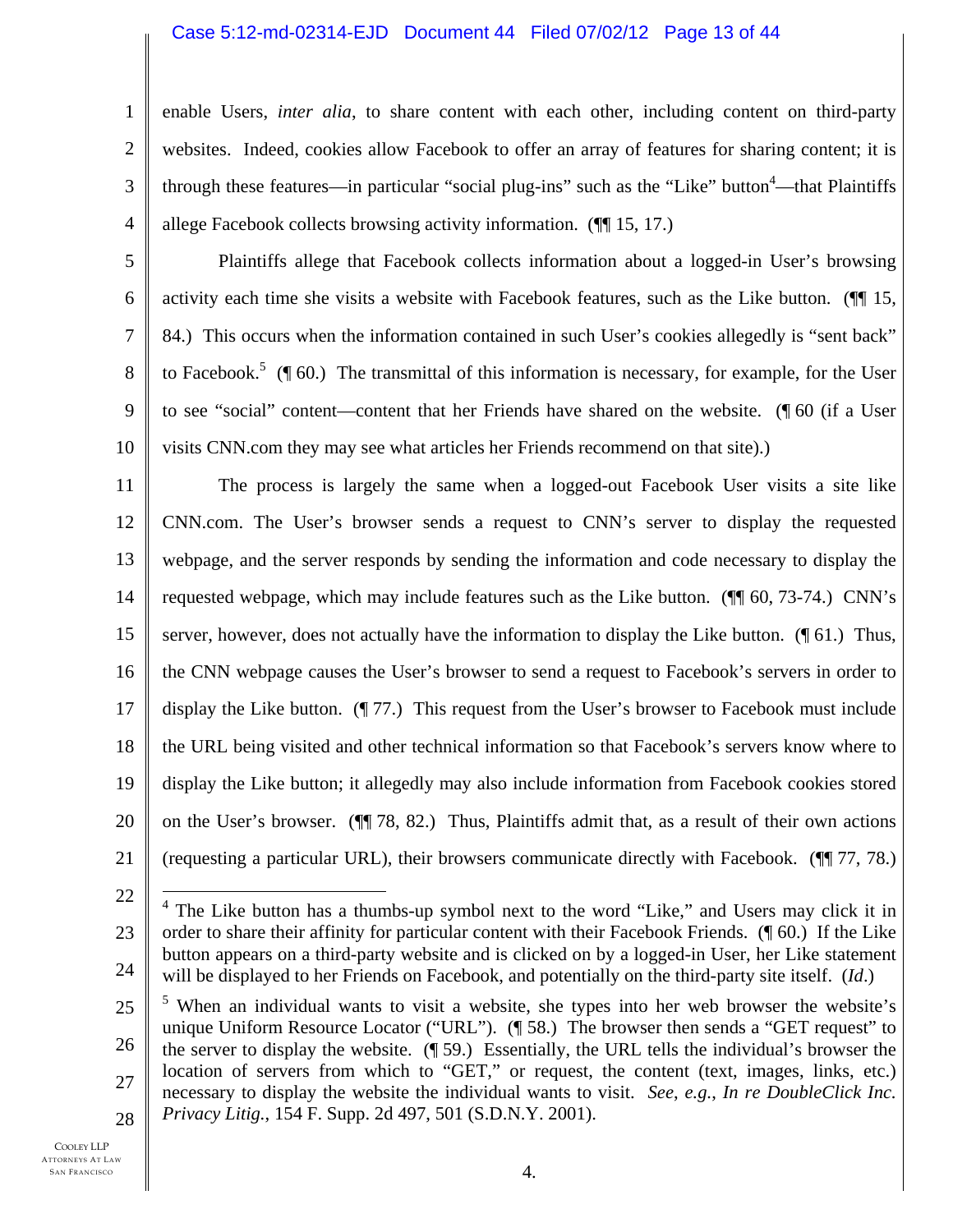1 2 Plaintiffs claim that upon logout, however, Facebook should have deleted cookies from Users' browser, so that information about the Users' activity was not sent to Facebook. (*Id.*)

3

## **B. Facebook's Terms and Privacy Policy**

4 5 6 7 8 Plaintiffs admit that all Facebook Users consent to Facebook installing cookies on each User's computer and to Facebook's collection of browsing data.  $(\P 16.)^6$  Plaintiffs further admit that all Users must acknowledge that they have read Facebook's Privacy Policy (now called the Data Use Policy) when registering for the site. (¶ 16.) Since the start of the proposed class period, that Policy—which is linked at the bottom of virtually every page on Facebook—stated:

**Cookie Information.** We use "cookies" (small pieces of data we store for an extended period of time on your computer…) to make Facebook easier to use, to make our advertising better, and to protect both you and Facebook. For example, we use them to store your login ID (but never your password) to make it easier for you to login whenever you come back to Facebook. We also use them to confirm that you are logged into Facebook, and to know when you are interacting with Facebook Platform applications and websites, our widgets and Share buttons, and our advertisements. You can remove or block cookies using the settings in your browser, but in some cases that may impact your ability to use Facebook.

(Declaration of Sandeep Solanki ("Solanki Declaration"), filed herewith, Ex. C  $\S 2$ .)<sup>7</sup>

15

14

9

10

11

12

13

16

## **C. The Plaintiffs and the Putative Class**

17 18 19 20 21 22 23 According to the Complaint, each named Plaintiff is a registered Facebook User who, during the proposed Class Period, visited third-party websites with "Facebook integrated content" after logging out of Facebook. (¶¶ 103-06.) Plaintiffs allege in conclusory fashion that Facebook "intercepted [their] electronic communications and tracked [their] internet use post-logout" without their consent. (*Id.*) Plaintiffs' claim that they did not consent to this alleged conduct is based exclusively on a single entry in Facebook's Help Center, in which Plaintiffs claim Facebook promised to delete cookies after Users logged out. (¶ 16, 103-06.) Critically,  $\overline{a}$ 

24

<sup>25</sup>  26 6 At registration, Users must agree to the Statement of Rights and Responsibilities ("SRR"). (¶ 16.) The SRR does not say anything about cookies; it refers Users to the Privacy Policy for information about Facebook's collection and use of data.

<sup>27</sup>  28 7 The Data Use Policy introduced on September 23, 2011 includes similar language. (*Id.* Ex. D.) This Court may take judicial notice of both policies. (*See* Request for Judicial Notice ("RJN"), filed herewith.)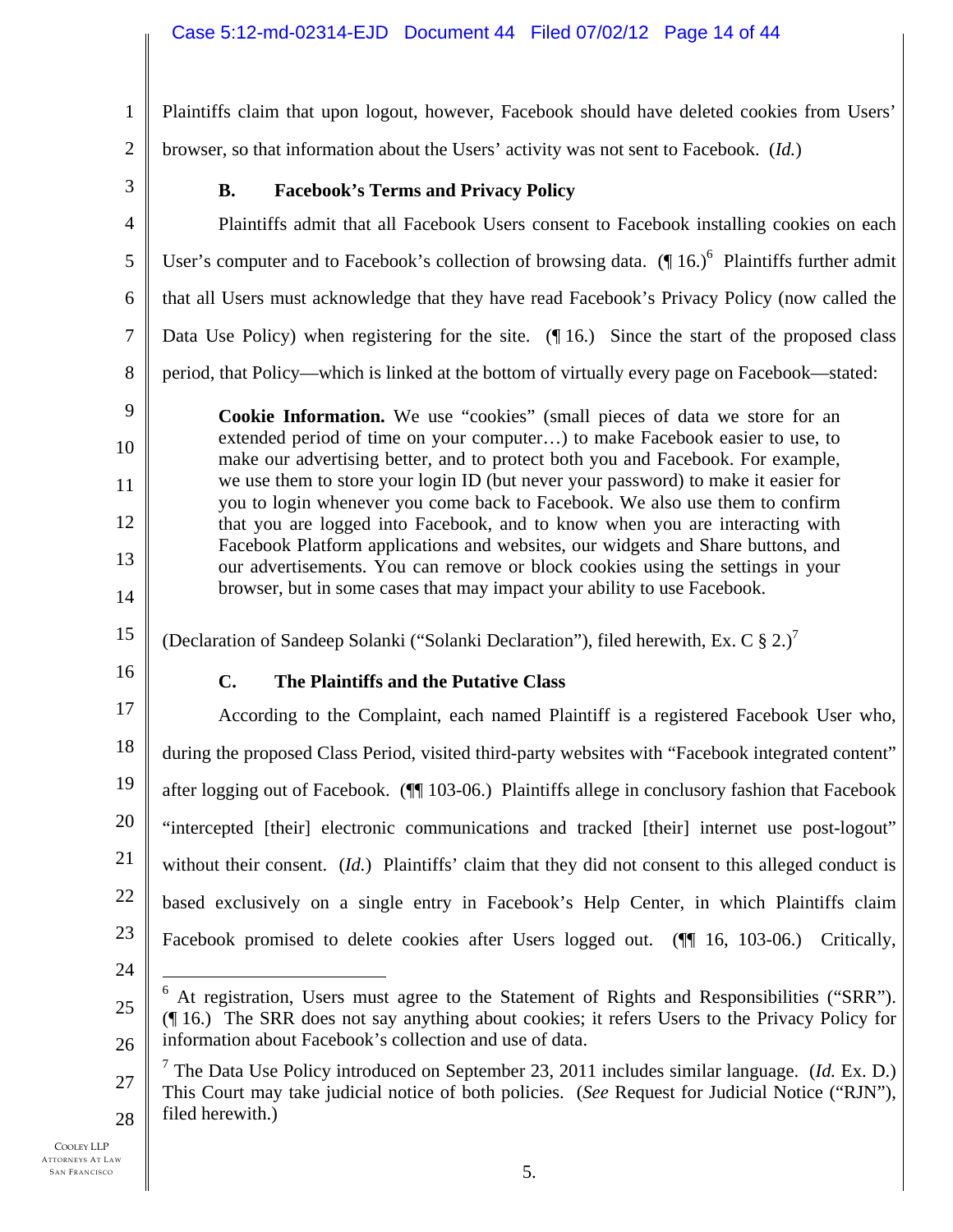#### Case 5:12-md-02314-EJD Document 44 Filed 07/02/12 Page 15 of 44

1 2 3 4 5 6 7 8 9 however, Plaintiffs never allege that they relied on, or even knew of, this alleged misrepresentation, which forms the entire basis of their lawsuit. The Complaint also does not identify what, if any, communications or personal information Facebook supposedly collected from Plaintiffs, nor that Facebook actually used any of this information or disclosed it to third parties. While the Complaint opines on the theoretical value of Users' browsing activity, such discussion is abstract and untethered to *anything* that Plaintiffs allege actually happened here. (¶¶ 113-25.) Plaintiffs also do not allege that they suffered any actual harm from the conduct at issue, or that they ever sought to sell, were prevented from selling, or had the chance to sell their information.

10 11 12 13 Plaintiffs assert a litany of claims seeking to impose liability for the mere use of cookies on the Internet, ranging from federal and state claims for unauthorized wiretapping, to state law claims for fraud and intruding upon Users' seclusion. Plaintiffs seek damages of more than \$15 billion and upwards of \$1.5 trillion. (¶ 108.)

14

## **III. LEGAL STANDARDS**

15 16 17 18 19 20 21 22 23 Under Rule 12(b)(1), a court must dismiss claims where a plaintiff has failed to establish standing under Article III of the U.S. Constitution. *White v. Lee*, 227 F.3d 1214, 1242 (9th Cir. 2000); *Steel Co. v. Citizens for a Better Env't*, 523 U.S. 83, 101-02 (1998). A court must also dismiss claims under Rule 12(b)(6) when "there is no cognizable legal theory or an absence of sufficient facts alleged to support a cognizable legal theory." *Navarro v. Block*, 250 F.3d 729, 732 (9th Cir. 2001). "[L]abels and conclusions, and a formulaic recitation of the elements of a cause of action" are not sufficient to save a complaint from dismissal. *Bell Atl. Corp. v. Twombly*, 550 U.S. 544, 555 (2007); *see also Ashcroft v. Iqbal*, 556 U.S. 662, 678 (2009) (A plaintiff must plead "more than a sheer possibility that a defendant has acted unlawfully.").

24 25 26 27 28 When a complaint "allege[s] a unified course of fraudulent conduct and rel[ies] entirely on that course of conduct as the basis of that claim . . . the claim is said to be 'grounded in fraud' or to 'sound in fraud,' and the pleading . . . as a whole must satisfy the particularity requirement of Rule 9(b)." *Kearns v. Ford Motor Co.*, 567 F.3d 1120, 1125 (9th Cir. 2009) (citation omitted); *see also Vess v. Ciba-Geigy Corp. USA*, 317 F.3d 1097, 1103 (9th Cir. 2003).

6.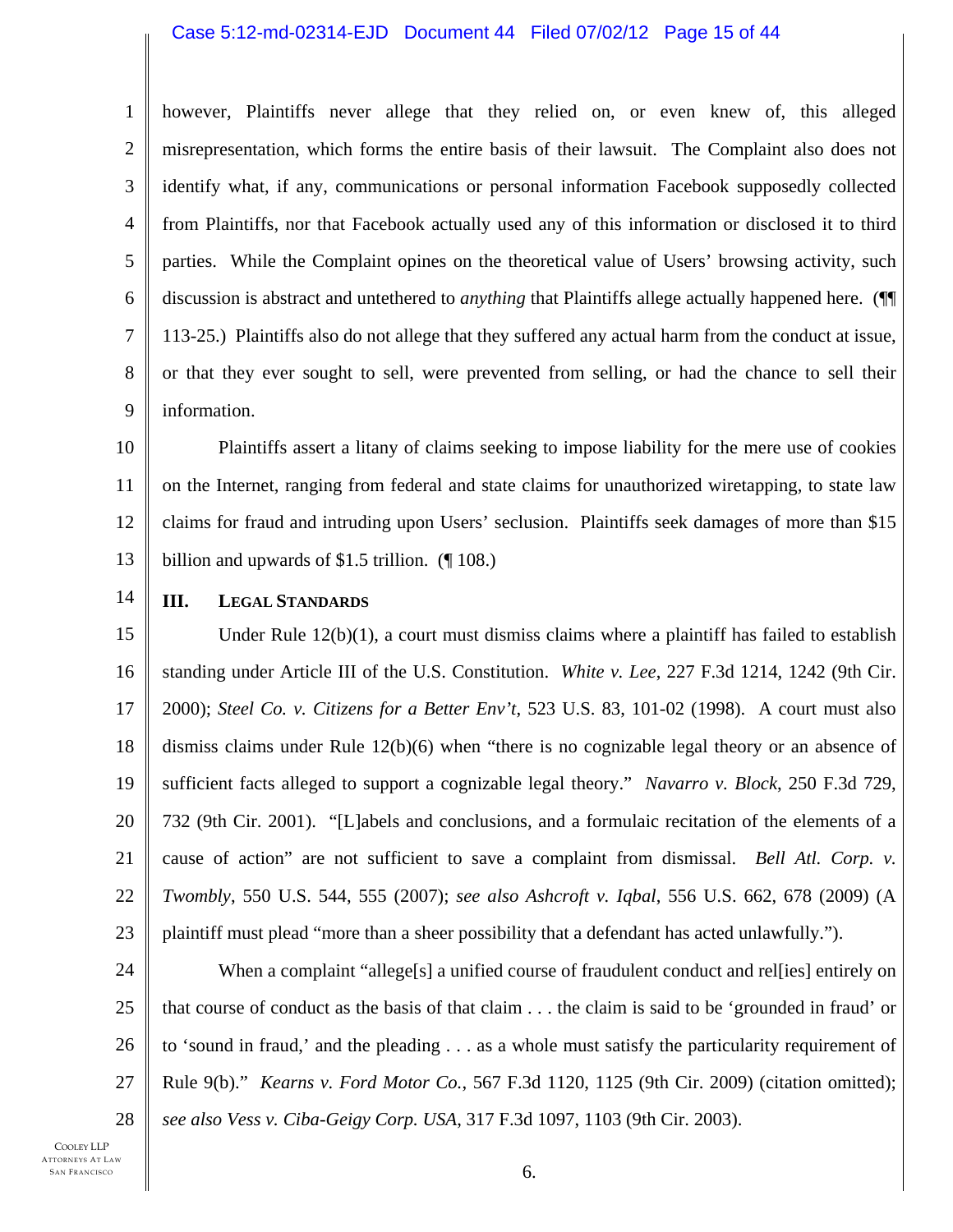## **IV. ARGUMENT**

2

1

## **A. Plaintiffs Lack Article III Standing**

3 4 5 6 7 8 9 10 To establish Article III standing, "a plaintiff must show (1) it has suffered an 'injury in fact' that is (a) concrete and particularized and (b) actual or imminent, not conjectural or hypothetical; (2) the injury is fairly traceable to the challenged action of the defendant; and (3) it is likely, as opposed to merely speculative, that the injury will be redressed by a favorable decision." *Friends of the Earth, Inc. v. Laidlaw Envtl. Servs., Inc.*, 528 U.S. 167, 180-81 (2000). A plaintiff who fails to show that she "personally ha[s] been injured" is prohibited from seeking relief on behalf of herself or any other members of a putative class. *Lierboe v. State Farm Mut. Auto. Ins. Co.*, 350 F.3d 1018, 1022 (9th Cir. 2003).

11

### **1. Plaintiffs Fail to Allege Injury in Fact**

12 13 14 15 16 17 18 Plaintiffs allege that their personal information was collected when they visited third-party websites, but do not identify a single piece of data collected or any third-party website they actually visited. Moreover, Plaintiffs insist that their personal information has recognized value, but they do not plead a single instance where anyone was willing to pay them for such information, let alone where Facebook's alleged conduct lessened the value of their information or its purported marketability. Such broad pleading fails to satisfy injury-in-fact requirements, as Plaintiffs have not shown that they were harmed *personally*. *See id.*

19 20 21 22 23 24 25 26 Courts have only granted standing for data privacy claims where plaintiffs establish that their "injuries are sufficiently particularized." *See, e.g.*, *Gaos v. Google Inc.*, No. 10-CV-4809 EJD, 2012 WL 1094646, at \*3 (N.D. Cal. Mar. 29, 2012). In *Gaos*, this Court found standing for an SCA claim based on search terms disclosed in URL headers. But the Court made clear that the plaintiff had standing because she provided specific examples of search queries at issue and "explain[ed] how and by whom [the alleged] disclosure was made." *Id.* Here, however, Plaintiffs have not provided any specific examples as to what data Facebook allegedly collected, what third-party websites they visited, or how this lessened the "value" of their personal information.

27 28 Even if Plaintiffs were to allege specific examples, courts have repeatedly held that claims based upon the purported collection of personal data do not create Article III standing,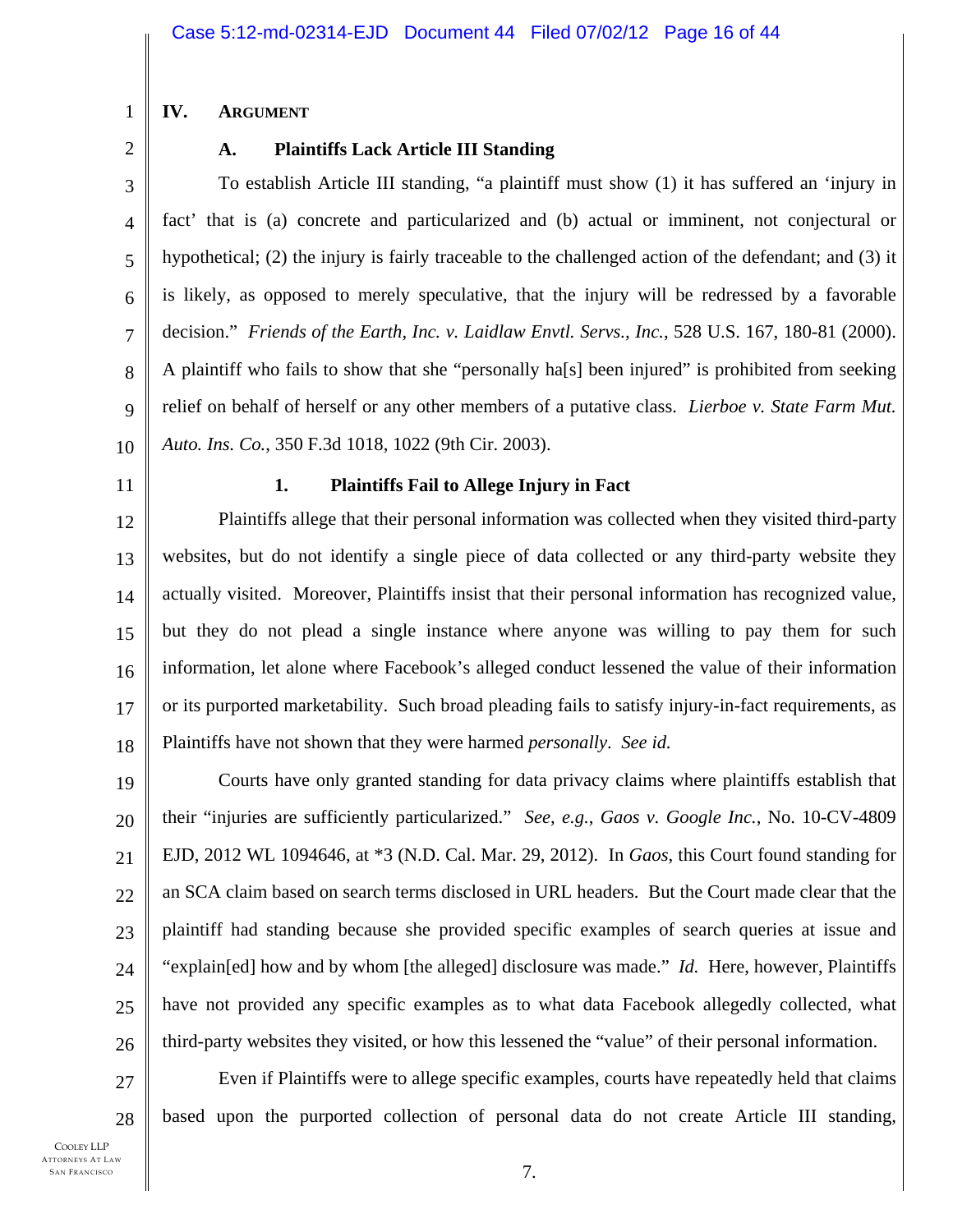#### Case 5:12-md-02314-EJD Document 44 Filed 07/02/12 Page 17 of 44

1 2 3 4 5 6 7 8 particularly where plaintiffs cannot establish particularized harm. For example, in *Low v. LinkedIn Corp.*, the plaintiff claimed a social networking site placed cookies on his web browser, allegedly permitting third parties to view his browser history. No. 11-cv-01468-LHK, 2011 WL 5509848, at \*1-2 (N.D. Cal. Nov. 11, 2011). Like Plaintiffs here, the *Low* plaintiff theorized that his browsing history was "personal property with market value" that was taken "without compensation." *Id.* at \*4. The court dismissed the allegations as "too abstract and hypothetical to support Article III standing," finding that plaintiff had "not yet articulated or alleged a particularized and concrete harm . . . ." *Id.* at \*4, \*6 (collecting cases).

9 10 11 12 13 14 15 16 17 18 19 The court in *LaCourt v. Specific Media, Inc.* also found that cookies allegedly placed on the plaintiffs' browsers without consent cause no cognizable harm. No. SACV-10-1256-GW (JCGx), 2011 WL 1661532, at \*1 (C.D. Cal. Apr. 28, 2011). The *LaCourt* plaintiffs argued that their personal data had value because it could be bought and sold, citing numerous articles stating a "value exchange" occurs when consumers trade their information for free online services. The court dismissed the claims, stating that the plaintiffs had not demonstrated how, by "taking and retaining" the plaintiffs' browsing history, the defendant deprived them of economic value. *Id.* at \*4-5 (plaintiffs did "not identify a single individual who was foreclosed from entering a 'valuefor-value exchange' [or was harmed under the plaintiffs' other economic theories] as a result of [the defendant's] alleged conduct."). Numerous other courts have also rejected arguments that collection of personal data gives rise to Article III standing or causes cognizable injury.<sup>8</sup>

20 21 22 The overwhelming weight of authority supports dismissal of the Complaint for lack of standing. Plaintiffs cannot manufacture injury in lieu of providing particularized allegations by claiming, as they have, that personal information has "massive economic value"; citing journalists

COOLEY LLP ATTORNEYS AT LAW SAN FRANCISCO

<sup>23</sup>  24 25 26 27 28 <sup>8</sup> *See DoubleClick*, 154 F. Supp. 2d at 525 (holding in cookies case that collected information "has never been considered a[n] economic loss"); *Chance v. Avenue A, Inc.*, 165 F. Supp. 2d 1153, 1159 (W.D. Wash. 2001) ("[T]he transmission of an internet cookie is virtually without economic harm."); *see also In re iPhone Application Litig.*, No. 11-md-02250-LHK, 2011 WL 4403963, at \*5-6 (N.D. Cal. Sept. 20, 2011) (dismissing claims for lack of standing); *In re JetBlue Airways Corp. Privacy Litig.*, 379 F. Supp. 2d 299, 327 (E.D.N.Y. 2005) (dismissing claim for lack of damages because "there is absolutely no support for the proposition that the personal information of an individual JetBlue passenger had any value for which that passenger could have expected to be compensated").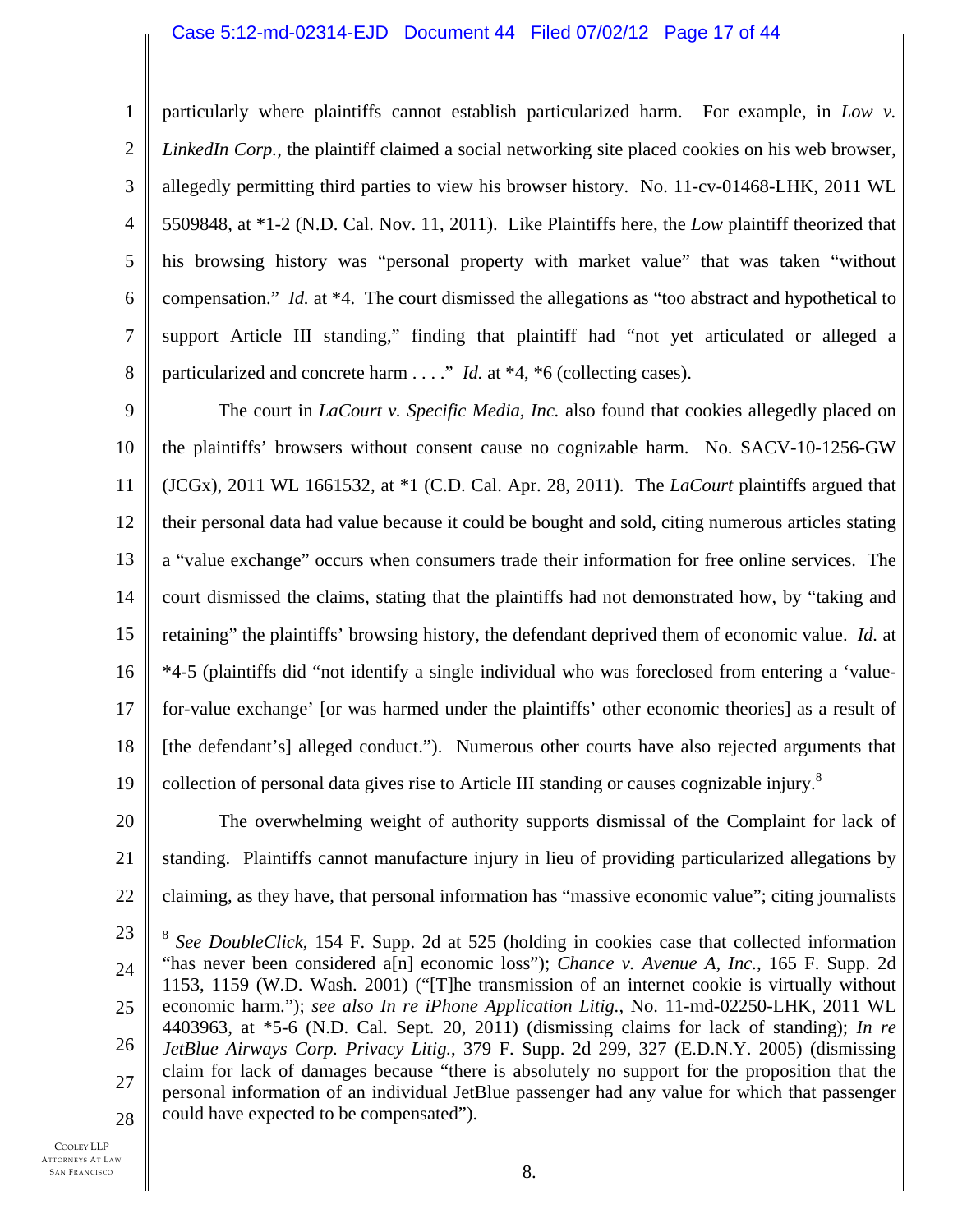1 2 3 4 or academics who call personal information a "currency"; alleging that unspecified "markets exist" for personal data; or claiming that Google gives gift cards to participants in a consumer trends study. (*See* ¶¶ 112-25.) None of these allegations, even if true, demonstrate that any of the named Plaintiffs—much less each proposed class member—was personally harmed.

5

## **2. Plaintiff Davis's Litigation Costs Do Not Establish Standing**

6 7 8 9 10 11 12 13 14 15 16 17 18 19 20 21 22 23 Plaintiffs try to salvage standing by alleging that one (and only one) named Plaintiff, Perrin Davis, incurred out-of-pocket costs. Part of the expenses incurred, however, was a retainer for a privacy expert hired "*through counsel*" to advise "[Davis] *and counsel*." This is an expense in furtherance of this litigation, not damages the Plaintiff suffered as a result of Facebook's alleged conduct.<sup>9</sup> Moreover, Plaintiffs' passive-voice statement that "[t]he expert was paid a retainer of \$7,500" (¶ 109) suggests that Ms. Davis's lawyers paid for the expert. Plaintiffs also reference a subscription fee of \$1.99 per month for an online service called "Privacy Watch." (¶ 128.) Given that these allegations were absent from Ms. Davis's original complaint, it is entirely unclear if she even signed up for this service or retained the expert before filing suit. Moreover, even if Plaintiff Davis actually paid the minimal Privacy Watch fees herself, and did not simply sign up after filing suit in an attempt to create standing, those expenses still are not "fairly traceable" to Facebook's alleged conduct. *Native Village of Kivalina v. ExxonMobil Corp.*, 663 F. Supp. 2d 863, 877-78 (N.D. Cal. 2009) ("Article III *does* require proof of a substantial likelihood that the defendant's conduct caused plaintiff's injury in fact." $1^{10}$  Here, Plaintiffs allege that Ms. Davis paid Privacy Watch out of concern that Facebook ignores its own policies. But if Ms. Davis feared that Facebook would not abide by its policies, it would be nonsensical to pay for a subscription that reports updates to those allegedly disregarded policies. Whatever Davis's reason, signing up for this service is not traceable to the challenged conduct in

24

<sup>25</sup>  26 9 If the costs of suing could create injury in fact, no plaintiff would ever lack standing. *See Steel Co.*, 523 U.S. at 108 (holding that "a plaintiff cannot achieve standing to litigate a substantive issue by bringing suit for the cost of bringing suit").

<sup>27</sup>  28 <sup>10</sup> *See Pennsylvania v. New Jersey*, 426 U.S. 660, 664 (1976) (finding no standing where plaintiff's alleged injury was not fairly traceable to defendant's conduct and noting that plaintiff would not "be heard to complain about damage inflicted by its own hand").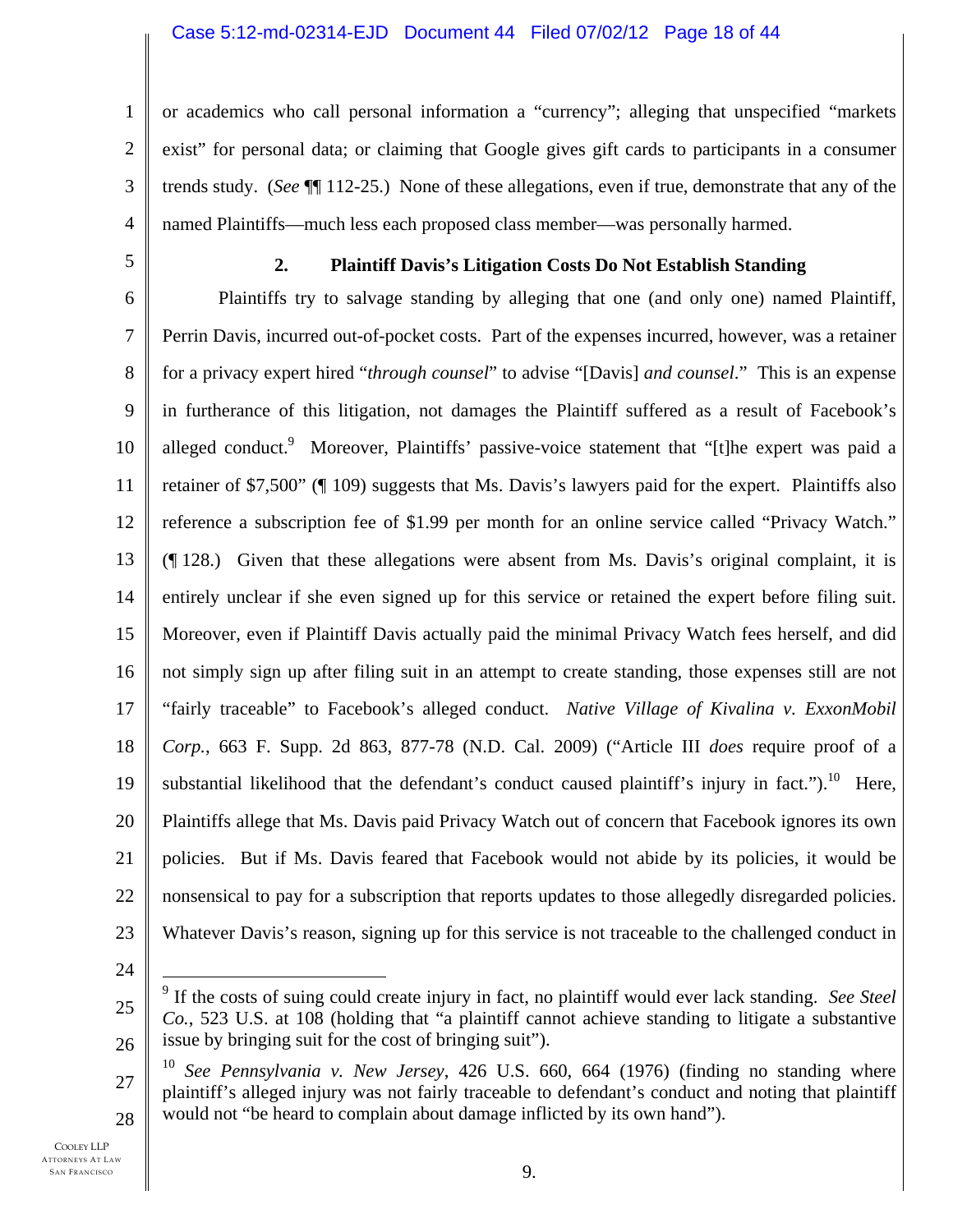1 this suit. $11$ 

2 3

### **3. Plaintiffs Fail To Plead Injury To Any Statutory Right Capable of Conferring Article III Standing**

4 5 6 7 8 9 10 11 12 13 14 15 16 17 18 19 20 21 22 23 Even if Plaintiffs' claims provide a statutory cause of action, this Court cannot grant standing on this basis alone. The Supreme Court has repeatedly explained that, even where the legislature creates a statutory cause of action, Article III's "requirement remains: the plaintiff still must allege a distinct and palpable injury to himself, even if it is an injury shared by a large class of other possible litigants." *Warth v. Seldin*, 422 U.S. 490, 501 (1975); *Summers v. Earth Island Inst.*, 555 U.S. 488, 497 (2009) ("[T]he requirement of injury in fact is a hard floor of Article III jurisdiction that cannot be removed by statute."). Thus, where standing rests on a statutory cause of action, the plaintiff must still plead sufficient facts to show actual injury. *See*, *e.g.*, *Jewel v. Nat'l Sec. Agency*, 673 F.3d 902, 910 (9th Cir. 2011) (Article III standing found for ECPA claims where the complaint's "allegations [were] highly specific and la<sup>[id]</sup> out concrete harms arising from the warrantless searches" and "described in detail the particular electronic communications equipment . . . where [plaintiff's] personal and private communications were allegedly intercepted"). Nor does *Edwards v. First American Corp.* compel a different outcome. 610 F.3d 514, 515 (9th Cir. 2010), *cert. granted in part*, 131 S. Ct. 3022, 180 L. Ed. 2d 843 (2011), *and cert. dismissed as improvidently granted*, No. 10-708, 2012 WL 2427807 (U.S. June 28, 2012). As this Court recognized in *Gaos*, standing conferred by statute still requires that "the injury [the plaintiff] suffered was specific to her." 2012 WL 1094646, at \*3 (citation omitted). As explained  $supra \S IV(A)(1)$ , Plaintiffs' allegations of harm—broad, vague, and lacking specific application to any Plaintiff—are insufficient to establish injury in fact requirements and, therefore, compel dismissal.

- 24
- 25

<sup>26</sup>  27 28 <sup>11</sup> Even if Davis could somehow establish an injury based on her personal expenses, that fact would not save the remaining Plaintiffs, whose claims would have to be dismissed for lack of standing. *See Marshall v. Milberg LLP*, No. 07 Civ. 6950 (LAP), 2009 WL 5177975, at \*7-8 & n.12 (S.D.N.Y. Dec. 23, 2009) (dismissing for lack of standing as to some, but not all, plaintiffs).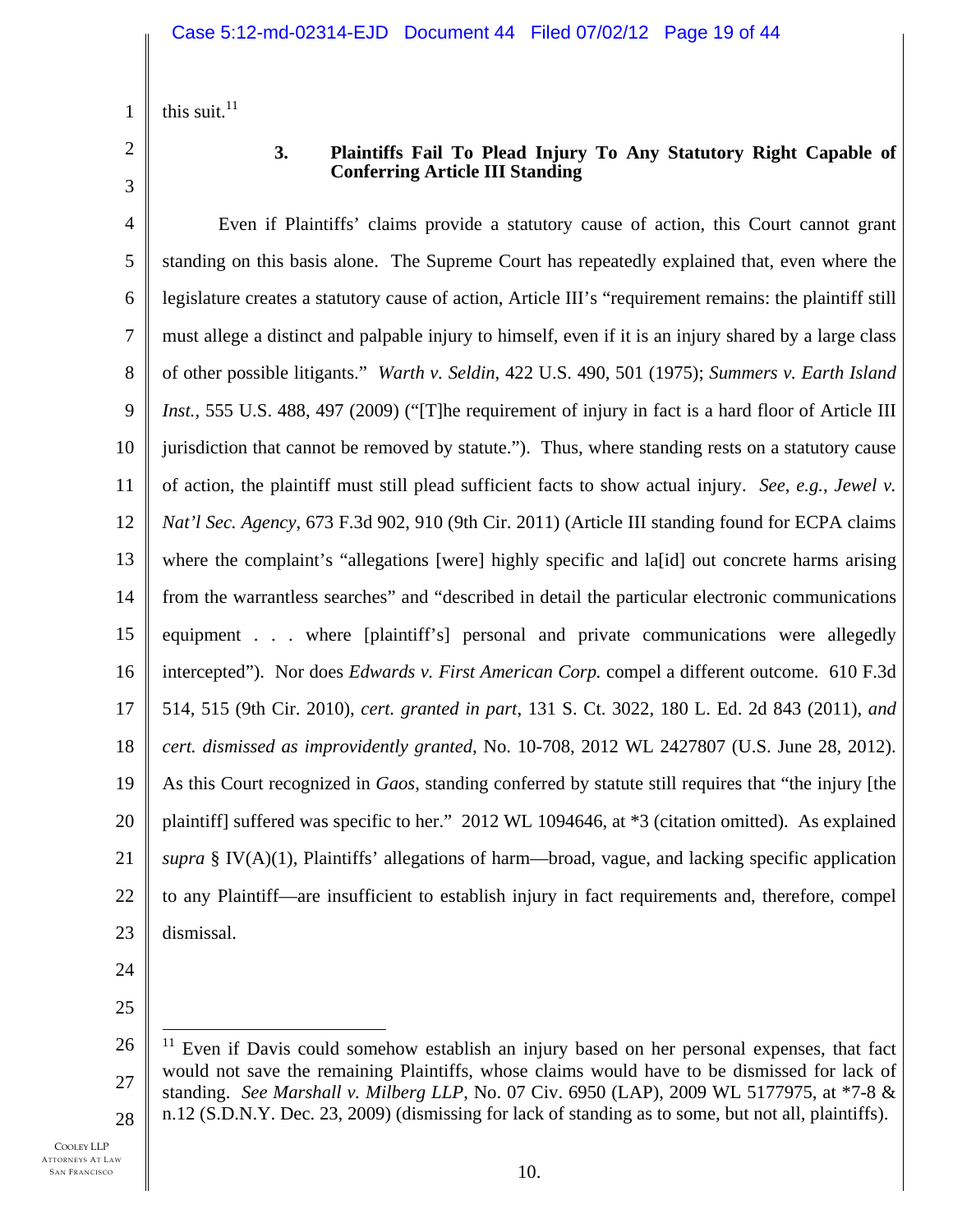1 2

3

4

5

6

7

## **B. Plaintiffs Have Failed to Plead Claims Alleging Fraud with Particularity**

Rule 9(b) requires claims sounding in fraud to be pled with particularity. *Vess*, 317 F.3d at 1106 (citations omitted). Moreover, where, as here, the plaintiff alleges she was induced to act by the defendant's alleged fraud, she must plead reliance with particularity. *In re Actimmune Mktg. Litig.*, No. C 08-02376, 2009 WL 3740648, at \*11-16 (N.D. Cal. Nov. 6, 2009). This heightened standard applies to all fraud claims, regardless of whether fraud is an enumerated element of the underlying cause of action. *Vess*, 317 F.3d at 1103.

8 9 10 11 12 13 14 Here, Plaintiffs' claims under § 502, the UCL, and the CLRA must be pled with particularity because they allege a single course of fraudulent conduct. *See Kearns*, 567 F.3d at 1125; (*see, e.g.*, ¶¶ 141, 149, 160, 178-82, 188, 196, 213, 218-21). Plaintiffs, for instance, allege that Facebook made "misrepresentations" that induced Plaintiffs to act. (¶ 178; *see also* ¶ 182 ("Defendant's acts and practices were fraudulent . . ."); ¶¶ 218-21 (alleging Facebook misrepresented its services).) Plaintiffs also allege that, as part of this overall "scheme to defraud" users to obtain their information, Facebook misled Plaintiffs. (*See* ¶¶ 179, 188, 196.)

15 16 17 18 19 20 21 22 The Complaint does not, however, provide "'the who, what, when, where, and how' of the misconduct charged." *Vess*, 317 F.3d at 1106. For instance, Plaintiffs suggest that Facebook's SRR and Privacy Policy are misleading, but do not identify any language within those documents they allegedly relied upon. (*See* ¶ 16.) Indeed, Plaintiffs acknowledge that the Privacy Policy "reflect[s] that users consent to Facebook installing cookies on each user's computer, and . . . consent to these cookies tracking and transmitting data to Facebook regarding each user's web browsing . . . ." (*Id*.) And neither the SRR nor the Privacy Policy address Facebook's practices with respect to cookies when Users log out of Facebook. (*See* Solanki Decl. Exs. A-D.)

23 24 25 26 27 28 Instead, Plaintiffs rely on a single entry in Facebook's Help Center allegedly stating: "'When you log out of Facebook, we remove the cookies that identify your particular account.'" (*See* ¶ 16.) But Plaintiffs fail to allege that any of them (or any putative class member) actually saw this statement, much less relied on it. This omission is fatal. *Kearns*, 567 F.3d at 1126 (dismissing claims under Rule 9(b) where plaintiff failed to allege he was exposed to or relied upon allegedly misleading statements); *Actimmune*, 2009 WL 3740648, at \*10 (same); *see also*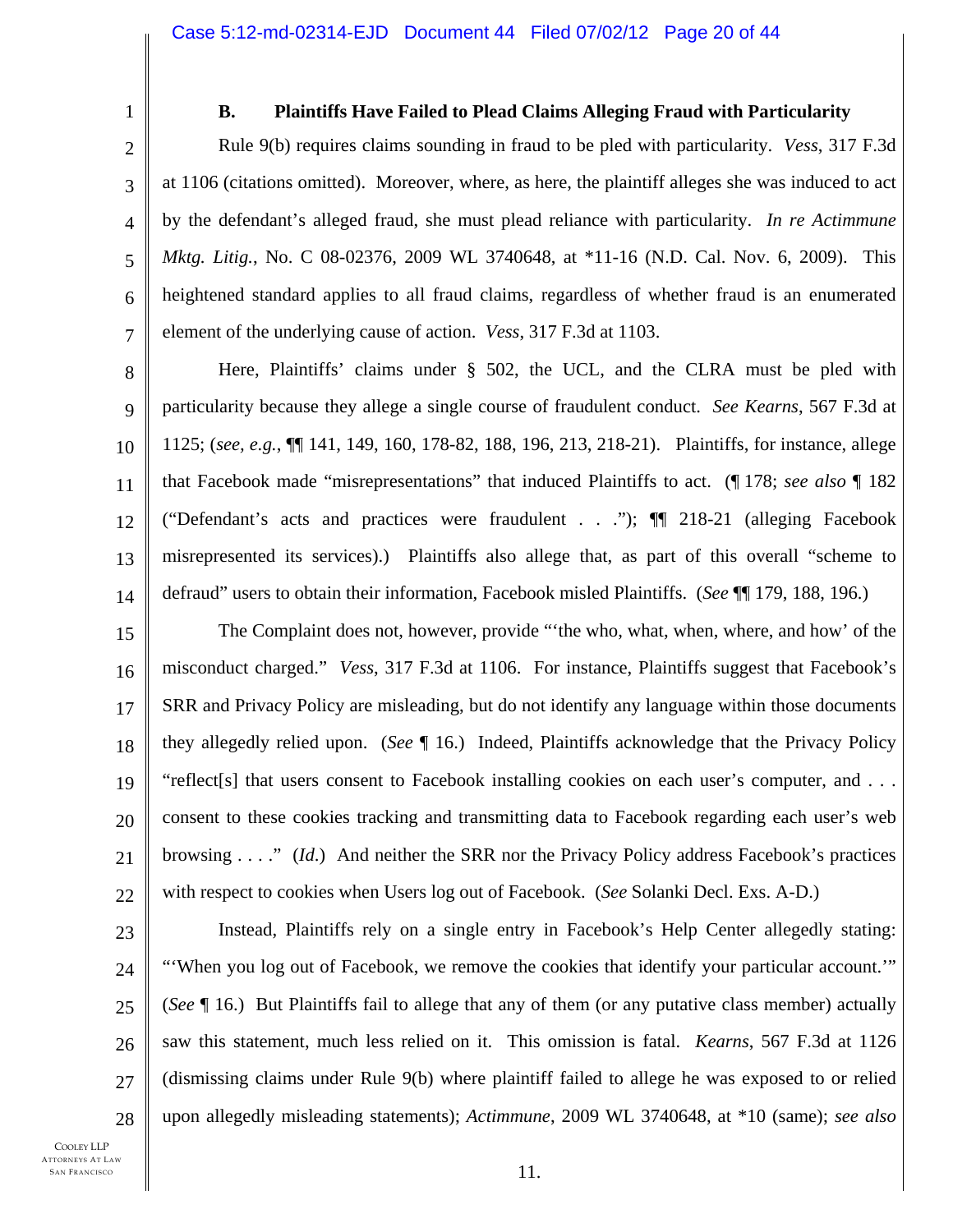1 2 3 4 *Sevidal v. Target Corp.*, 189 Cal. App. 4th 905, 926 (2010) (holding that individuals who were never exposed to alleged misrepresentations could not have been deceived and thus had no UCL claim). Without this basic allegation, Plaintiffs' claims under § 502, the UCL, and the CLRA fail to satisfy Rule 9(b).

5

## **C. Plaintiffs Fail to State a Claim under the Wiretap Act (Count I)**

6 7 8 9 Plaintiffs attempt to squeeze their allegations into a Wiretap Act claim by reciting "intercept" (or a variant thereof) more than 30 times in the Complaint. But Plaintiffs fail to allege the basic elements of a Wiretap Act claim and admit that they authorized the supposed "interception" here. Mere repetition cannot cure the fundamental defects in Plaintiffs' theory.

10

11

#### **1. Plaintiffs Fail to Allege an "Interception" of the "Contents of an Electronic Communication" Using a "Device"**

12 13 14 15 Plaintiffs fail to adequately allege that Facebook (1) "intercepted" (2) the contents of an "electronic communication" (3) using a "device"—three necessary elements of a Wiretap Act claim. *Konop v. Hawaiian Airlines, Inc.*, 302 F.3d 868, 876 (9th Cir. 2002); *see Bunnell v. Motion Picture Ass'n of Am.*, 567 F. Supp. 2d 1148, 1152-54 (C.D. Cal. 2007).

16 17 18 19 20 21 22 23 24 25 26 27 28 *Interception.* The Wiretap Act defines "intercept" to mean the "acquisition of the contents of any wire, electronic, or oral communication through the use of any electronic, mechanical, or other device." 18 U.S.C. § 2510(4). Because the Wiretap Act was passed before the Internet era and is thus "ill-suited to address modern forms of communication" in the online context, the Ninth Circuit interprets "intercept" narrowly to mean "to stop, seize, or interrupt in progress or course before arrival." *Konop*, 302 F.3d at 874, 878; *see also id.* at 878 & n.6 (noting that interception must occur "during transmission," which is the "very short" period where an electronic communication "travels across the wires at the speed of light"). In *Bunnell*, for example, the plaintiff alleged that the defendant violated the Wiretap Act by configuring an email program to simultaneously forward copies of the plaintiff's emails to the defendant. 567 F. Supp. 2d at 1152-54. The court dismissed the claim, holding that the program forwarded separate copies of the emails, which was not an interception, even though the defendant "received the forwarded messages [with]in milliseconds" of the original emails. *Id.*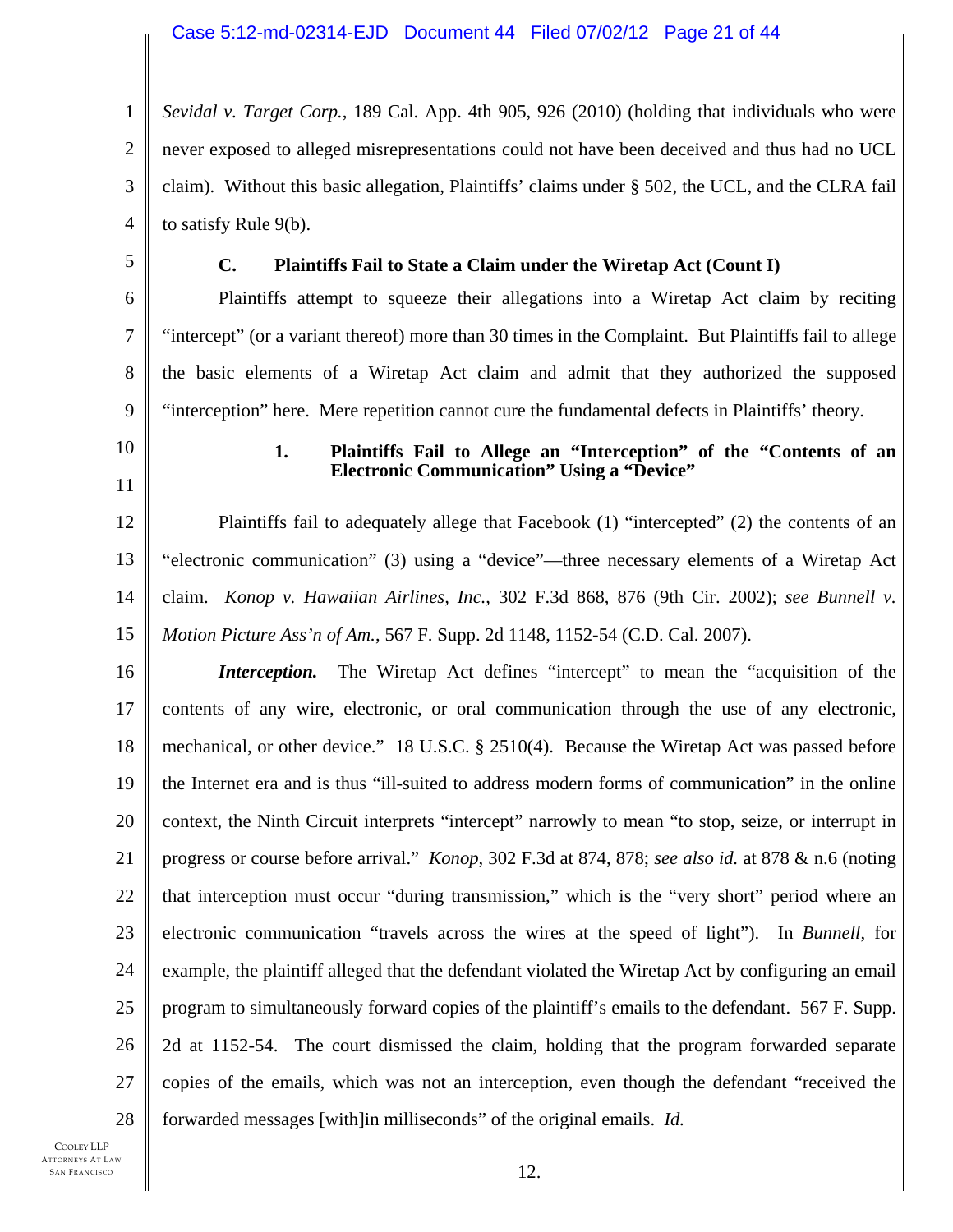#### Case 5:12-md-02314-EJD Document 44 Filed 07/02/12 Page 22 of 44

1 2 3 4 5 6 7 8 9 10 11 12 13 14 15 16 The Complaint generally describes what happens when a User visits a website like CNN.com, but nowhere do Plaintiffs allege that Facebook "stopped, seized, or interrupted" any communication between Plaintiffs and a third party. (¶¶ 57-84.) On the contrary, the Complaint alleges that *different information is sent in two separate communications* to CNN.com and Facebook. For example, when a user visits CNN.com, the User's browser sends CNN.com (i) a "Get Request" to display the CNN.com webpage and (ii) the information contained in any CNN.com cookies on the User's browser. (¶¶ 59-61.) *After* that interaction with CNN.com, the User's browser separately and directly sends Facebook (i) a different "Get Request" for the Facebook Like button image and (ii) the information contained in any Facebook cookies on the User's browser. (¶¶ 62-69, 77-81.) Therefore, the Facebook cookies at issue in this litigation do not arise from communications to a third party, let alone communications that Facebook is intercepting. Rather, information in the cookie is sent *to Facebook* by the User's browser. Plaintiffs' Wiretap Act claim thus fails. *See Konop*, 302 F.3d at 876; *Bunnell*, 567 F. Supp. 2d at 1154; *Marsh v. Zaazoom Solutions, LLC*, No. C-11-05226-YGR, 2012 WL 952226, at \*17 (N.D. Cal. Mar. 20, 2012) (dismissing Wiretap Act claim where "Defendants did not stop, seize, or interrupt a communication in progress before arrival to its intended destination").

17 18 19 20 21 22 23 24 25 26 *Contents of Electronic Communication.*Similarly, Plaintiffs fail to allege that "contents" of an "electronic communication" were intercepted.<sup>12</sup> 18 U.S.C. § 2510(8). "Contents" is defined to mean "information concerning the substance, purport, or meaning of that communication." 18 U.S.C. § 2510(8). Plaintiffs vaguely state that "Facebook "used technology to acquire the contents of . . . electronic communications within the meaning of the Wiretap Act" when it "duplicat[ed] its users' communications with websites that use Facebook content (the users' URL requests for information) and associate[ed] it with cookies and other data." (¶ 142.) But the Complaint never makes clear what communications (or contents thereof) Facebook allegedly intercepted. Regardless, neither "users' URL requests for information" nor "cookies" taken separately or together—qualify as the "*contents* of a communication." (¶ 142); *see also* 18

27

 $\overline{a}$ 

28

<sup>12</sup> Plaintiffs' claims also do not implicate a "communication" as contemplated by the Wiretap Act.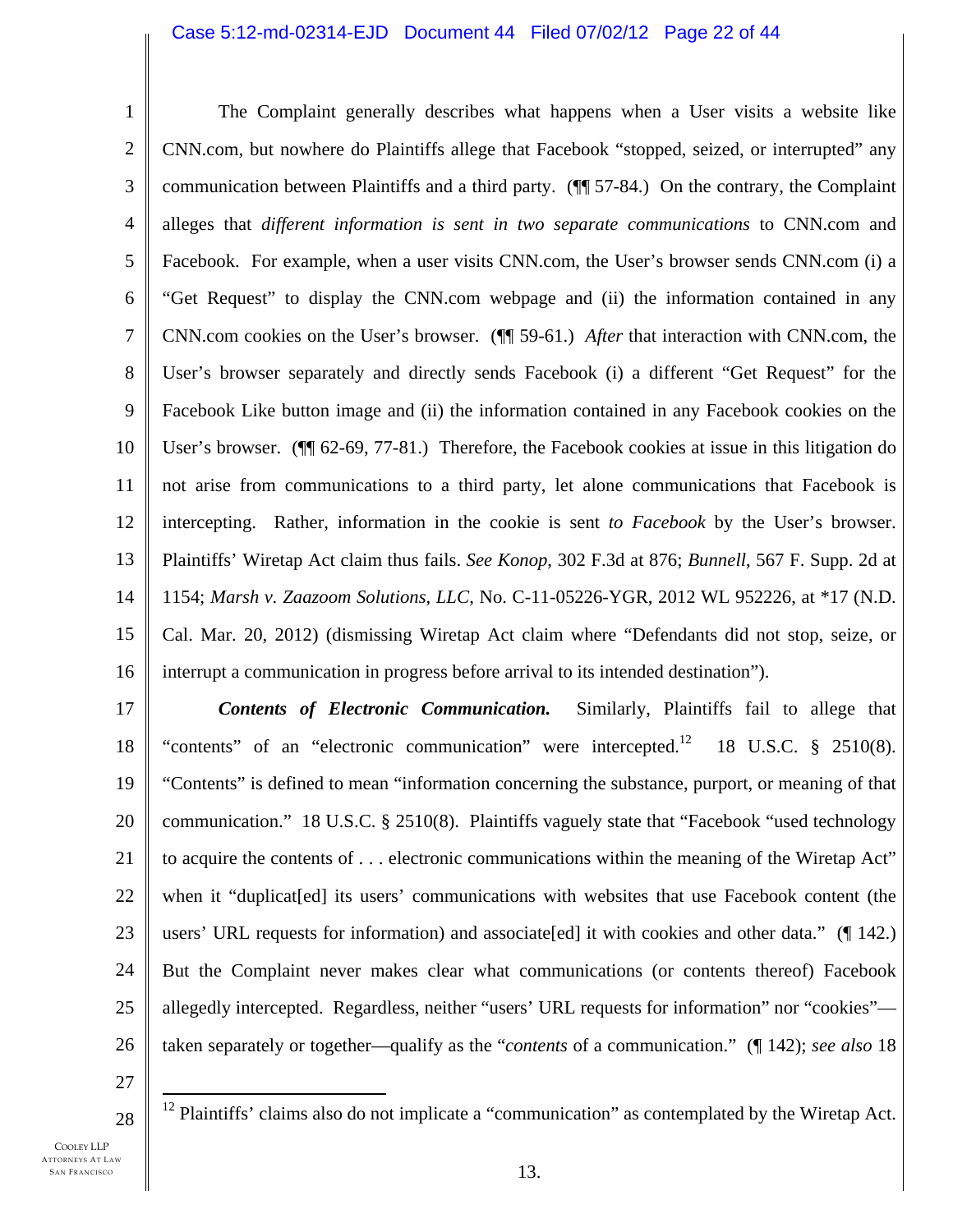1 2 3 4 5 6 7 8 9 10 11 12 13 14 15 16 17 18 19 U.S.C. §§ 2511(3)(a),  $2702(a)(1)$ ,  $2702(a)(2)$  (emphasis added). First, a URL, to the extent it is even a "communication," is not "content" because it does not concern the "meaning of that communication." 18 U.S.C. § 2510(8). Rather, a URL simply identifies the location of a webpage on the Internet, much like, for example, a postal address is not the communication itself, but rather an identification of a location. Second, a unique User ID number that may be contained within a cookie is not "contents of a communication," but instead constitutes, at most, a User "record," which does not reveal the substance of any communication. *See, e.g.*, *Jessup-Morgan v. Am. Online, Inc.*, 20 F. Supp. 2d 1105, 1108 (E.D. Mich. 1998) (holding disclosure of an AOL User ID was not the "'content' of electronic communications"). Third, data generated automatically does not qualify; "[r]ather, 'content' is limited to information the user intended to communicate, such as the words spoken in a phone call." *In re iPhone Application Litig.*, No. 11- MD-02250-LHK, 2012 WL 2126351, at \*14, \*20 (N.D. Cal. June 12, 2012) ("*iPhone App. Litig. II*") (holding that geolocation data allegedly intercepted from mobile phones were not the "contents" of communications because they were "generated automatically"). Here, Plaintiffs allege only that Facebook may have received automatically generated data when Users visited third-party sites—not the contents of any communication. (¶¶ 38-84 (alleging that when a User visits a third-party website with a Like button, her browser automatically sends one request with cookie information to the website and another "automatic request to Facebook from the [User's] browser").)

20 21 22 23 24 **Device**. Plaintiffs do not allege facts that would establish that any interception of the contents occurred through a "device." In fact, the Complaint is devoid of any attempt to identify what device Facebook used to allegedly intercept Plaintiffs' communications. *See Conte v. Newsday, Inc.*, 703 F. Supp. 2d 126, 140 (E.D.N.Y. 2010) (dismissing Wiretap Act claim where plaintiff "failed to allege the use of a device to intercept the communications").

- 25
- 26

#### **2. Plaintiffs' Wiretap Act Claim Fails Because They Allege That Facebook Either Was, or Received Consent From, a Party to Any Allegedly "Intercepted" "Communication"**

27 28 The Wiretap Act does not impose liability for an alleged interception if the defendant either was a party to the communication or obtained the consent of one of the parties. 18 U.S.C.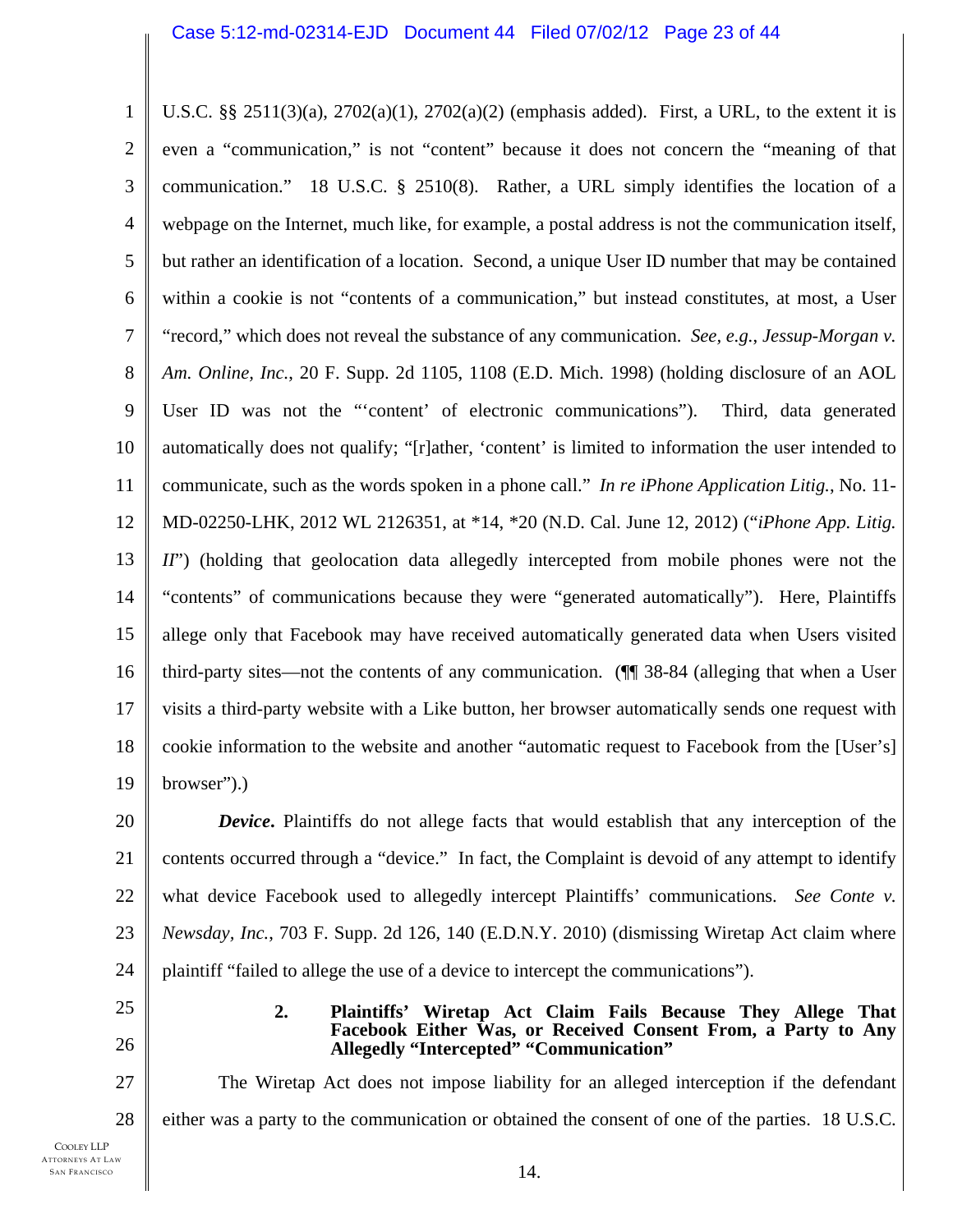1

§ 2511(2)(d). Here, assuming there even was an alleged interception, both exceptions apply.

2 3 4 5 6 7 8 9 10 11 Plaintiffs try to imply that Facebook, through the use of cookies, intercepted communications between Plaintiffs' browsers and third-party websites they visited. (¶¶ 57-64.) According to their own allegations, however, Plaintiffs' browsers transmitted Facebook cookies *to Facebook* and requested that Facebook send their browser Facebook content (*e.g.*, the Like button) for display on those sites. (¶ 77.) In other words, Plaintiffs' own browsers sent the purportedly "intercepted" "communication" to Facebook when Plaintiffs visited third-party websites with Facebook social features. Facebook was thus a party to the communication and cannot be liable for "intercepting" it under the Wiretap Act. *See In re Facebook Privacy Litig.*, 791 F. Supp. 2d 705, 713 (N.D. Cal. 2011) ("Because . . . the communication at issue is one from a user *to* Defendant, Defendant cannot be liable under the Wiretap Act . . . .").

12 13 14 15 16 17 18 19 20 21 22 23 Moreover, Plaintiffs consented to the placement of Facebook cookies on their computers and to the transmission of the data contained therein to Facebook. The Complaint makes clear that each named Plaintiff "registered for Facebook" and in doing so consented to Facebook's use of cookies on third-party websites integrated with Facebook features. (*See, e.g.*, ¶¶ 5-8, 16, 49- 56.) For example, Plaintiffs acknowledge that Facebook's Privacy Policy "reflect[s] that users consent to Facebook installing cookies on each user's computer, and . . . consent to these cookies tracking and transmitting data to Facebook regarding each user's web browsing . . . ." (¶ 16; *see also* Solanki Decl. Ex. C § 2 (Privacy Policy states that Facebook uses cookies "to know when you are interacting with Facebook Platform applications and websites, our widgets and Share buttons, and our advertisements").) As noted above, the Privacy Policy does not limit Facebook's use of cookies based on whether a User is logged in or not. Plaintiffs, therefore, cannot now claim that Facebook somehow "wiretapped" them without their knowledge.

24 25

26 27 28 Moreover, any third-party websites with Facebook content were also parties to any "communications," and, even if interception were found to have occurred, those websites also consented to Facebook's alleged "interception." Plaintiffs admit that the "intercepted" communication is sent as part of the regular process by which third-party websites obtain Facebook content to display on their site. (*E.g.*, **[1]** 60-62.) Thus, the third-party website plainly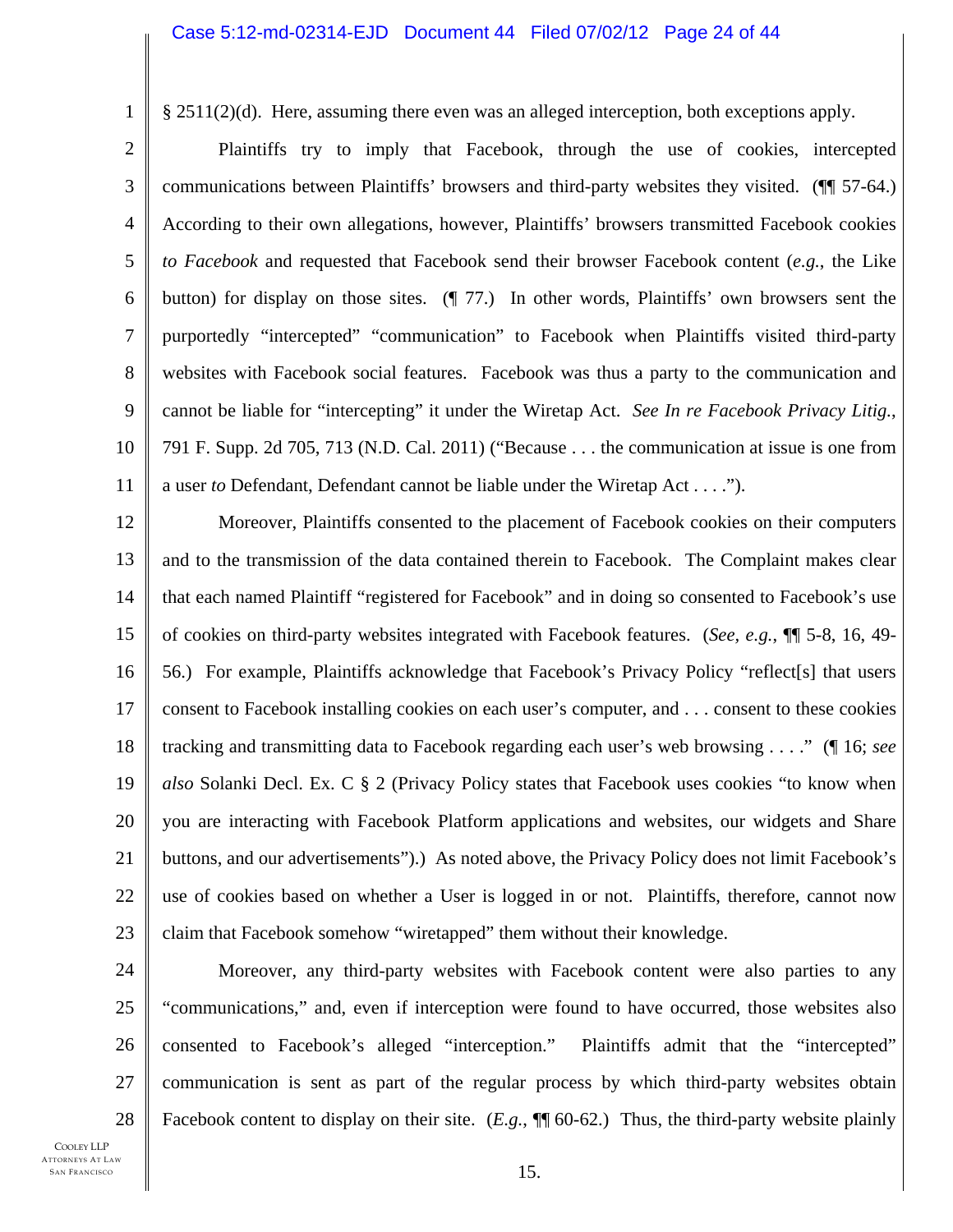#### Case 5:12-md-02314-EJD Document 44 Filed 07/02/12 Page 25 of 44

1 2 3 4 5 6 7 8 consented to these communications by choosing to display a Like button. Numerous courts have so held in dismissing similar allegations. *E.g.*, *In re Toys 'R' Us, Inc. Privacy Litig.*, No. 00-CV-2746, 2001 WL 34517252, at \*7 n.16 (N.D. Cal. Oct. 9, 2001) (dismissing claim that placement of cookies violated the Wiretap Act because plaintiffs "pleaded sufficient facts to establish that the operators of [third-party] Web sites provided [defendant] with consent to intercept such communications").<sup>13</sup> Indeed, CNN.com—the website in Plaintiffs' own example—clearly informs its users that it shares information about browsing activity with sites like Facebook that are integrated with CNN.com.<sup>14</sup>

9

### **D. Plaintiffs Fail to State a Claim for Violation of Penal Code § 631 (Count X)**

10 11 12 13 14 15 16 17 18 Plaintiffs likewise fail to allege a violation of California's wiretap law, Penal Code § 631. The purpose of California's wiretap law is "to prevent secretly listening to the [c]ontents of private conversations, or eavesdropping." *People v. Suite*, 101 Cal. App. 3d 680, 687 (1980); *accord* Cal. Penal Code § 630. To accomplish this goal, § 631 "prescribes criminal penalties for three distinct and mutually independent patterns of conduct: intentional wiretapping, willfully attempting to learn the contents or meaning of a communication in transit over a wire, and attempting to use or communicate information obtained as a result of engaging in either of the previous two activities." *Tavernetti v. Super. Ct.*, 22 Cal. 3d 187, 192 (1978). Plaintiffs fail to state a claim here because § 631 does not apply to electronic communications and, even if it did,

19

<sup>20</sup>  21 22 23  $\overline{a}$ <sup>13</sup> *See, e.g.*, *DoubleClick*, 154 F. Supp. 2d at 504 (dismissing plaintiffs' claim that DoubleClick's placement of cookies on plaintiffs' computers and collection of private information violated the Wiretap Act because "DoubleClick's cookies *only* collect information concerning users' activities on *DoubleClick-affiliated Web sites*" (emphasis in original)); *Chance*, 165 F. Supp. 2d at 1162 ("It is implicit in the web pages' code instructing the user's computer to contact [defendant], either directly or via [a third party] server, that the web pages have consented to [defendant's] interception of the communication between them and the individual user.").

<sup>24</sup>  25 26 27 28 <sup>14</sup> CNN Privacy Statement, http://www.cnn.com/privacy.html (last visited July 2, 2012) ("We, our third party service providers, advertisers or our partners . . . may use cookies . . . . We . . . or our partners may also use 'web beacons' . . . to monitor the behavior and collect data about the visitors viewing a web page. . . . Some of our sites contain links to or integrations with other sites such as Facebook, Twitter, LinkedIn, etc., whose information practices may be different than ours. . . . [W]e have no control over information that is submitted to, or collected by, these third parties."). The concurrently-filed request seeks judicial notice of this document. (*See* RJN.)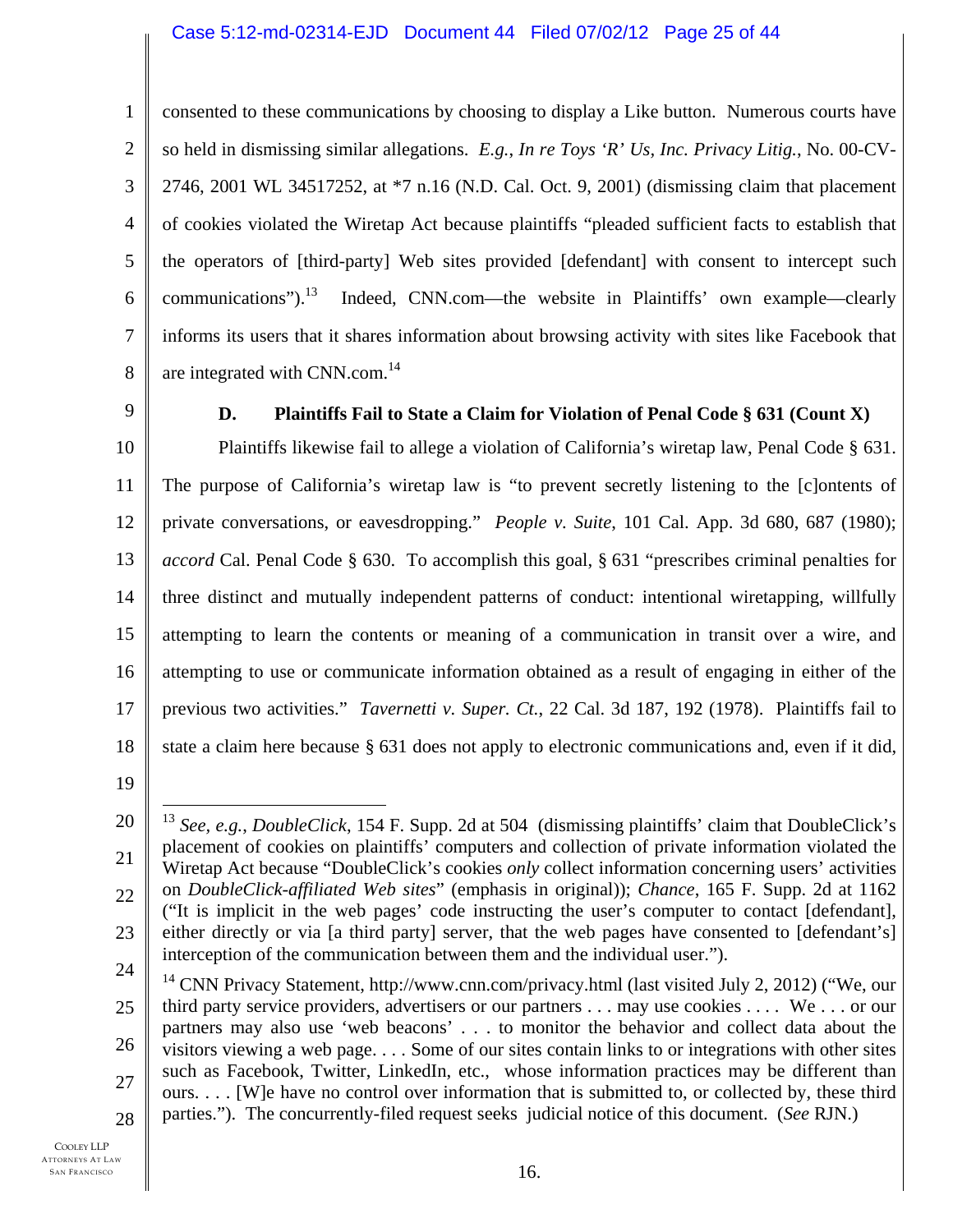1 Plaintiffs do not allege facts to survive a motion to dismiss.

2

#### **1. Section 631 Does Not Apply to Electronic Communications**

3 4 5 6 7 8 9 10 11 12 13 As an initial matter, § 631 does not apply in this context. As a criminal statute, § 631 must be strictly construed. *Claridge v. RockYou, Inc.*, 785 F. Supp. 2d 855, 863 (N.D. Cal. 2011). The terms "electronic communication," "cookies," "internet," and "computer" are not used anywhere in § 631.<sup>15</sup> Moreover, § 631's omission of such language contrasts with the chapter directly preceding it, which discusses and explicitly defines "electronic communications." *See* Cal. Penal Code §§ 629.50-.51. This omission thus indicates that the legislature intended to convey a different meaning. *See Murphy v. Kenneth Cole Prods., Inc.*, 40 Cal. 4th 1094, 1106- 1108 (2007) (reasoning that use of the word "penalty" in one statute but not a related statute indicated the latter statute did not impose a penalty). Thus, § 631 does not apply to Plaintiffs' allegations. *See LaCourt*, 2011 WL 1661532, at \*7 (noting that § 631's "application to the conduct alleged in the FACC [browser cookies] is far from obvious").

14

#### **2. Plaintiffs Concede That Facebook Is a Party to the Communication**

15 16 17 18 19 20 21 22 23 In any event, Plaintiffs' concession that Facebook was a party to the purportedly intercepted "communications" negates any claim under § 631. While the Complaint is not a model of clarity, particularly in its discussion of how cookies work, the relevant communication appears to involve "a request to the Facebook server." (¶ 77.) As such, Plaintiffs admit that their browsers sent "*a request* to *Facebook*" directly to deliver content *to be displayed as part of the very webpage that Plaintiffs have requested to view*. Section 631 does not apply to such situations. *Warden v. Kahn*, 99 Cal. App. 3d 805, 811 (1979) ("[S]ection 631 . . . has been held to apply only to eavesdropping by a third party and not to recording by a participant to a conversation."); *Rogers v. Ulrich*, 52 Cal. App. 3d 894, 899 (1975) (same).

24 25

26

 $\overline{a}$ 

27 28 <sup>15</sup> In 1986, Congress amended the Wiretap Act "which previously addressed only wire and oral communications, to address[] the interception of … electronic communications." *Konop*, 302 F.3d at 874. The California legislature did not expand § 631 in the same way.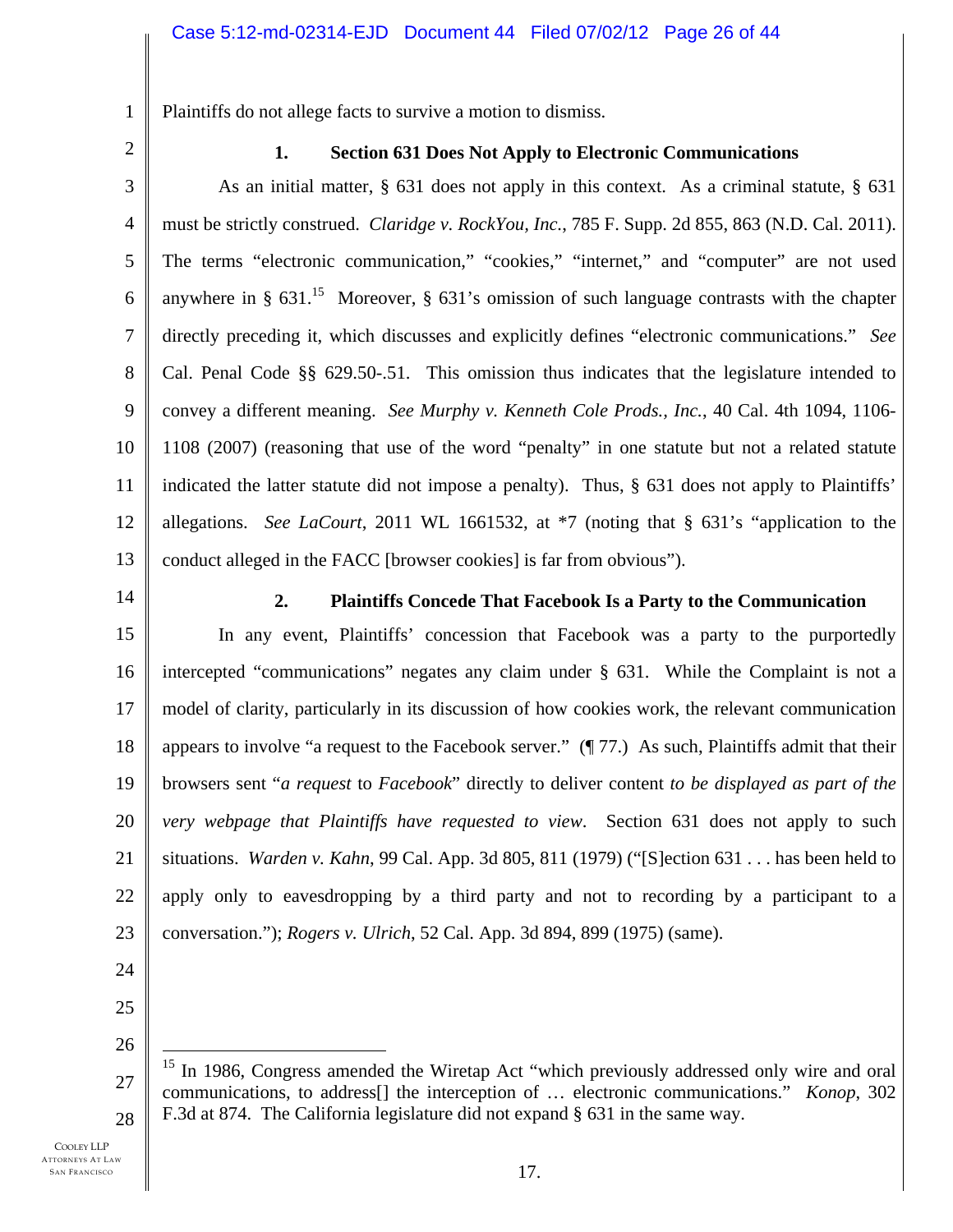2

3

4

5

6

1

## **3. Plaintiffs Fail to Allege That Facebook Made Any Intentional, Unauthorized Connection with a Telephone Wire, Line, or Cable**

To state a claim for wiretapping under § 631, Plaintiffs must plead facts to show that Facebook used a "machine, instrument, or contrivance" to make an "unauthorized connection . . . with any telegraph or telephone wire, line, cable, or instrument" and, through that connection, to obtain the contents of communications. Cal. Penal Code  $\S 631(a)$ . The Complaint fails to do so.

7 8 9 10 11 12 13 14 15 16 *First*, the Complaint does not allege how Facebook made a "connection . . . with any telegraph or telephone wire, line, cable, or instrument, including the wire, line, cable, or instrument of any internal telephonic communication system." *Id.* Plaintiffs simply assert that cookies are "implant[ed]" and then recite the statutory elements from § 631(a). (¶ 42.) Indeed, the word "connection" does not appear once in the Complaint. To the extent that Plaintiffs claim that Facebook's cookies are used to make an unauthorized connection, they do not actually describe how any such cookie is a "machine, instrument, or contrivance" capable of connecting to a telephone wire to "eavesdrop" or otherwise acquire the contents of any communications. Such conclusory allegations are insufficient. *See Twombly*, 550 U.S. at 555 (holding that formulaic recitation of the elements of a cause of action will not survive a motion to dismiss).

17 18 19 20 Courts have rejected similarly ill-pled attempts to apply § 631's "unauthorized connection" requirement to cookies. *LaCourt*, 2011 WL 1661532, at \*7 (dismissing § 631 claim against defendant that allegedly used cookies to track and create profiles of web use in part because § 631's application "to the conduct alleged . . . is far from obvious").

21 22 23 24 25 26 27 28 **Second**, to state a § 631 claim, an allegedly unauthorized connection must obtain the contents of a communication. *See Suite*, 101 Cal. App. 3d at 686 (finding no unauthorized connection where no "contents" of the communications were obtained). The Complaint, however, does not identify a single communication to or from any named Plaintiff that Facebook allegedly obtained. Nor does the Complaint allege what the contents of that acquired communication supposedly were, or how the allegedly unauthorized connection Facebook made could be used to obtain the contents of that communication. Indeed, if any communication at all occurred, it was between Plaintiffs and Facebook and, therefore, is not actionable under § 631.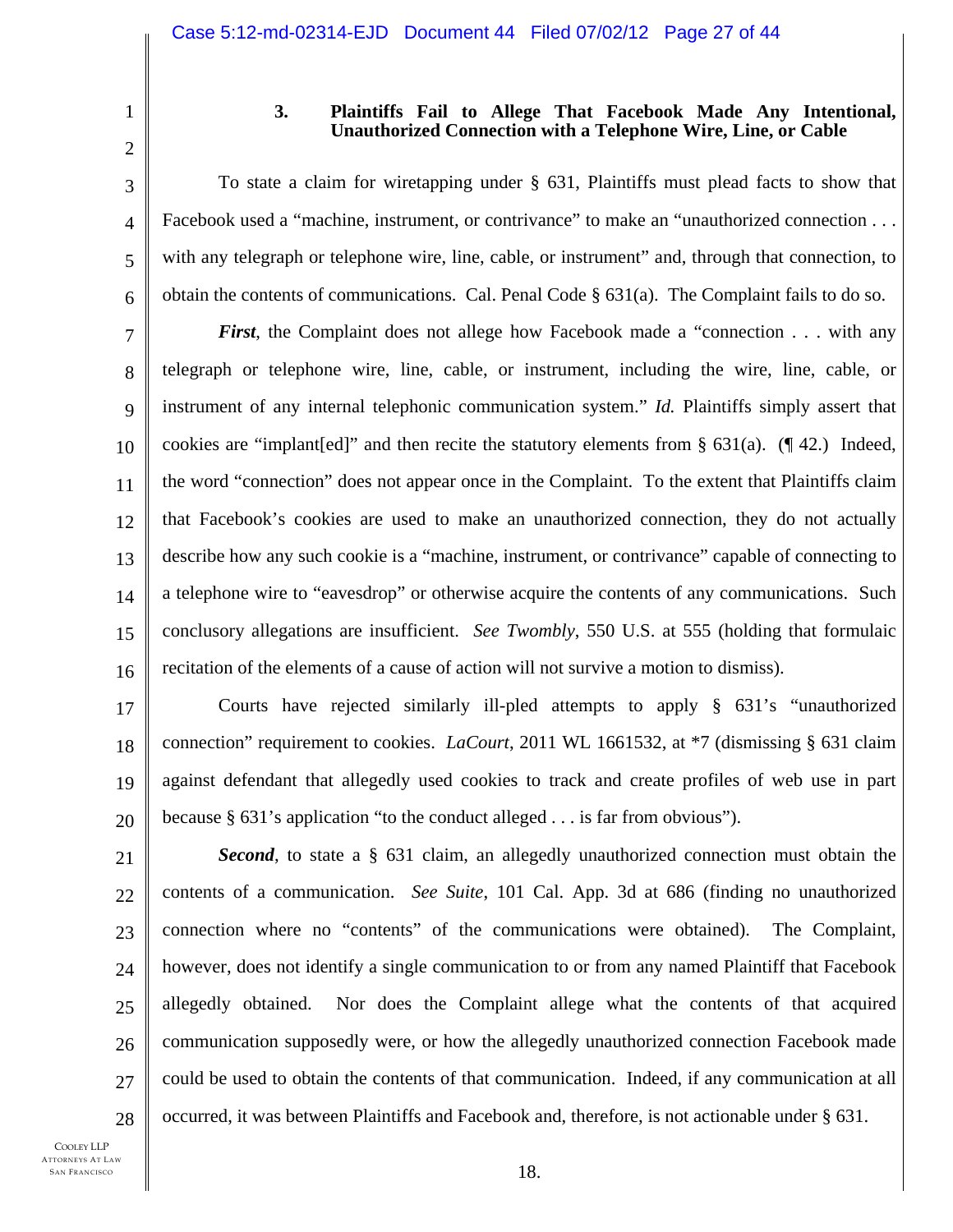1 2 3 4 5 6 7 8 9 10 11 12 13 14 15 16 17 18 19 20 21 22 23 24 25 *Finally*, as discussed above (*see* § IV(C)(2)), Facebook informed Users about its use of cookies, and the very website Plaintiffs use to show how Facebook allegedly could learn loggedout Users' browsing activity notified visitors that third-party cookies may be used. **4. Plaintiffs Fail to Allege That Facebook Read or Learned the Contents or Meaning of Any Messages Without Consent**  The second prong of § 631 forbids anyone who "reads, or attempts to read, or to learn the contents or meaning of any message, report, or communication while the same is in transit or passing over any wire, line, or cable, or is being sent from, or received at any place within this state." Cal. Penal Code § 631(a). Plaintiffs, again, fail to allege any such facts. As described above with respect to the first prong, the Complaint does not identify a single communication, let alone its contents, that Facebook allegedly read or learned from any named Plaintiff. Nor does it contain any actual factual allegation as to how Facebook's cookies allegedly obtained the contents of any communication. Additionally, Plaintiffs do not allege how Facebook's alleged use of cookies was unauthorized given that Facebook disclosed its use of cookies in the Privacy Policy. (*See* § IV(C)(2)*.*) For these independent reasons, the Complaint does not state a claim for violation of the second prong of § 631. **5. Plaintiffs Fail to Allege That Facebook Used Any Information Improperly Obtained**  The third "use" or "communicate" prong of  $\S$  631 applies only to information that was obtained by the methods outlined in the previous two offenses. Cal. Penal Code § 631(a). As explained above, Plaintiffs have failed to allege that any information was improperly obtained through an unauthorized connection or by reading or learning the contents of a communication while in transit. As such, there is no predicate for a violation of the third prong. Moreover, Plaintiffs have failed to allege that Facebook actually "used" any of the alleged browsing activity information at all. Plaintiffs suggest very generally that Facebook allegedly collects this

26 27 information "to leverage its access to users' data … to sustain its phenomenal growth" (¶ 13), but Plaintiffs never allege that Facebook ever used the information in such a manner.

28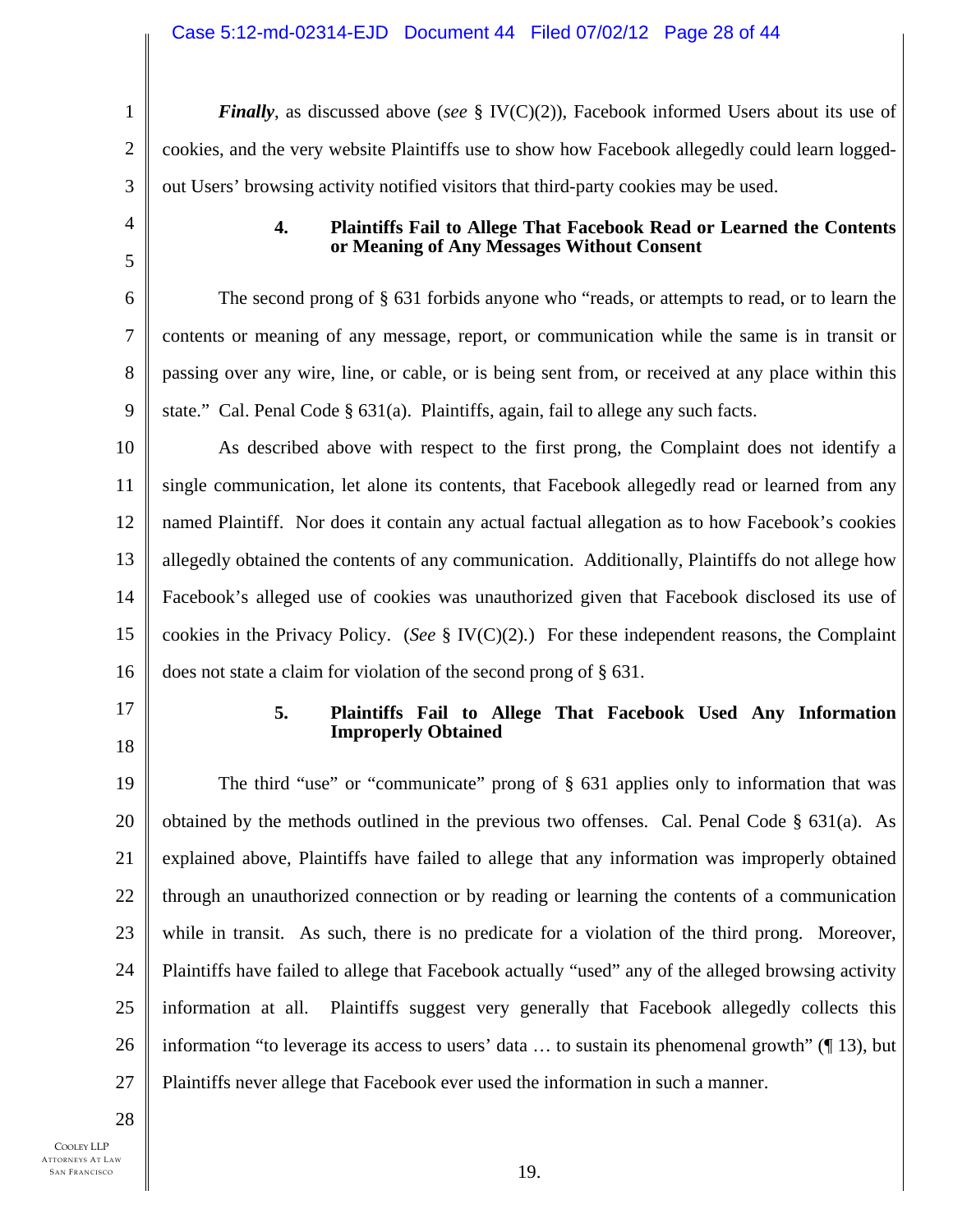1 2

3

4

5

## **E. Plaintiffs Fail to State a Claim under the SCA (Count II)**

Plaintiffs also assert a claim under the SCA for unauthorized access to stored data. (¶ 149.) But the Complaint fails to allege that Facebook (1) accessed a "facility" through which an electronic communication service is provided, to take information (2) from "electronic storage" (3) without or exceeding "authorization." 18 U.S.C.  $\S$  2701(a), 2707(a).

6 7 8 9 10 11 12 13 14 15 16 *First*, Plaintiffs fail to allege that Facebook accessed any communications in "electronic storage." *Id.* § 2701(a). The SCA defines "electronic storage" as "any temporary, intermediate storage of a wire or electronic communication incidental to the electronic transmission thereof . . . ." *Id.* § 2510(17)(A). Courts have clarified that the SCA "only protects electronic communications stored 'for a limited time' in the 'middle' of a transmission, i.e., when an electronic communication service temporarily stores a communication while waiting to deliver it." *Toys R Us*, 2001 WL 34517252, at \*3 (citation omitted). Non-temporary data, and particularly data stored on a personal computer, is not in "electronic storage" and thus cannot be the basis for a claim under the SCA. *Id.*; *iPhone App. Litig. II*, 2012 WL 2126351, at \*11 (holding that data was not in electronic storage where it allegedly resided on plaintiffs' "hard drive for up to a one year period").

17 18 19 20 21 22 23 24 Plaintiffs allege that Facebook violated the SCA by accessing "persistent cookies" stored on their computers (¶¶ 42, 46, 54-55, 78, 149), making clear that these alleged cookies are neither temporary nor intermediate. This allegation, as many courts have held, negates an SCA claim. *See DoubleClick*, 154 F. Supp. 2d at 511 ("The cookies' long-term residence on plaintiffs' hard drives places them outside of [the SCA]'s definition of 'electronic storage' and, hence, [the SCA's] protection."); *Toys R Us*, 2001 WL 34517252, at \*3 ("[C]ookies placed on hard drives are not in 'electronic storage' for purposes of § 2701."); *iPhone App. Litig. II*, 2012 WL 2126351, at \*11 (adopting reasoning of *Toys R Us* and *DoubleClick* and dismissing SCA claim).

25 26 27 28 *Second*, Plaintiffs' SCA theory fails for the additional, independent reason that they do not allege that Facebook accessed a "facility," as defined by the statute. 18 U.S.C.  $\S 2701(a)(1)$ (prohibiting unauthorized access to "a facility through which an electronic communication service is provided"). The one purported "facility" that Plaintiffs do allege is their own personal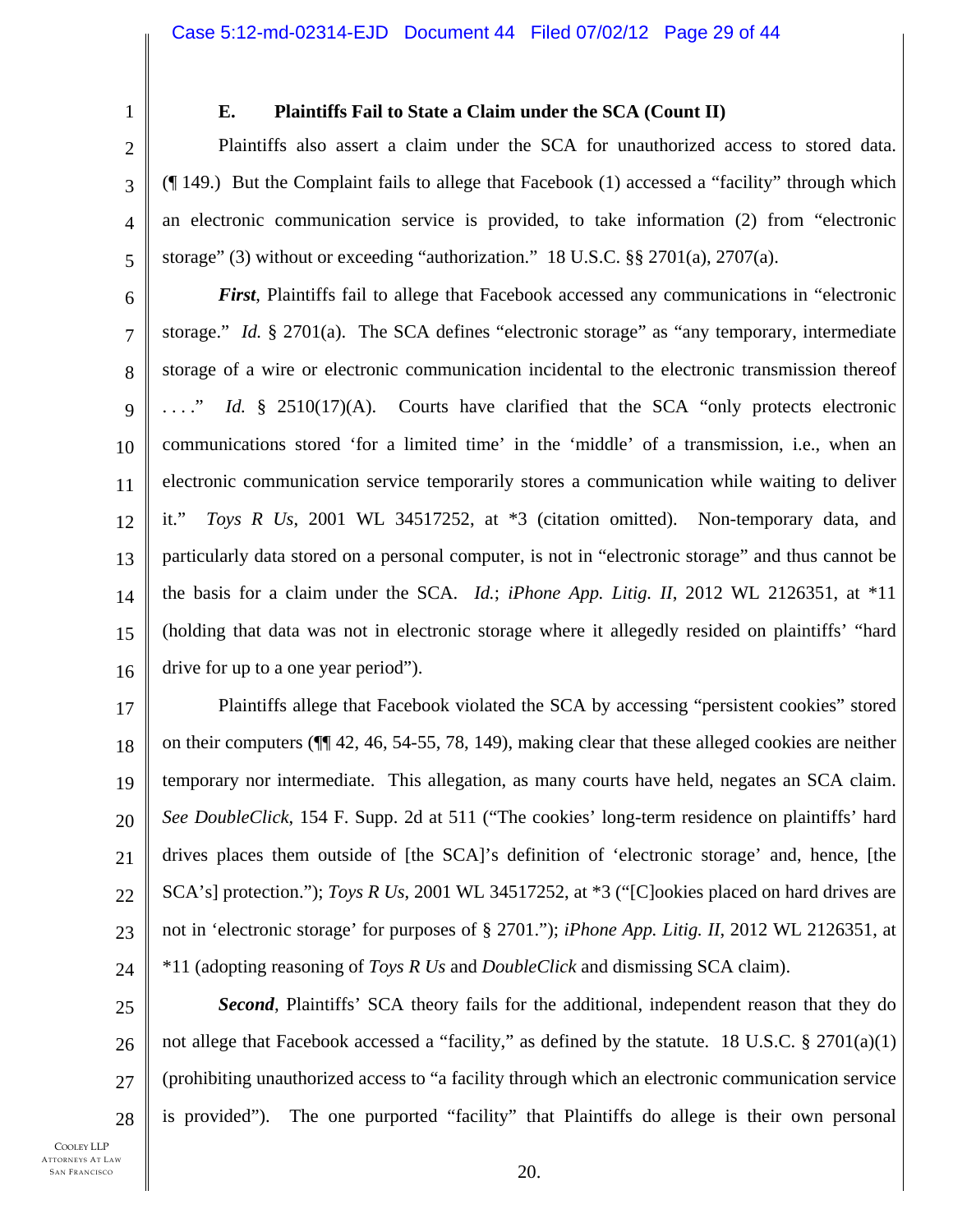#### Case 5:12-md-02314-EJD Document 44 Filed 07/02/12 Page 30 of 44

1 2 3 4 5 6 computers. (¶ 149.) But a clear majority of courts have "concluded that an individual's personal computer does not provide an electronic communication service" and therefore is not a "facility" under the SCA. *E.g.*, *iPhone App. Litig. II*, 2012 WL 2126351, at \*15 (collecting cases and concluding that "an individual's computer, laptop, or mobile device" does not "fit[] the statutory definition of a facility through which an electronic communication service is provided.") (internal quotations omitted).<sup>16</sup> This, too, is fatal to Plaintiffs' SCA claim.<sup>17</sup>

7 8

*Finally*, Facebook disclosed to Users that it uses cookies to collect information about Users' activity on Facebook integrated sites. (*See* § IV(C)(2).) Plaintiffs fail to allege how Facebook's alleged "access" occurred without or exceeding authorization.

10

9

#### **F. Plaintiffs Fail to State a Claim for Violation of the CFAA (Count III)**

11 12 13 14 Plaintiffs bring their CFAA claim under two theories: (1) that Facebook accessed computers without authorization, or exceeded authorized access, to obtain information from Plaintiffs' computers and (2) that Facebook caused the transmission of a code which allegedly caused Plaintiffs' loss. Neither theory supplies an adequate basis for a CFAA claim.

15 16 17 18 19 20 21 *First*, neither theory falls into the category of behavior Congress sought to prohibit with the CFAA, a criminal statute which was enacted to punish individuals who "accessed computers to steal information or to disrupt or destroy computer functionality" *LVRC Holdings LLC v. Brekka*, 581 F.3d 1127, 1130-31 (9th Cir. 2009) (quoting H.R. Rep. 98-894 (1984), *reprinted in*  1984 U.S.C.C.A.N. 3689, 3694 (July 24, 1984)). Congress carefully drafted the CFAA to "restrict civil actions . . . to the traditional computer 'hacker' scenario—where the hacker deletes information, infects computers, or crashes networks." *iPhone App. Litig. II*, 2012 WL 2126351,

<sup>22</sup> 

<sup>23</sup>  24 25 <sup>16</sup> *See*, *e.g.*, *Crowley v. Cybersource Corp*., 166 F. Supp. 2d 1263, 1271 (N.D. Cal. 2001) (stating plaintiffs' argument "that computers of users of electronic communication service . . . are considered facilities" was "destined to failure"); *DoubleClick*, 154 F. Supp. 2d at 512 (holding that the SCA "makes no mention of individual users' computers, the issue in the instant case"). *But see Toys R Us*, 2001 WL 34517252, at \*2 n.7.

<sup>26</sup>  27 28 <sup>17</sup> Additionally, Plaintiffs fail to allege or identify an "electronic communication service," a requirement to bring an SCA claim, and instead merely recite that their computers "are facilities through which an electronic communication service is provided." (¶ 149.) Plaintiffs' failure to allege this necessary element constitutes another ground for dismissal. Under any scenario, however, Facebook falls within the statutory exemptions under 18 U.S.C.  $\S 2701(c)$ .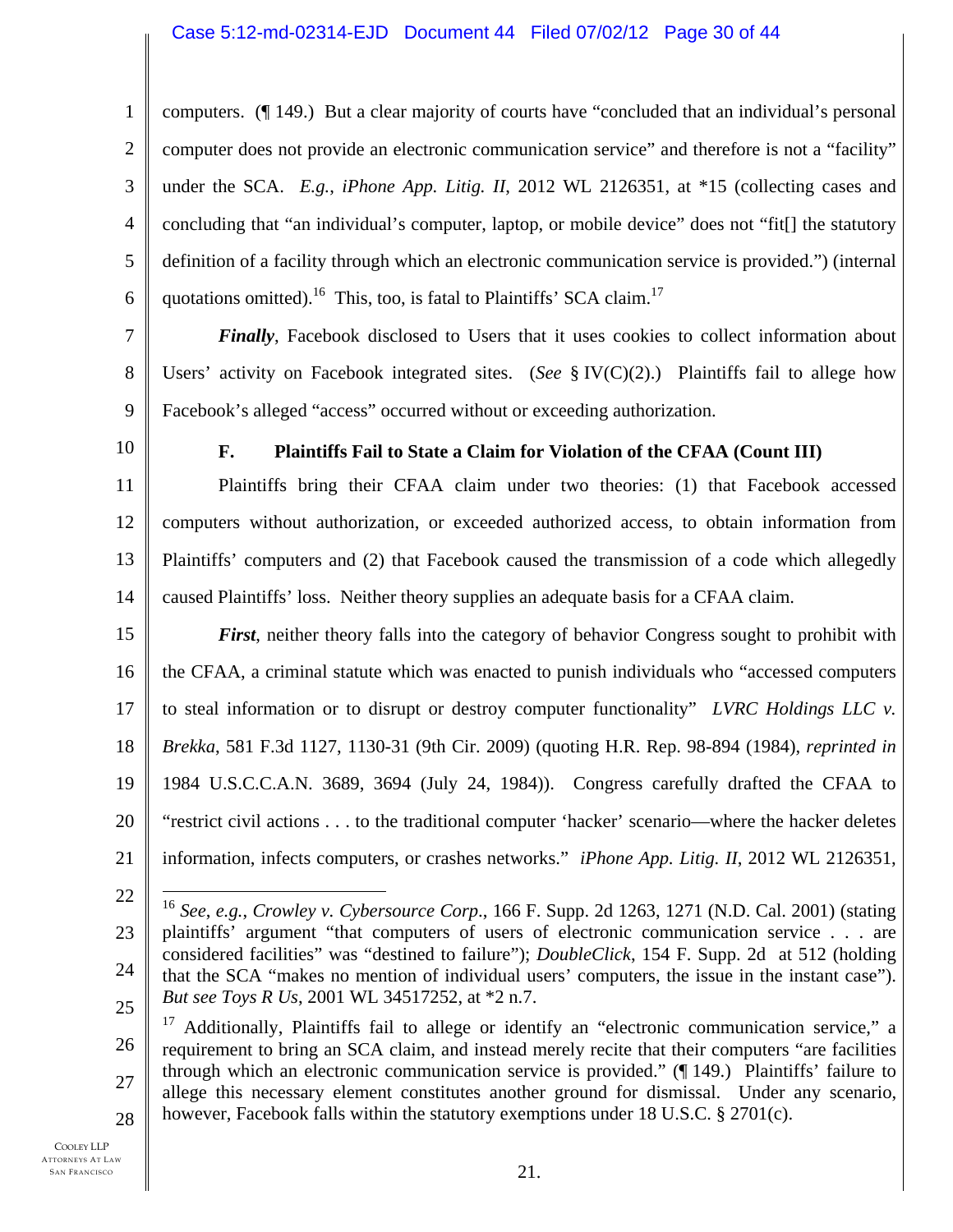#### Case 5:12-md-02314-EJD Document 44 Filed 07/02/12 Page 31 of 44

1 2 3 4 5 6 7 at \*20 (citation omitted). Nothing in the Complaint comes close to alleging the type of activity the law proscribes and Plaintiffs offer no reason for this Court to substantially broaden the reach of the law. Indeed, courts have rejected nearly identical legal challenges to the routine use of cookies for over a decade. *See, e.g.*, *DoubleClick*, 154 F. Supp. 2d at 526 (dismissing CFAA claim in light of the "absence of evidence in the legislative or judicial history" that the law was meant to apply to cookies); *LaCourt*, 2011 WL 1661532, at \*4 (dismissing CFAA claim alleging collection of personal data by cookies).

8 9 10 11 12 13 14 15 16 17 **Second,** Plaintiffs have not pled resulting economic loss. Under the CFAA, a plaintiff must establish that: (1) the unauthorized access caused "impairment to the integrity or availability of data, a program, a system, or information," (2) resulted in a minimum of \$5,000 in *economic* losses to the victim during a one-year period, and (3) that the loss arose directly from the unauthorized access. 18 U.S.C. § 1030(g); *Creative Computing v. Getloaded.com LLC*, 386 F.3d 930, 936 (9th Cir. 2004). Economic loss does not encompass harm that is theoretical or intangible; rather, a loss under the CFAA occurs *only* "[w]hen an individual or firm's money or property are impaired in value, or money or property is lost . . . ." *Creative Computing*, 386 F.3d at 935. And courts require that a strong causal link exist between the alleged violation and harm. *Id*. at 935-36.

18 19 20 21 22 23 24 25 26 27 28 Plaintiffs do not allege that they suffered any impairment to computers or property or lost any business or revenue as a direct result of Facebook's alleged conduct. As noted above, none of the named Plaintiffs allege they incurred *any* costs or loss associated with remedying any purported CFAA violation. And even if Plaintiff Davis actually paid for the experts her counsel retained, which seems doubtful, the Complaint nowhere claims that the experts' work was to investigate and respond to the alleged intrusion rather than to prepare for litigation. *B.U.S.A. Corp. v. Ecogloves, Inc.*, No. 05 Civ. 9988(JSR), 2009 WL 3076042, at \*7 (S.D.N.Y. Sept. 28, 2009) ("Nowhere does the law indicate, and plaintiffs do not attempt to argue, that the cost of hiring an expert witness qualifies as a 'loss' under the CFAA."). Davis's registration for "Privacy Watch," a service that purportedly alerts her to changes Facebook makes to its Privacy Policy and costs \$24 a year, also does not qualify as a loss under the CFAA. She does not allege how the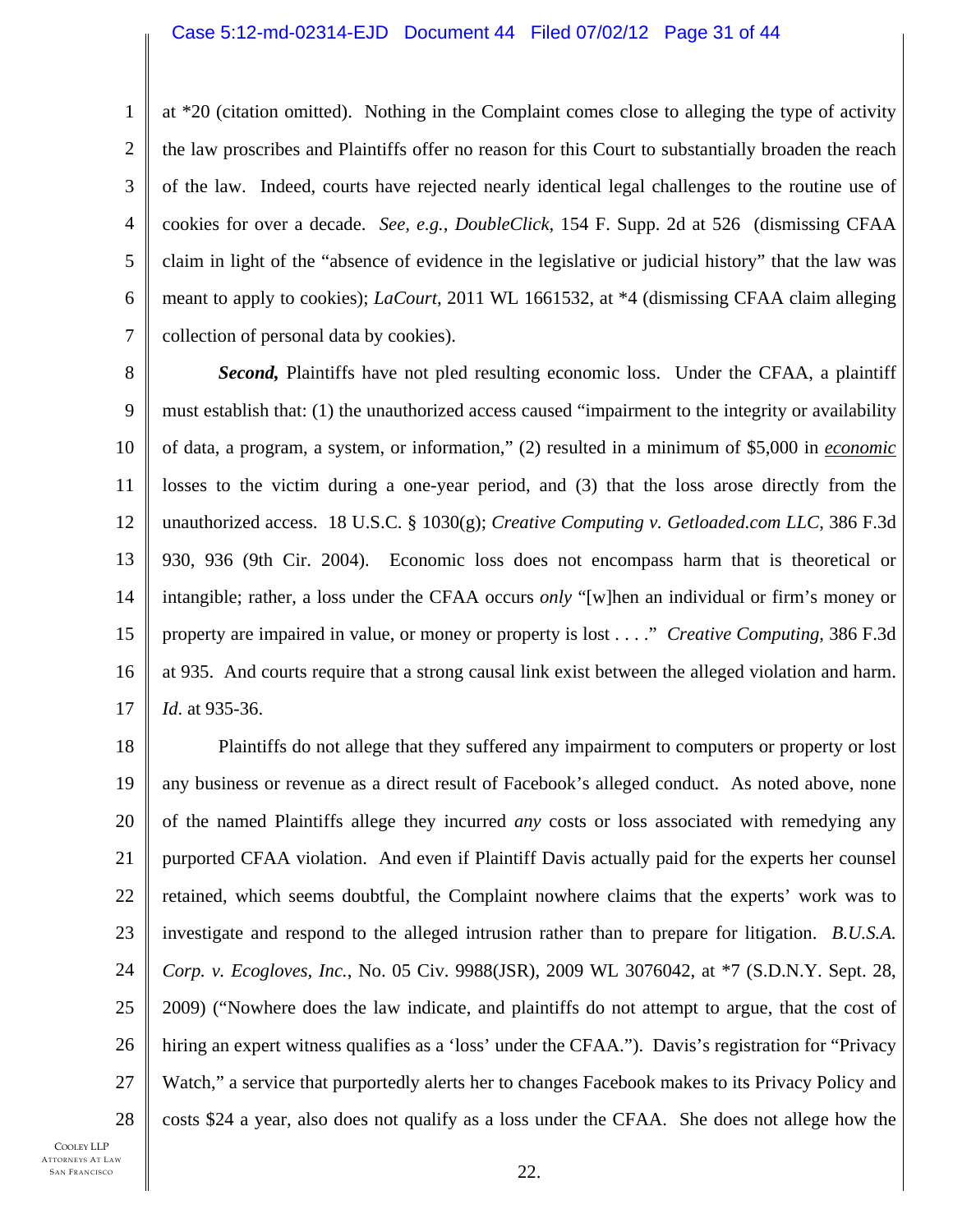monitoring of changes to Facebook's Privacy Policy flows from any alleged CFAA violation.

Moreover, even were the Court to conclude that Davis had suffered some *de minimis* economic loss, Davis has failed to plausibly allege that she, or even the class as a whole.<sup>18</sup> suffered \$5,000 in economic damages. *La Court*, 2011 WL 1661532, at \*6 ("Plaintiffs at the very least have failed to plausibly allege that they and the putative class – even in the aggregate – have suffered \$5,000 in economic damages . . . ."); *In re Intuit Privacy Litig.*, 138 F. Supp. 2d 1272, 1281 (C.D. Cal. 2001) (dismissing CFAA claim, based browser cookies, for the same defect).<sup>19</sup>

8 9 10 11 *Third,* Plaintiffs have failed to allege that Facebook accessed a computer "without authorization" or "exceeded authorized access" to a computer. 18 U.S.C. §§ 1030(a)(2), 1030(a)(5)(A)-(C). As explained above (*see* § IV(C)(2)), Plaintiffs acknowledge that they were told of, and consented to, Facebook's use of cookies when they visited third-party websites.<sup>20</sup>

12

1

2

3

4

5

6

7

13 14 **G. Plaintiffs Fail to State a Claim Under Penal Code § 502 (Count IX)** 

Plaintiffs' CFAA claim should be dismissed.<sup>21</sup>

Plaintiffs also assert claims under state law, California Penal Code §§ 502(c)(1),(6)-(8).

15

<sup>16</sup>  17 18 19  $18$  As Judge Wu recently noted, aggregation of damages across the class may not satisfy the CFAA. *LaCourt*, 2011 WL 1661532, at \*6 n.4; *see also Creative Computing,* 386 F.3d at 934-35 ("\$5,000 floor applies to how much damage or loss there is to the victim over a one-year period, not from a particular intrusion."). Further, courts that have stated that damages may only be aggregated if they are measurable and common to the class—factors not present here. *See In re Apple & AT & TM Antitrust Litig.*, 596 F. Supp. 2d 1288, 1308 (N.D. Cal. 2008).

<sup>20</sup>  21 22 23 <sup>19</sup> Plaintiffs' attempts to claim loss of an abstract right to privacy and disclosure of their personal information are similarly unavailing, as neither constitutes economic loss. *In re iPhone App. Litig. II*, 2012 WL 2126351, at \*18-21 (dismissing CFAA claim where plaintiffs claimed economic loss was collection of personal information); *DoubleClick,* 154 F. Supp. 2d at 525-26 & n.34 (loss of the economic value of demographic information, even "to the extent that some value could be placed on these losses," did not satisfy the CFAA's damage threshold).

<sup>24</sup>  25 26 20 Under either of Plaintiffs' theories, Facebook had authorization to access its cookies. *LVRC Holdings*, 581 F.3d at 1133 (holding that "a person who uses a computer 'without authorization' has no rights, *limited or otherwise*, to access the computer in question.") (emphasis added); *United States v. Nosal*, 676 F.3d 854, 856-57 (9th Cir. 2012) ("exceeds authorized access" applies only to those who are "authorized to access only certain data or files but accesses unauthorized data or files—what is colloquially known as 'hacking'.").

<sup>27</sup>  28 <sup>21</sup>Additionally, to the extent that Plaintiffs attempt to rely on subsection (a)(5)(A) of the CFAA, Plaintiffs have failed to allege that Facebook "caus[ed] damage" to their computers.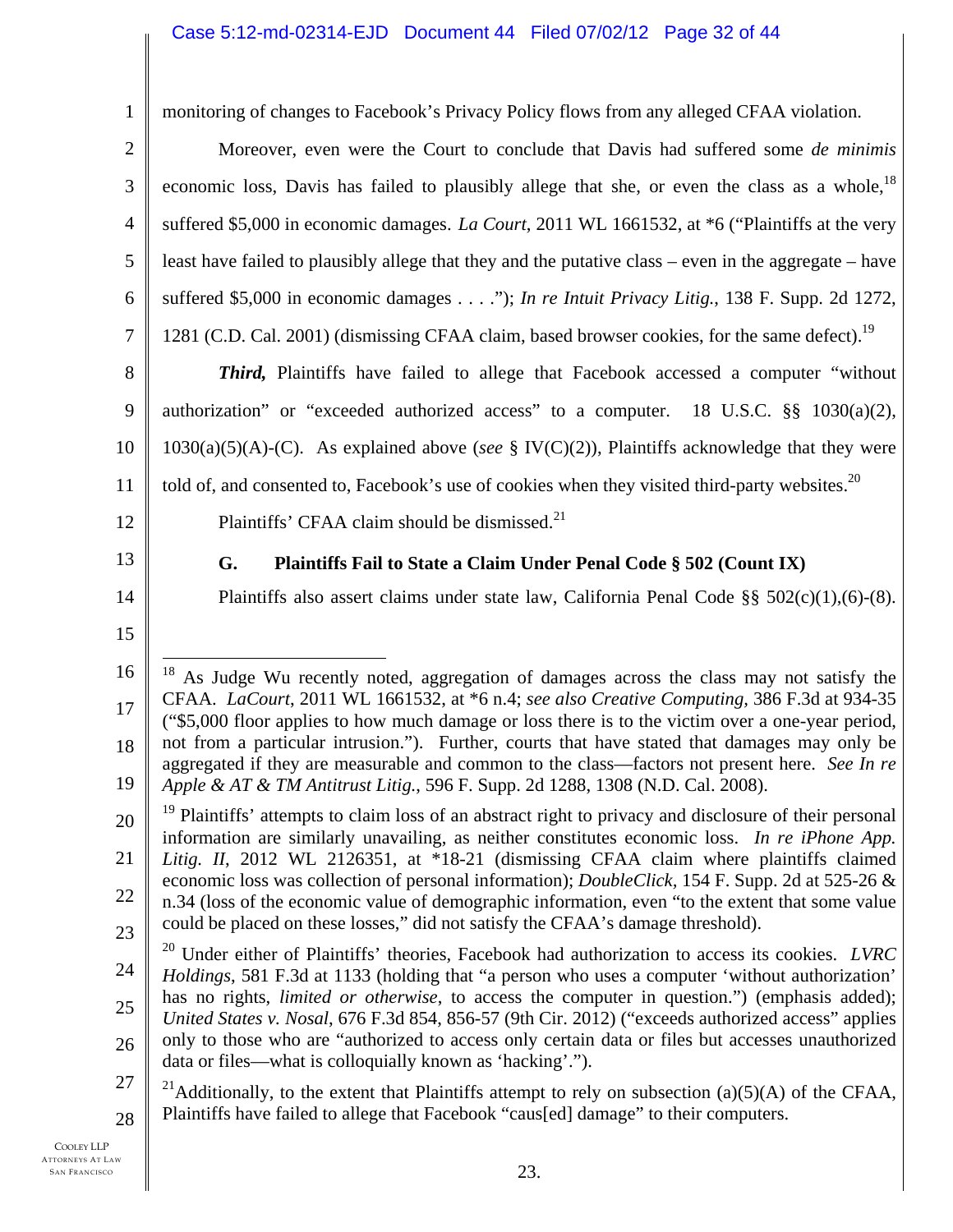#### Case 5:12-md-02314-EJD Document 44 Filed 07/02/12 Page 33 of 44

1 2 3 4 5 6 7 8 9 10 11 Like the CFAA, § 502 prohibits accessing computers without authorization, and "CFAA cases can be instructive" in interpreting § 502. *SolarBridge Techs., Inc. v. Ozkaynak*, No. C 10-cv-03769-EJD, 2012 U.S. Dist. LEXIS 54583, at \*3 n.2 (N.D. Cal. Apr. 18, 2012) (quotations omitted). Because § 502 is a penal statute, it must be "strictly construed." *Claridge*, 785 F. Supp. 2d at 863.<sup>22</sup> To state a claim generally under § 502(c), Plaintiffs must allege that (1) Facebook acted "without permission" and (2) they "suffer[ed] damage or loss by reason of [the] violation." Cal. Penal Code §  $502(c)(1),(6)-(8)^{23}$ ; Cal. Penal Code §  $502(e)(1)$ . For claims under §§ 502(c)(1), (6), and (7), Plaintiffs must also allege that Facebook "accessed" Plaintiffs' computers. Cal. Penal Code §  $502(c)(1)$ , (6), (7). And for claims under §  $502(c)(8)$ , Plaintiffs must also allege that Facebook introduced a "computer contaminant" into Plaintiffs' computers. Cal. Penal Code  $\S$  502(c)(8). The Complaint fails to allege any of these requirements.

12

### **1. Plaintiffs Fail to Allege That Facebook Acted "Without Permission"**

13 14 15 Facebook's alleged use of cookies was not "without permission." First, Plaintiffs consented to Facebook's use of cookies to collect information about their visits to websites with Facebook features. (*See* § IV(C)(2).)

16 17 18 19 20 21 22 Second, even if Facebook's alleged conduct was inconsistent with an entry in its Help Center regarding logged-out Users, this does not satisfy the "without permission" prong of § 502. "While the term 'without permission' is not defined within the language of the statute, the Northern District of California has twice considered the meaning of 'without permission' under § 502 and determined that individuals may only be subjected to liability for acting 'without permission' under § 502 if they 'access[ ] or us[e] a computer, computer network, or website in a manner that overcomes technical or code-based barriers.'" *iPhone Application Litig.*, 2011 WL

23

<sup>24</sup>  25  $22$  "Indeed, the relatively few cases interpreting the statute largely seek to impose liability against individuals or entities who are alleged to have actually participated in unauthorized 'hacking' or the unlawful disclosure of information." *Id*.

<sup>26</sup>  27 28 <sup>23</sup> While the text of § 502(c)(8) itself does not require that the introduction of a computer contaminant "without permission," § 502(b)(10) defines "computer contaminant" as "any set of computer instructions that are designed to modify, damage, destroy, record, or transmit information within a computer, computer system, or computer network *without the intent or permission of the owner of the information*." Cal. Penal Code § 502(b)(10) (emphasis added).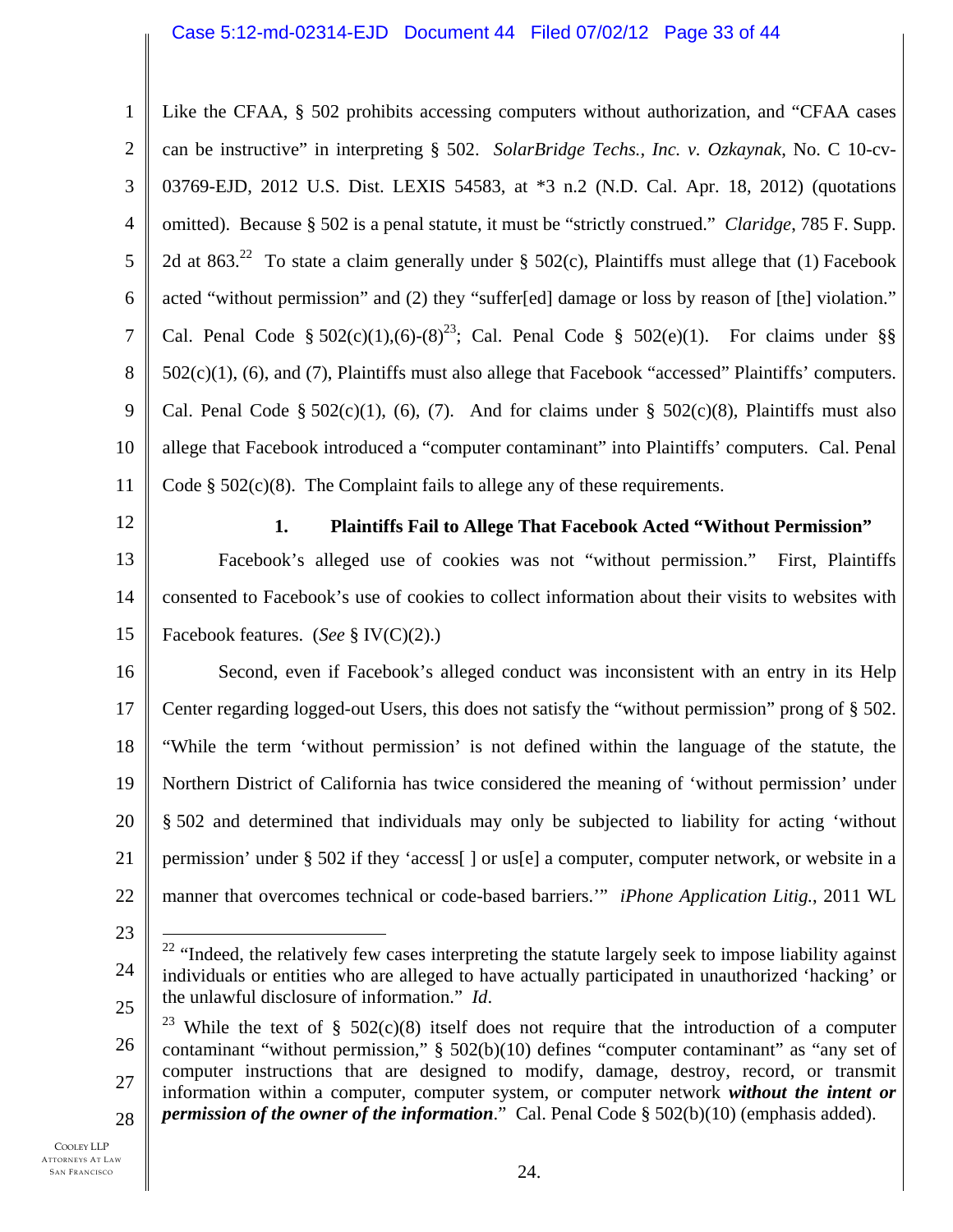#### Case 5:12-md-02314-EJD Document 44 Filed 07/02/12 Page 34 of 44

1 2 3 4 4403963, at \*12; *see also Facebook Privacy Litig.*, 791 F. Supp. 2d at 716 (dismissing § 502 claims where plaintiffs failed to allege Facebook "circumvented technical barriers"). Plaintiffs here have failed to allege that Facebook overcame any technical or code-based barriers in order to continue to receive information from cookies already set on Plaintiffs' browsers.<sup>24</sup>

5 6 7 8 9 10 11 12 *In re Facebook Privacy Litigation* is instructive. There, the plaintiffs alleged that Facebook configured its website to send advertisers certain information about the URL (or website address) from which the User was navigating when he or she clicked on advertisements on Facebook's website. 791 F. Supp. 2d at 709. The court dismissed the plaintiffs' claims under §§ 502(c)(1), (6), and (7) because the plaintiffs alleged no technical barriers were overcome. *Id.* at 716. Here, Plaintiffs have similarly failed to allege that Facebook overcame any technical barriers in allegedly failing to delete, and continuing to receive information from, certain cookies stored on Plaintiffs' browsers after they logged out of Facebook.

13

14

#### **2. Facebook's Alleged Failure to Delete Cookies Was Not Unlawful "Access" under § 502**

15 16 17 18 19 20 21 Sections  $502(c)(1)$ , (6), and (7) proscribe unlawful "access" to one's computers. "Section 502 defines 'access' in terms redolent of 'hacking' or breaking into a computer," that is, "access" does not include exceeding one's authorization to use a computer. *Chrisman v. City of Los Angeles*, 155 Cal. App. 4th 29, 34-35 (2007) (holding that employee exceeding his authorization to use computer system may have been "misconduct" but was not "access" under § 502 because he was "entitled to access those resources," only not in that manner). Thus, "using a computer network for the purpose that it was designed to serve, even if in a manner that is otherwise

22

<sup>23</sup>  24 25 26 27 28  $24$  The Complaint also alleges that (1) Facebook employees filed a patent application that contemplates a cookie that "bypasses security settings" (¶¶ 28-35) and (2) "Facebook intentionally circumvented web browsing privacy P3P code"—a protocol developed by Microsoft in 2002 for its Internet Explorer browser to, among other things, help manage what information websites obtain from visitors' browsers based on the sites' privacy policies ( $\P$  86-102). Plaintiffs, however, do not allege that Facebook practiced this patent, that Facebook ever circumvented Plaintiffs' own browser settings, that Facebook's collection of information was inconsistent with its Privacy Policy, or that any Plaintiff even used Internet Explorer. Moreover, because Plaintiffs admit that they allowed Facebook to use these cookies (¶¶ 14-16), Facebook did not circumvent any technological barriers, and Plaintiffs have not alleged otherwise.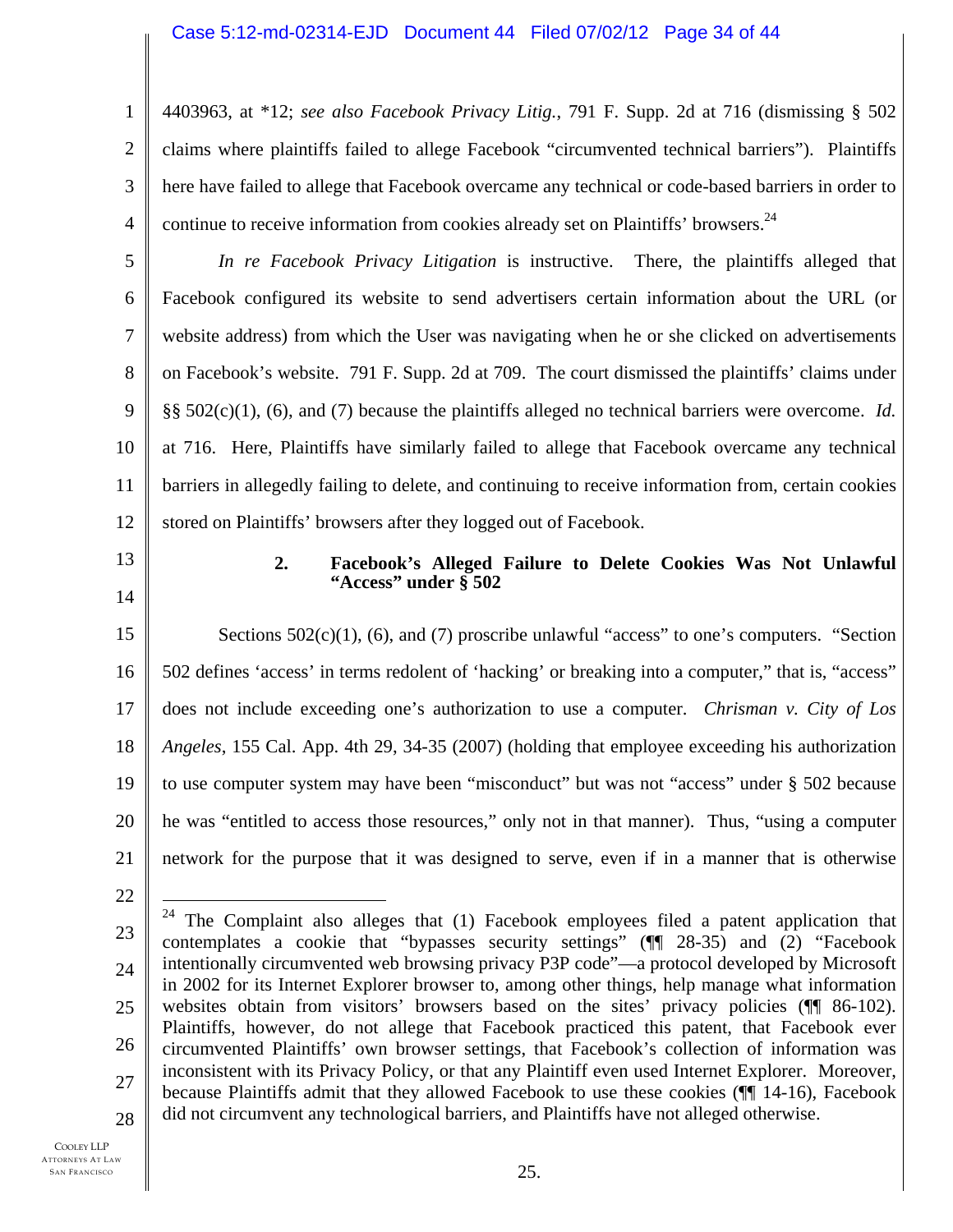#### Case 5:12-md-02314-EJD Document 44 Filed 07/02/12 Page 35 of 44

1 2 3 4 5 6 7 8 improper, is not the kind of behavior that the legislature sought to prohibit when it enacted Section 502." *Facebook, Inc. v. Power Ventures, Inc.*, No. C08-05780 JW, 2010 U.S. Dist. LEXIS 93517, at \*24 (N.D. Cal. July 20, 2010). Here, Plaintiffs have alleged, at most, that Facebook acted inconsistently with an entry in its Help Center (that no Plaintiff is alleged to have seen) about cookies after log out. But, Plaintiffs were put on notice of Facebook's use of cookies in the Privacy Policy, so, like the officer in *Chrisman*, any challenged conduct was not the type of conduct that violates § 502. Accordingly, Plaintiffs' claims under §§ 502(c)(1), (6), and (7) should be dismissed. $25$ 

9

#### **3. Facebook's Cookies Are Not "Contaminants"**

10 11 12 13 14 15 16 17 18 19 20 21 22 23 Plaintiffs' § 502(c)(8) fails because they do not adequately allege that Facebook introduced a "computer contaminant" into Plaintiffs' computers. Cal. Penal Code §  $502(c)(8)$ .<sup>26</sup> First, a "contaminant" must "modify, damage, destroy, record, or transmit information *within* a computer, computer system, or computer network." Cal. Penal Code § 502(b)(10) (emphasis added). Plaintiffs allege, at most, that the cookies result in Facebook being sent information by a User's browser, not that the cookies had any effect *within* Plaintiffs' computers. Second, the section "appears to be aimed at 'viruses or worms,' and other malware that usurps the normal operation of the computer or computer system" and there is no allegation that Facebook's cookies meet this definition. *iPhone App. Litig.*, 2011 WL 4403963, at \*13 (stating that "it is not clear to the Court how Section  $502(c)(8)$  applies to" voluntarily downloaded applications that secretly copied and shared plaintiffs' personal information). Moreover, Plaintiffs admit that cookies are so regularly used that "[w]hen a user contacts a web server . . . the browser checks to see if that server has set any cookies on that client machine" (¶¶ 38-41), making cookies "standard web browser functions," which are not contaminants under the statute. *See Facebook Privacy Litig.*,

24

 $\overline{a}$ 

25

<sup>&</sup>lt;sup>25</sup> Additionally, Plaintiffs' claim under § 502(c)(6) should be dismissed because Plaintiffs have not alleged that Facebook "provides or assists in providing" access to Plaintiffs' computers.

<sup>26</sup>  27 28 <sup>26</sup> "Computer contaminant" includes "viruses or worms, that are self-replicating or selfpropagating and are designed to contaminate other computer programs or computer data, consume computer resources, modify, destroy, record, or transmit data, or in some other fashion usurp the normal operation of the computer...." Cal. Penal Code  $\S 502(b)(10)$ .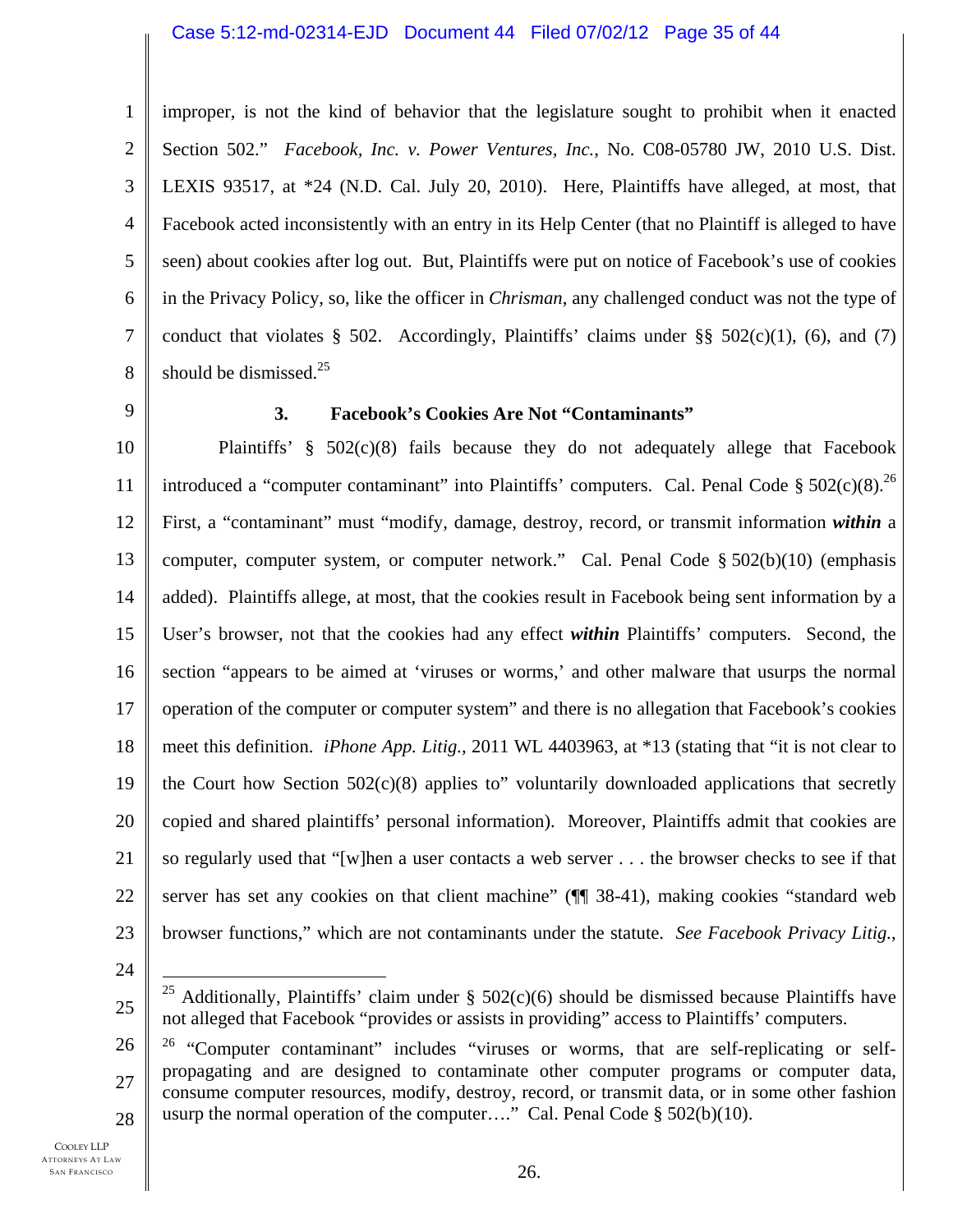No. C 10-02389 JW, 2011 U.S. Dist. LEXIS 147345, at \*14 (N.D. Cal. Nov. 22, 2011).

2

4

5

6

7

8

1

### **4. Plaintiffs Fail to Allege Any "Damage or Loss"**

3 Plaintiffs' § 502 claim should also be dismissed because they have not suffered "damage or loss." Cal. Penal Code  $\S 502(e)(1)$ . Here, Plaintiffs have not alleged that they have expended any resources attempting to block Facebook's alleged use of cookies. (*See* § IV(A), (F).) Indeed, Plaintiffs have not alleged that they have suffered any harm whatsoever. *See In re Apple & ATTM Antitrust Litig.*, No. C 07-05152 JW, 2010 U.S. Dist. LEXIS 98270, at \*23-24 (N.D. Cal. July 8, 2010) (loss of access to smart phone for several days is not damage or loss under § 502).

- 9
- 10

## **H. Plaintiffs' Claim under the UCL Should Be Dismissed (Count VIII)**

### **1. Plaintiffs Lack Standing under the UCL.**

11 12 13 14 15 16 17 18 19 20 21 To have standing under California's UCL, the named Plaintiffs must "(1) establish a loss or deprivation of money or property sufficient to qualify as injury in fact, i.e., *economic injury*, and (2) show that that economic injury was the result of, i.e., *caused by*, the unfair business practice or false advertising that is the gravamen of the claim." *Kwikset Corp. v. Super. Ct.*, 51 Cal. 4th 310, 322 (2011). Plaintiffs allege that they suffered economic injury because Facebook's allegedly unauthorized collection of their browsing activity impaired the "value of their personally identifiable information and other data." (*See* ¶ 177.) Yet "[n]umerous courts have held that a plaintiff's 'personal information' does not constitute money or property under the UCL." *iPhone App. Litig.*, 2011 WL 4403963, at \*14.<sup>27</sup> Indeed, as explained above, Plaintiffs have failed to allege any economic injury (*see supra* § IV(A), (F)), which is fatal to their UCL claim. *See Kwikset*, 51 Cal. 4th at 322.

22

23 24 25 Facebook also is free (¶ 14 ("Facebook does not require its members to pay a monetary subscription fee . . . .")), and therefore, Plaintiffs cannot allege that they lost any money or property as a result of Facebook's alleged conduct. *See Facebook Privacy Litig.*, 791 F. Supp. 2d at 715 ("Because Plaintiffs allege that they received Defendant's services for free, as a matter of

26

<sup>27</sup>  28 <sup>27</sup> *See also Facebook Privacy Litig.*, 791 F. Supp. 2d at 714; *Ruiz v. Gap, Inc.*, No. 07-5739 SC, 2009 WL 250481, at \*4 (N.D. Cal. Feb. 3, 2009); *Archer v. United Rentals, Inc.*, 195 Cal. App. 4th 807, 816 (2011).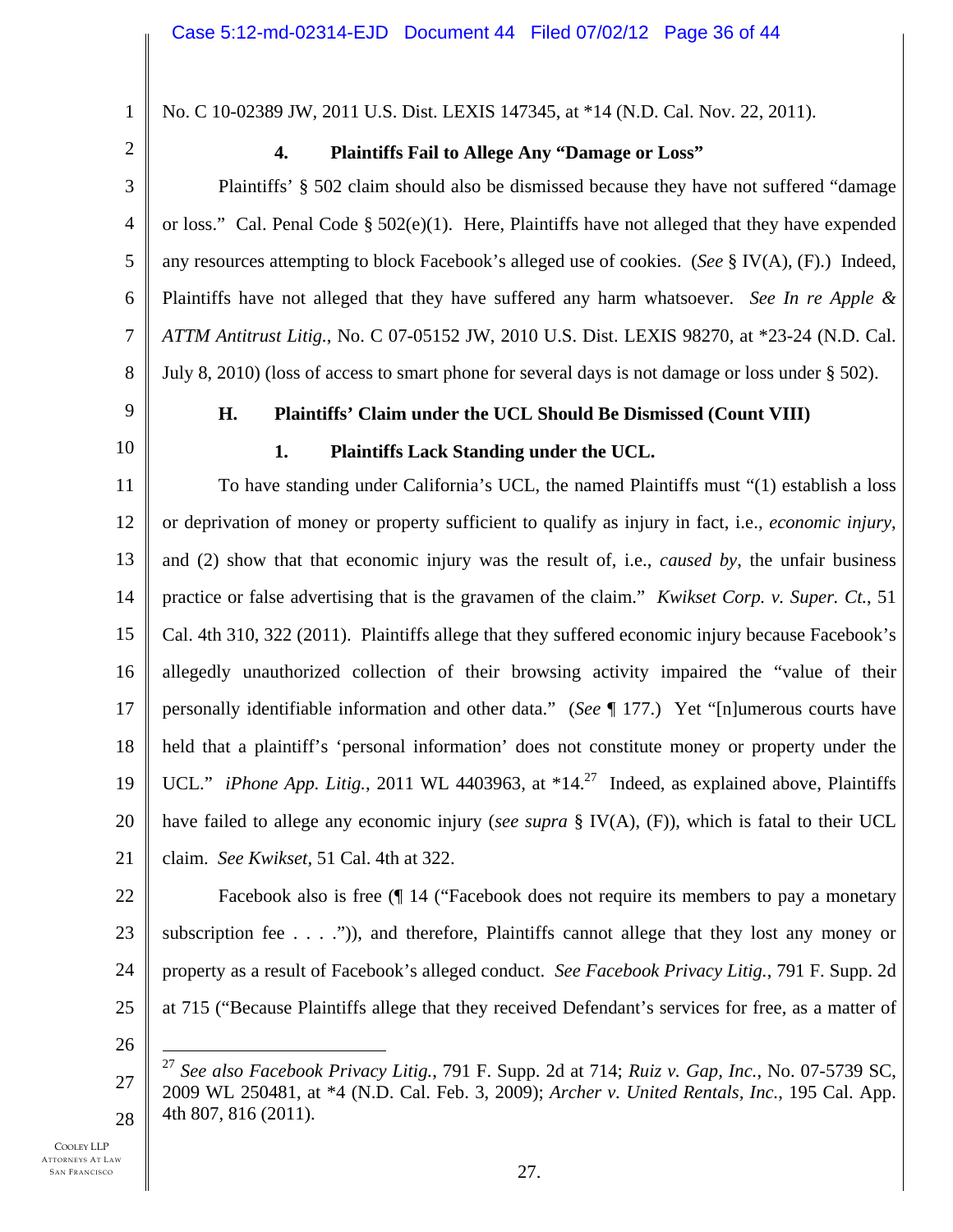1 2 law, Plaintiffs cannot state a UCL claim under their own allegations."); *iPhone App. Litig.*, 2011 WL 4403963, at \*14 (same).

3

## **2. Plaintiffs Fail to State a Claim under the UCL's "Fraud" Prong.**

4 5 6 7 8 9 10 11 Plaintiffs' UCL "fraud" claim should be dismissed for additional reasons. As discussed, the Complaint does not meet Rule 9(b)'s heightened pleading standard. To allege a claim for fraud under the UCL, Plaintiffs must allege reliance on Facebook's alleged misrepresentations, *Kwikset*, 51 Cal. 4th at 327, but Plaintiffs do not allege that they even saw, much less relied on, the single entry in the Help Center on which they base their claims. (*See* § II(C).) Finally, because Plaintiffs consented to the challenged conduct (*see* § IV(C)(2)), there can be no reliance as a matter of law. *See Mazza v. Am. Honda Motor Co.*, 666 F.3d 581, 596 (9th Cir. 2012) (no reliance for individuals who learned of allegedly omitted information before making purchase).

12

### **3. Plaintiffs Fail to State a Claim under the UCL's "Unlawful" Prong.**

13 14 15 16 17 18 19 20 21 Plaintiffs' claim under the UCL's "unlawful" prong fails because Plaintiffs fail to allege a predicate violation. *See Berryman v. Merit Prop. Mgmt., Inc.*, 152 Cal. App. 4th 1544, 1554 (2007) ("[A] violation of another law is a predicate for stating a cause of action under the UCL's unlawful prong."). As demonstrated in this motion, Plaintiffs do not have standing to assert any claims, nor does the Complaint state any valid claims for relief. Plaintiffs' allegation that Facebook's conduct violated the False Advertising Law ("FAL") (¶ 179) fails for the same reason Plaintiffs' claim fails under the UCL "fraud" prong. *See Kwikset*, 51 Cal. 4th at 327 n.9 (holding that the reliance requirement applies equally to misrepresentations under the FAL and the UCL's unlawful prong as the UCL's fraud prong).

22

#### **4. Plaintiffs Fail to State a Claim under the UCL's "Unfair" Prong.**

23 24 25 26 27 28 Plaintiffs allege that the entry in the Help Center regarding Facebook cookie practices supports a claim under the UCL's "unfair" prong. (¶ 180.) But, again, no Plaintiffs claim to even have known of that Help Center entry when visiting third-party sites. That pleading deficiency is dispositive. *See Kwikset*, 51 Cal. 4th at 327 n.9 (reliance requirement applies to any UCL claim alleging that defendant "engaged in misrepresentations and deceived consumers"); *Actimmune Mktg. Litig.*, 2009 WL 3740648, at \*14 (dismissing UCL unfair prong claim where plaintiffs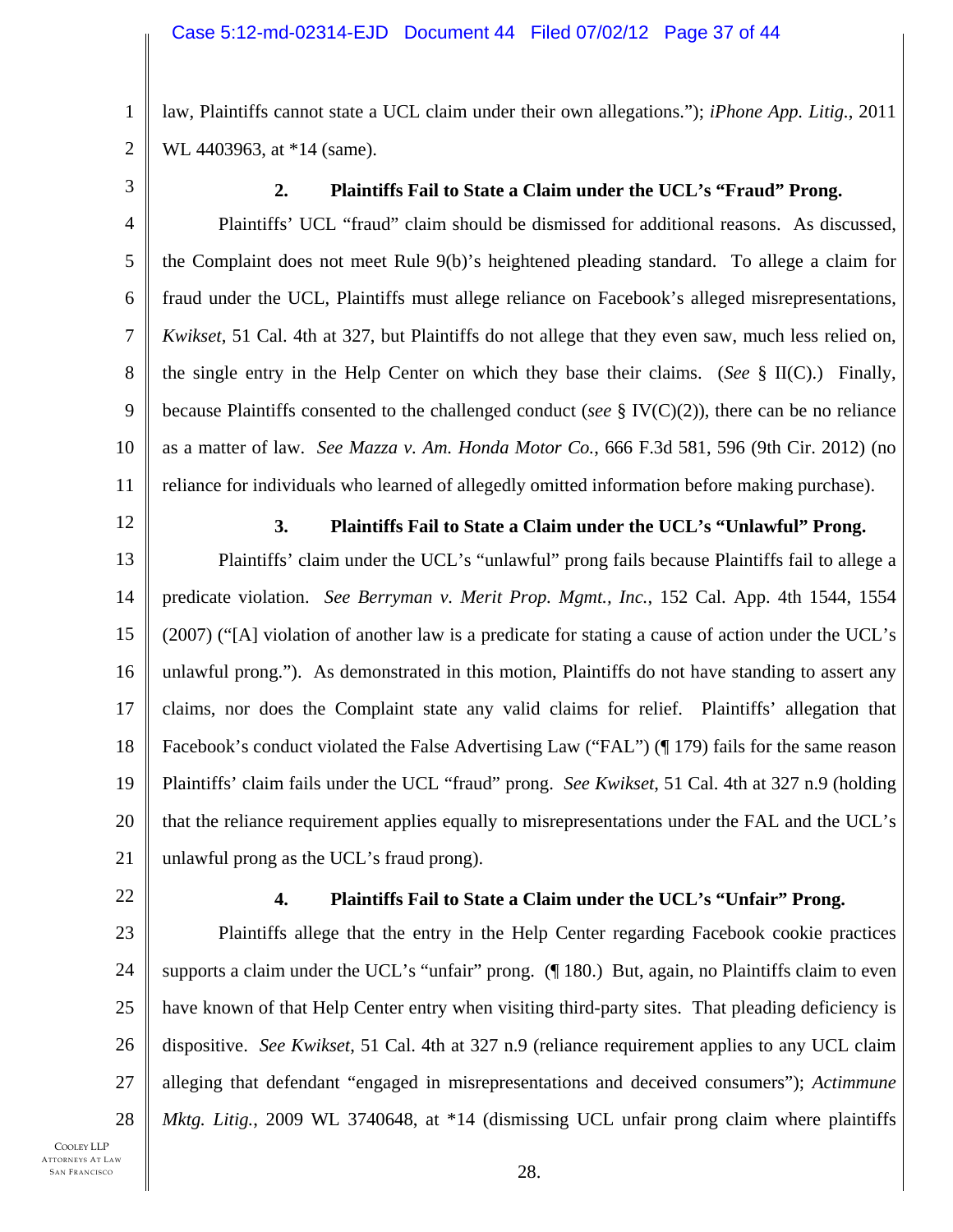1 failed to adequately allege reliance).

2 3 4 5 6 7 8 9 10 11 12 13 14 15 16 17 18 19 20 Plaintiffs' claim also fails under any of the three tests California courts have used to assess unfairness under the UCL. *See Daugherty v. Am. Honda Motor Co.*, 144 Cal. App. 4th 824, 838- 39 & n.9 (2007) (discussing the three tests).<sup>28</sup> First, as explained above (*see supra* § IV(A)), Plaintiffs fail to allege injury in fact, let alone a "substantial injury." *See Stearns v. Select Comfort Retail Corp.*, No. 08-2746 JF (PVT), 2009 WL 4723366, at \*13 (N.D. Cal. Dec. 4, 2009); *Chang Bee Yang v. Sun Trust Mortg., Inc.*, No. 10-CV-01541 AWI SKO, 2011 WL 3875520, at \*7 (E.D. Cal. Aug. 31, 2011) (dismissing unfair prong claim where plaintiffs failed to allege harm). Second, Plaintiffs have failed to show that Facebook's allegedly unfair conduct was "tethered to specific constitutional, statutory, or regulatory provisions." *See Drum*, 182 Cal. App. 4th at 257. Plaintiffs claim that the CLRA, California's constitutional right to privacy, "and California statutes recognizing the need for consumers to obtain material information that enables them [to] safeguard their own privacy interests, including Cal. Civ. Code 1798.80" support their claim. (¶ 180.) But Plaintiffs fail to adequately allege that Facebook violated any of these laws or rights.29 *Drum*, 182 Cal. App. 4th at 257 (dismissing unfair prong claim because "plaintiff failed to allege any violation or incipient violation of any statutory or regulatory provision"); *see also Belton v. Comcast Cable Holdings*, *LLC*, 151 Cal. App. 4th 1224, 1239-40 (2007). Finally, Plaintiffs' consent to the alleged activities (see *supra* §§ II(C) and IV(C)(2)) is also fatal to their claim for unfairness. *See S. Bay Chevrolet*, 72 Cal. App. 4th at 887 (denying unfair prong claim where plaintiff agreed to disputed business practice).

21

 $\overline{a}$ 

29.

<sup>22</sup>  23 24 25 26  $28$  Under one test, the consumer injury must be substantial, not outweighed by any countervailing benefits, and not an injury the consumers could reasonably have avoided. *Daugherty*, 144 Cal. App. 4th at 839. A second test requires the conduct be contrary to some legislatively declared public policy that is "tethered to specific constitutional, statutory, or regulatory provisions." *Drum v. San Fernando Valley Bar Ass'n*, 182 Cal. App. 4th 247, 257 (2010). A third test requires the plaintiff to show the conduct "is immoral, unethical, oppressive, unscrupulous or substantially injurious to consumers" and requires the court to weigh the utility of the defendant's conduct against the harm to the alleged victim. *S. Bay Chevrolet v. GMAC*, 72 Cal. App. 4th 861, 886-87 (1999).

<sup>27</sup>  28 <sup>29</sup> Plaintiffs have not only failed to bring a claim under Civil Code  $\S$  1798.80 or the California Constitution, they have also failed to allege any facts supporting such a claim.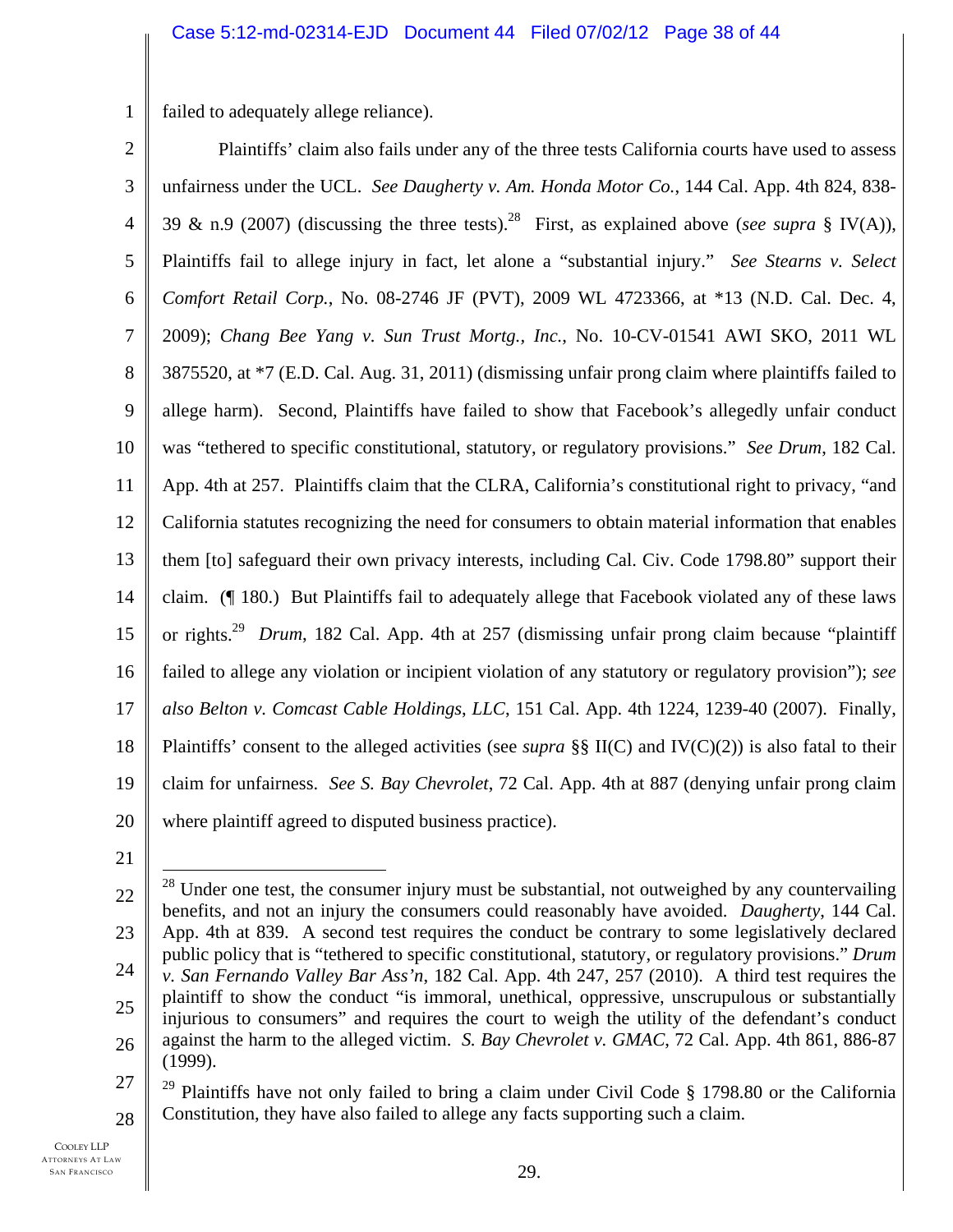1 2

3

4

5

6

## **I. Plaintiffs Fail to State a Claim under the CLRA (Count XI)**

Plaintiffs' CLRA claim should be dismissed for several reasons. First, Plaintiffs lack standing under the CLRA, which exists only for "[a]ny consumer who suffers any damage as a result of" any violation of Section 1770. Cal. Civ. Code § 1780(a). Because, as explained above, Plaintiffs have failed to allege any economic injury, they necessarily have not alleged damage pursuant to the CLRA. *See, e.g.*, *iPhone App. Litig.*, 2011 WL 4403963, at \*10.

7 8 9 10 11 12 13 Second, Plaintiffs are not "consumers" within the meaning of the CLRA. *See* Cal. Civ. Code § 1761(d) (defining "consumer" as "an individual who seeks or acquires, by purchase or lease, any goods or services for personal, family, or household purposes"). Plaintiffs do not allege they have made any form of payment to Facebook, and therefore have not acquired anything by "purchase or lease." *See Facebook Privacy Litig.*, 791 F. Supp. 2d at 716-17 (holding plaintiffs were not "consumers" under the CLRA because they did not allege they paid any money to Facebook, despite attempt to argue personal information was money).

14 15 16 17 18 Third, Plaintiffs' allegations challenge Facebook's use of cookies (*id.* ¶¶ 38-84) on thirdparty sites with Facebook features (*id.* ¶¶ 75-77). All of these challenged features are or relate to computer software, but "[s]oftware is neither a 'good' nor a 'service' within the meaning of the CLRA." *iPhone App. Litig.*, 2011 WL 4403963, at \*10; *see also Ferrington v. McAfee, Inc.*, No. 10-cv-01455-LHK, 2010 WL 3910169, at \*18-19 (N.D. Cal. Oct. 5, 2010) (same).

19 20 21 22 23 Fourth, because Plaintiffs' CLRA claim sounds in fraud—Plaintiffs allege Facebook misrepresented the services it was providing (¶¶ 218-20)—it is subject to Rule 9(b). Accordingly, Plaintiffs must allege, among other elements, "actual causation and reliance" with particularity. *See Actimmune Mktg. Litig.*, 2009 WL 3740648, at \*16. As with Plaintiffs' UCL claim, Plaintiffs fail to allege with any specificity that they relied on any misrepresentation. *See id.* at \*16.

24

## **J. Plaintiffs Fail to State a Claim for Conversion (Count VI)**

25 26 27 28 Plaintiffs' claim for conversion should also be dismissed. The elements of a claim for conversion in California are: (1) ownership of or right to possess personal property, (2) wrongful interference with the personal property, and (3) damages. *McKell v. Wash. Mut., Inc.*, 142 Cal. App. 4th 1457, 1491 (2006). "A plaintiff in a conversion action must also prove that it did not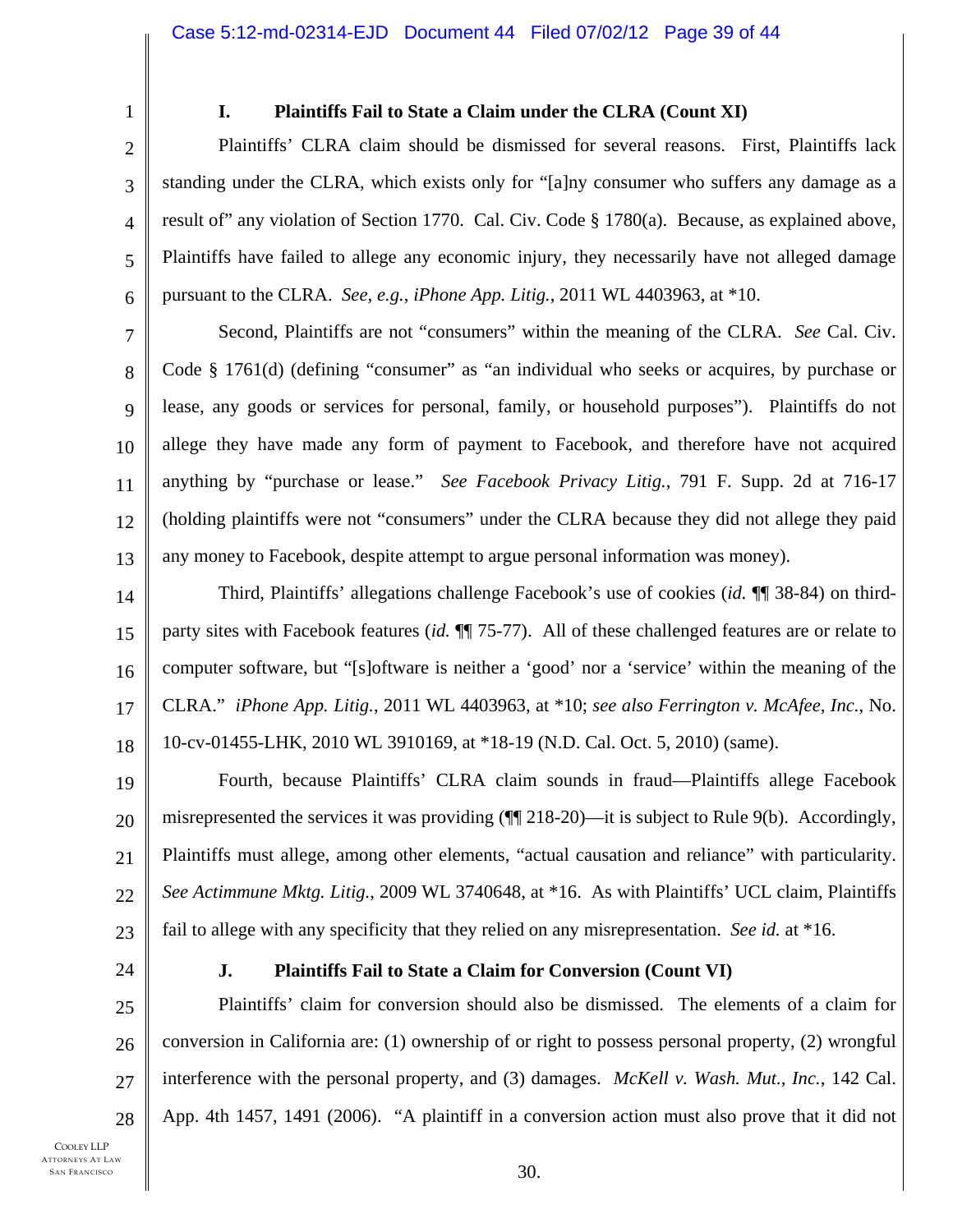#### Case 5:12-md-02314-EJD Document 44 Filed 07/02/12 Page 40 of 44

consent to the defendant's exercise of dominion." *Bank of New York v. Fremont Gen. Corp.*, 523 F.3d 902, 914 (9th Cir. 2008). Plaintiffs allege that Facebook converted their "personally identifiable information and other data, including, but not limited to, their names, account information, browsing histories, and purchasing habits." (¶ 168.)

5 6 7 8 9 10 11 12 13 14 15 16 17 18 19 20 21 22 23 24 25 26 27 Plaintiffs' conversion claim fails first, as described in Section IV(A), because Plaintiffs fail to allege any injury or harm. *See McKell*, 142 Cal. App. 4th at 1491 (noting that conversion requires "damages"). Second, Plaintiffs do not allege any convertible property right—that is, an interest (1) that is "capable of precise definition" and (2) "exclusive possession or control" and (3) in which the owner has "established a legitimate claim to exclusivity"—in information gathered about them. *See Kremen v. Cohen*, 337 F.3d 1024, 1030 (9th Cir. 2003). For one, "the broad category of information referred to as 'personal information' is [not] an interest capable of precise definition." *iPhone App. Litig. II*, 2012 WL 2126351, at \*27. Further, such information is not "capable of exclusive possession or control" because defendants' gathering of information does not prevent plaintiffs from also using that information. *See id.* ("[I]t is difficult to see how [personal information] is capable of exclusive possession or control."); *Low*, 2011 WL 5509848, at \*5 (plaintiff "failed to allege how he was foreclosed from capitalizing on the value of his personal data . . . simply because [his] unspecified personal information was purportedly collected by a third party" (quoting *LaCourt*, 2011 WL 1661532, at \*5)). Moreover, Plaintiffs cannot establish they have "a legitimate claim to exclusivity" because the use of information gathered about individuals is not a loss to the individual. *See, e.g.*, *DoubleClick*, 154 F. Supp. 2d at 525 ("[A]lthough demographic information is valued highly . . . the value of its collection has never been considered an economic loss to the subject."); *Folgelstrom v. Lamps Plus, Inc.*, 195 Cal. App. 4th 986, 994 (2011) ("The fact that the [plaintiff's] address had value to Lamps Plus, such that the retailer paid Experian a license fee for its use, does not mean that its value to plaintiff was diminished in any way."). Finally, as discussed, Plaintiffs' conversion claim fails because Plaintiffs consented to Facebook's use of cookies. *See Bank of New York*, 523 F.3d at 915 (holding consent defeats conversion claim). (*See* § IV(C)(2).)

28

1

2

3

4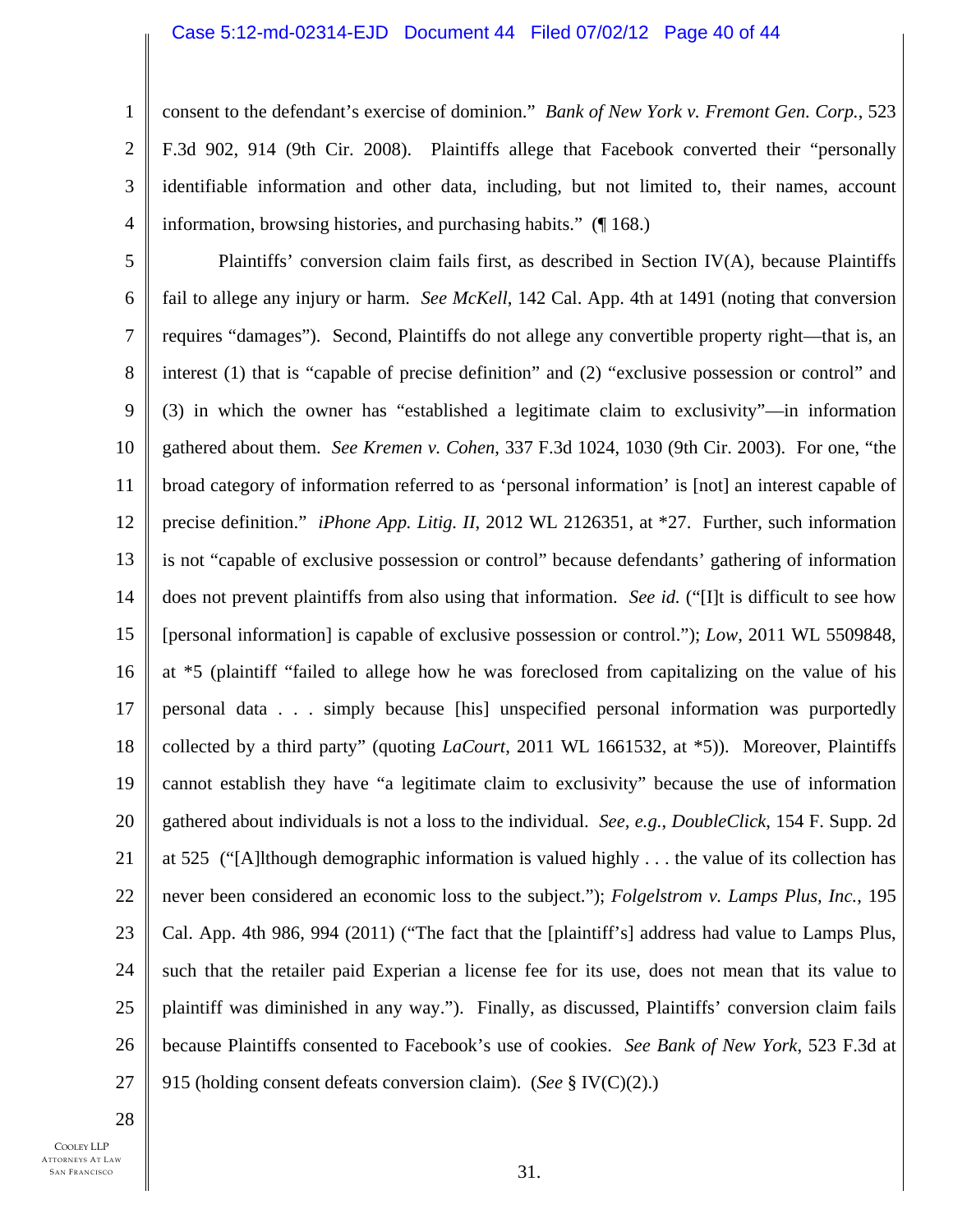1

2

3

4

5

6

7

8

## **K. Plaintiffs Fail to State a Claim for Trespass to Chattels (Count VII)**

Plaintiffs' claim for trespass to chattels fails for reasons similar to those that preclude their conversion claim. "[T]respass remains as an occasional remedy for minor interferences [with personal property], *resulting in some damage*, but not sufficiently serious or sufficiently important to amount to the greater tort of conversion." *Intel Corp. v. Hamidi*, 30 Cal. 4th 1342, 1351 (2003) (emphasis in original) (internal quotations and citation omitted). Plaintiffs allege Facebook "interfered with Plaintiffs' use of the following personal property owned by Plaintiffs: (a) Plaintiffs' computers; and (b) Plaintiffs' personally identifiable information." (¶ 174.)

9 10 11 12 13 14 15 16 17 18 19 20 21 22 23 24 25 26 Plaintiffs' claim for trespass necessarily fails because Plaintiffs have not pled injury in fact, as discussed in Section IV(A) above. *See, e.g.*, *iPhone App. Litig.*, 2011 WL 4403963, at \*10 (denying trespass claimwhere plaintiffs failed to allege injury in fact). Nor, as with their conversion claim, have Plaintiffs alleged a property right in "personally identifiable information" that may be trespassed upon. (*See supra* § IV.J.) Moreover, "[s]hort of dispossession, personal injury, or physical damage . . . , intermeddling is actionable only if the chattel is impaired as to its condition, quality, or value, or  $\dots$  the possessor is deprived of the use of the chattel for a substantial time." *Hamidi*, 30 Cal. 4th at 1357 (internal quotations and citation omitted). As discussed, Plaintiffs cannot show that they have been dispossessed or deprived of the use of information about them, or of its economic value, for any time at all, much less for a "substantial time." *See, e.g.*, *Low*, 2011 WL 5509848, at \*5; *LaCourt*, 2011 WL 1661532, at \*5; *DoubleClick*, 154 F. Supp. 2d at 525. As to their computers, Plaintiffs must allege some "actual or threatened damage to [the plaintiff's] computer hardware or software [or] interference with its ordinary and intended operation." *Hamidi*, 30 Cal. 4th at 1352-53. But the use of cookies is insufficient to impair computer systems. *See LaCourt*, 2011 WL 1661532, at \*7 (use of flash cookies insufficient to allege trespass); *cf. Vertkin v. Vertkin*, No. 07-4471 SC, 2007 WL 4287512, at \*3 (N.D. Cal. Dec. 6, 2007) (same as to use of tracking software); *Hamidi*, 30 Cal. 4th at 1353 (same as to sending hundreds of thousands of spam emails).

27 28 Finally, Plaintiffs' claim for trespass also fails because, as discussed, Plaintiffs consented to the activity they allege to constitute the trespass. *See LaCourt*, 2011 WL 1661532, at \*7.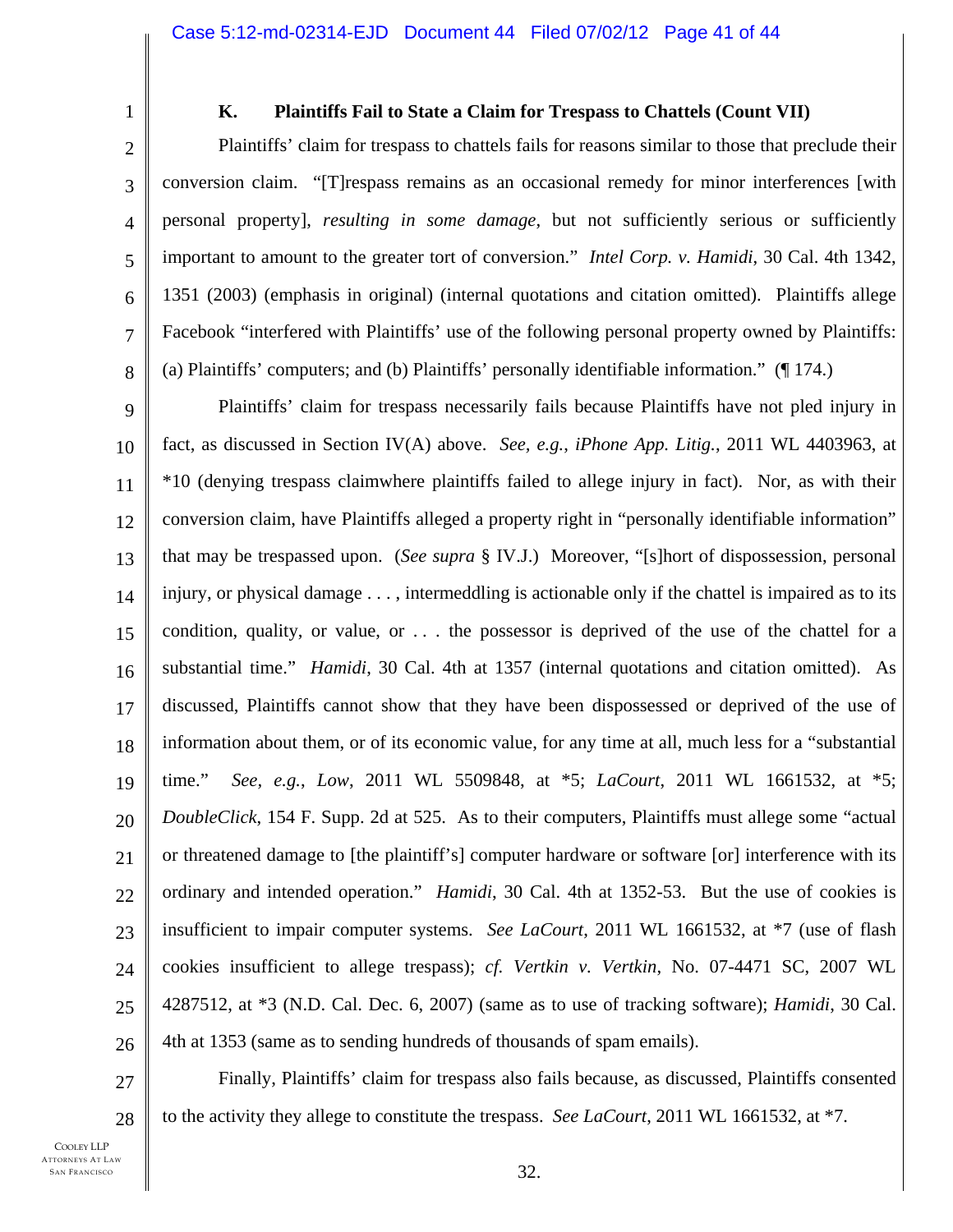1 2

## **L. Plaintiffs Fail to State a Claim for Invasion of Privacy or Intrusion upon Seclusion (Counts IV & V)**

3 4 5 6 7 8 9 10 The Complaint includes claims for Invasion of Privacy (¶¶158-62) and Intrusion Upon Seclusion (¶[163-66). California does not recognize a separate "invasion of privacy" tort; it is an umbrella term that covers four separate torts, including intrusion upon seclusion.<sup>30</sup> *See Shulman v. Group W Prods., Inc.,* 18 Cal. 4th 200, 214 & n.4 (1998).<sup>31</sup> To state a claim for intrusion upon seclusion, Plaintiffs must allege: "(1) intrusion into a private place, conversation or matter, (2) in a manner highly offensive to a reasonable person." *Id.* at 231. Because Plaintiffs have failed to allege facts that would establish either of these elements, Plaintiffs' claim for intrusion upon seclusion should be dismissed.

11

## **1. Plaintiffs Fail to Allege an Actionable Intrusion**

12 13 14 15 For the first element, Plaintiffs must allege: (a) an actual, subjective expectation of seclusion, and (b) that the expectation was objectively reasonable. *Med. Lab. Mgmt. Consultants v. ABC, Inc.*, 306 F.3d 806, 812-13 (9th Cir. 2002); *Sacramento Cnty. Deputy Sheriffs' Ass'n v. Cnty. of Sacramento*, 51 Cal. App. 4th 1468, 1487 (1996). They do not plead any such facts.

16

17 18 19 20 Aside from a single conclusory allegation (¶ 160), Plaintiffs fail to allege facts establishing that they had an actual expectation that Facebook would not collect information on the third-party websites they visited. In determining whether one has a subjective expectation of privacy, "[a] comparison of what precautions he took to safeguard his privacy interest with the precautions he might reasonably have taken, is appropriate." *Med. Lab. Mgmt*, 306 F.3d at 813

21

<sup>22</sup>  23 24 25 26  $30$  To the extent that Count IV is an attempt to bring a claim under Article I, Section 1 of the California Constitution, it fails because Plaintiffs have not adequately alleged the elements of that claim. *Hill v. Nat'l Collegiate Athletic Ass'n*, 7 Cal. 4th 1, 66 (1994) (listing elements). First, Plaintiffs have not alleged a legally protected privacy interest because information about a subset of websites Plaintiffs visited is not the sort of highly personal information required for a protected privacy interest. *See, e.g.*, *Susan S. v. Israels*, 55 Cal. App. 4th 1290, 1295-98 (1997) (confidential mental health records). Moreover, for the reasons stated in subsections 1 and 2 following this note, Plaintiffs have not alleged a reasonable expectation of privacy or that the alleged collection was an egregious breach of social norms.

<sup>27</sup>  28 <sup>31</sup> In *Shulman*, the court stated that California recognizes four categories of the tort of "invasion" of privacy": (1) intrusion upon seclusion, (2) public disclosure of private facts, (3) false light in the public eye, and (4) appropriation of name or likeness). *Id.* at 214 & n.4.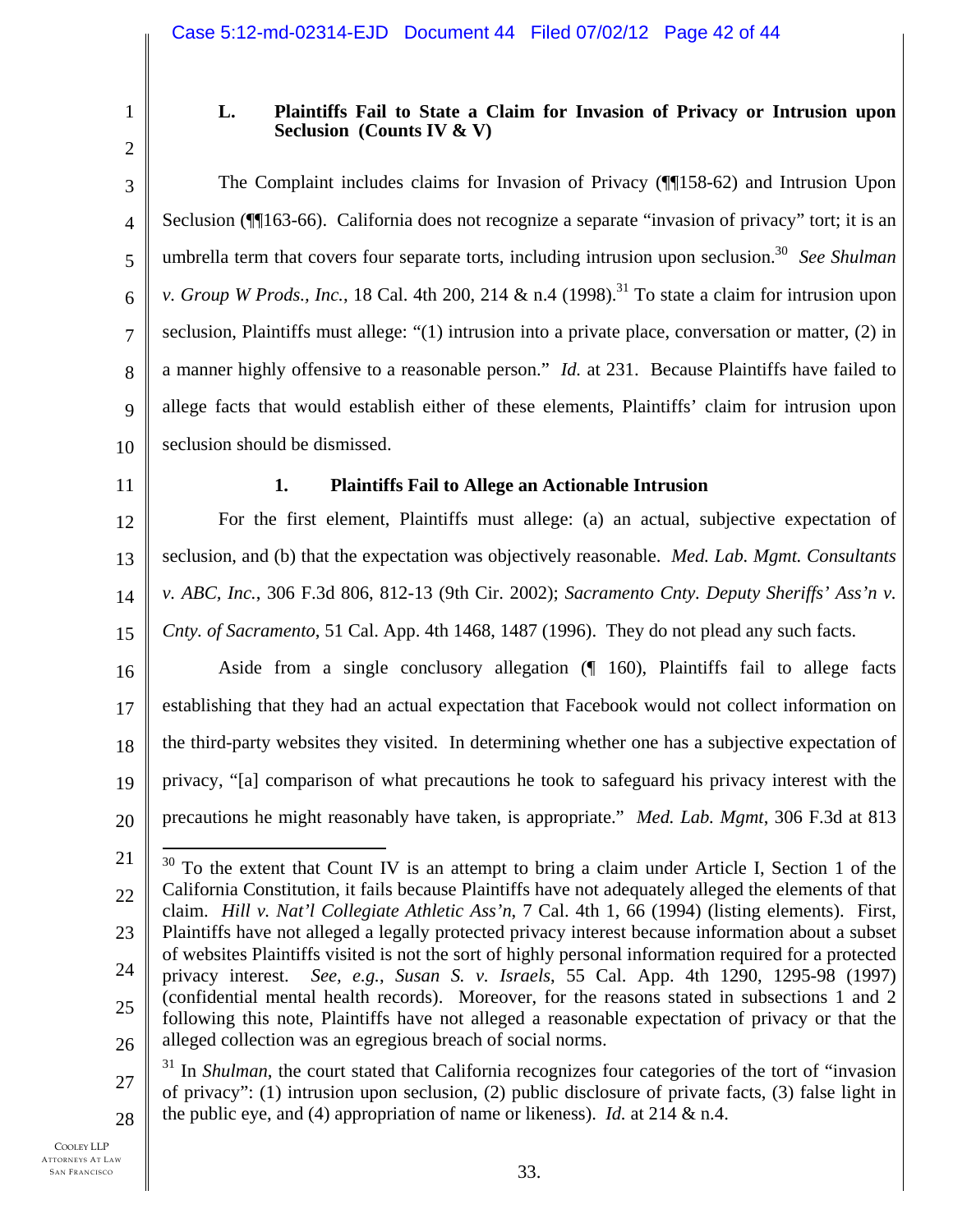1 2 3 4 5 (quoting *Kemp v. Block*, 607 F. Supp. 1262, 1264 (D. Nev. 1985) (stating that to state intrusion claim, plaintiff "must have shown that he sought to preserve his conversation . . . as private")). Here, Plaintiffs do not allege that they tried to block or remove cookies even though Facebook disclosed that it used cookies to collect information about visits to some third-party sites and that users could block or remove cookies if they wanted. (*See* § II(C).)

6 7 8 9 10 11 12 13 14 Nor can Plaintiffs allege that they had an objectively reasonable expectation of privacy. Facebook's Privacy Policy states that Facebook uses cookies to collect information about Users' activities on some websites with Facebook features—the very conduct complained of here. (*See* § IV(C)(2).) *Mortensen v. Bresnan Commc'n*, No. CV 10-13-BLG\_RFC*,* 2010 U.S. Dist. LEXIS 131419, at \*14-17 (D. Mont. Dec. 13, 2010) (dismissing intrusion upon seclusion claim where defendant's privacy policy indicated the complained-of monitoring would occur). Plaintiffs also cannot rely on the single entry in Facebook's Help Center because Plaintiffs have not alleged that they read or were otherwise aware of that entry in the Help Center before they visited third-party sites.

15 16 17 18 19 20 21 22 Moreover, courts have held in the context of the Fourth Amendment that users do not have a reasonable expectation of privacy in information about their activity that is provided to others as part of the normal operation of the Internet, as is the case here. *See People v. Stipo*, 195 Cal. App. 4th 664, 666, 668-69 (2011) ("[S]subscriber has no expectation of privacy in the subscriber information he supplies to his Internet provider"); *United States v. Forrester*, 512 F.3d 500, 510 (9th Cir. 2008) ("Internet users have no expectation of privacy in the . . . IP addresses of the websites they visit because they should know that this information is provided to and used by Internet service providers for the specific purpose of directing the routing of information.").

23

## **2. Plaintiffs Fail to Allege a Highly Offensive Intrusion**

24 25 26 27 28 Plaintiffs also have not alleged that the supposed intrusion was "highly offensive to a reasonable person." An intrusion is only highly offensive if it is sufficiently serious and unwarranted as to constitute an egregious breach of social norms. *Hernandez v. Hillsides, Inc.*, 47 Cal. 4th 272, 295 (2009). In determining whether an alleged intrusion is highly offensive, courts typically consider "the degree of the intrusion, the context, conduct and circumstances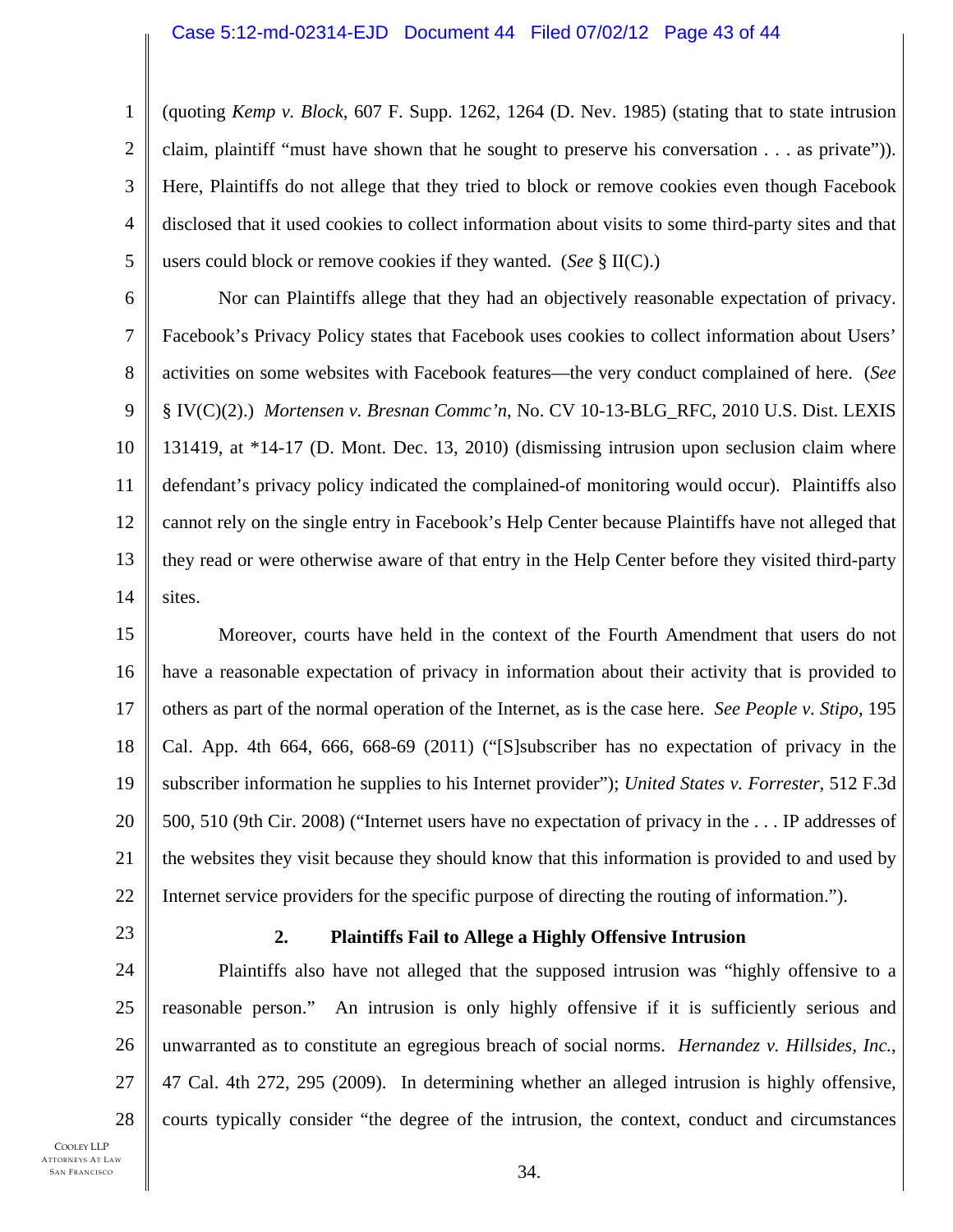#### Case 5:12-md-02314-EJD Document 44 Filed 07/02/12 Page 44 of 44

surrounding the intrusion as well as the intruder's motives and objectives, the setting into which he intrudes, and the expectations of those whose privacy is invaded." *Med. Lab. Mgmt.*, 306 F.3d at 819. Again, Plaintiffs' lone conclusory allegation (¶ 166) is insufficient.

3

1

2

4 5 6 7 8 9 10 11 12 *Folgelstrom* is instructive. There, the plaintiffs alleged that the defendant routinely asked its customers for their ZIP codes during purchases but did not tell customers that it would then provide their names, credit card numbers, and ZIP codes to an agency that provided their addresses so the defendant could mail marketing materials. 195 Cal. App. 4th at 989. The court held that the company's actions were not highly offensive because using the plaintiffs' contact information to send marketing materials was "routine commercial behavior." *Id.* at 992-93. The court noted that it "found no case which imposes liability based on the defendant obtaining unwanted access to the plaintiff's private information which did not also allege that the *use* of plaintiff's information was highly offensive." *Id.*

13 14 15 16 17 18 19 20 21 Here, Plaintiffs allege that Facebook failed to delete certain cookies when they logged out, and continued to collect information on the websites they visited. But Plaintiffs fail to allege that Facebook used this information at all, let alone that it was used for an "offensive or improper purpose." While Plaintiffs speculate that it could be used for advertising (¶ 178), the use of personal information to target advertising is nothing but routine commercial behavior. *Folgelstrom*, 195 Cal. App. 4th 993; *see also iPhone App. Litig. II*, 2012 WL 2126351, at \*16 (disclosure of personal data and geolocation information without one's knowledge and consent "does not constitute an egregious breach of social norms"). Plaintiffs' intrusion upon seclusion claim should be dismissed.

22

#### **V. CONCLUSION**

23 24 25 26 27 For these reasons, the Court should grant Facebook's motion to dismiss with prejudice. Dated: July 2, 2012 COOLEY LLP */s/ Matthew D. Brown*  Matthew D. Brown (196972) Attorneys for Defendant FACEBOOK, INC. 1276407/SF

COOLEY LLP ATTORNEYS AT LAW SAN FRANCISCO

28

35.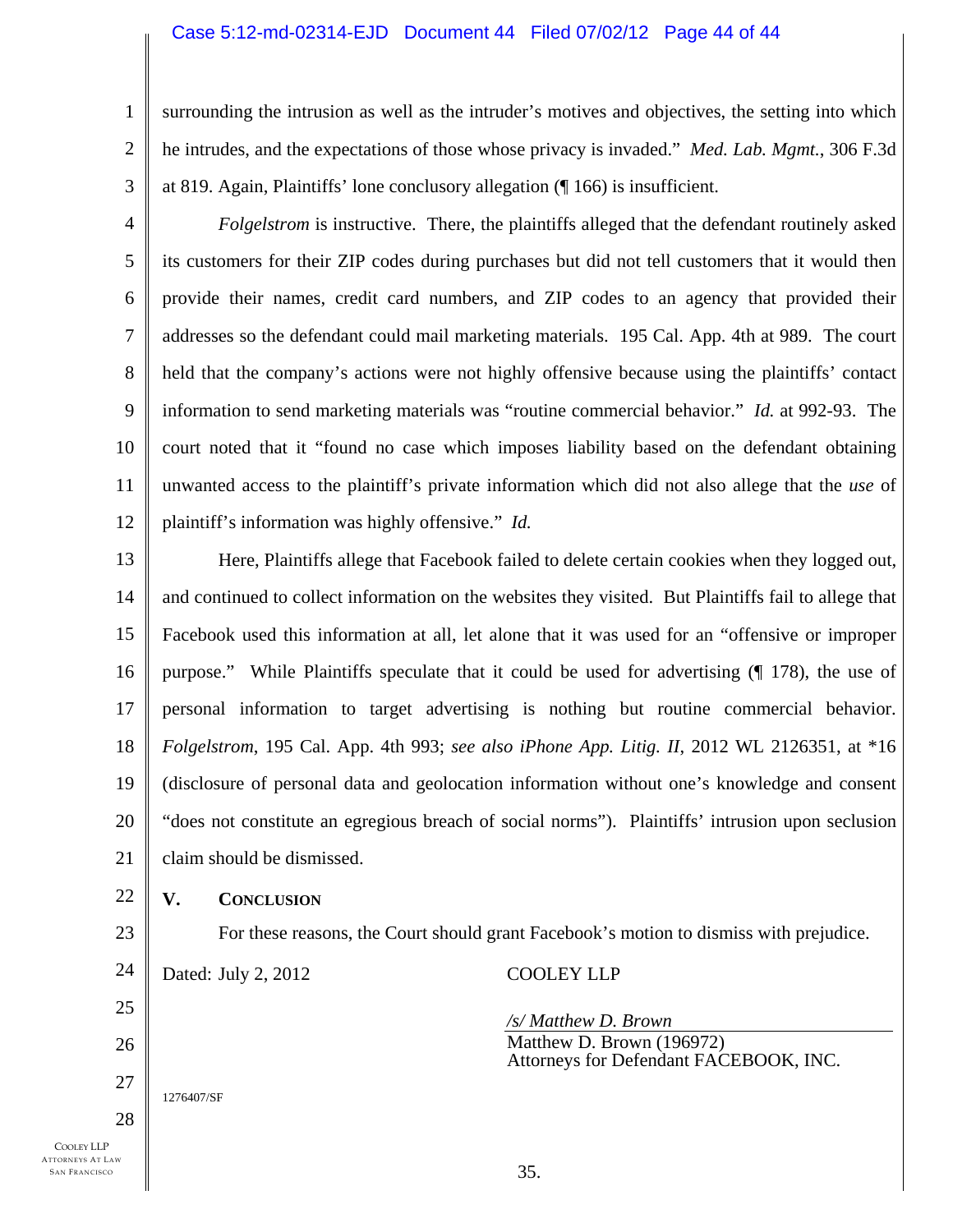|              | Case 5:12-md-02314-EJD  Document 44-1  Filed 07/02/12  Page 1 of 2                                 |                                    |                                                                                    |
|--------------|----------------------------------------------------------------------------------------------------|------------------------------------|------------------------------------------------------------------------------------|
|              |                                                                                                    |                                    |                                                                                    |
| $\mathbf{1}$ | <b>COOLEY LLP</b>                                                                                  |                                    |                                                                                    |
| 2            | MICHAEL G. RHODES (116127)<br>(rhodesmg@cooley.com)                                                |                                    |                                                                                    |
| 3            | MATTHEW D. BROWN (196972)<br>(brownmd@cooley.com)                                                  |                                    |                                                                                    |
| 4            | JEFFREY M. GUTKIN (216083)<br>(jgutkin@cooley.com)                                                 |                                    |                                                                                    |
| 5            | 101 California Street, 5th Floor<br>San Francisco, CA 94111-5800                                   |                                    |                                                                                    |
| 6            | Telephone: (415) 693-2000<br>Facsimile:<br>$(415)$ 693-2222                                        |                                    |                                                                                    |
| 7            | <b>Attorneys for Defendant</b><br>FACEBOOK, INC.                                                   |                                    |                                                                                    |
| 8            |                                                                                                    |                                    |                                                                                    |
| 9            |                                                                                                    | UNITED STATES DISTRICT COURT       |                                                                                    |
| 10           | NORTHERN DISTRICT OF CALIFORNIA                                                                    |                                    |                                                                                    |
| 11           |                                                                                                    | <b>SAN JOSE DIVISION</b>           |                                                                                    |
| 12           |                                                                                                    |                                    |                                                                                    |
| 13           | In re: Facebook Internet Tracking Litigation                                                       | Case No. 5:12-md-02314 EJD         |                                                                                    |
| 14           |                                                                                                    | [PROPOSED] ORDER GRANTING          | DEFENDANT FACEBOOK, INC.'S MOTION                                                  |
| 15           |                                                                                                    |                                    | <b>TO DISMISS PLAINTIFFS' CORRECTED</b><br><b>FIRST AMENDED CONSOLIDATED CLASS</b> |
| 16           |                                                                                                    | $12(b)(1)$ & $12(b)(6)$            | <b>ACTION COMPLAINT (FED. R. CIV. P.</b>                                           |
| 17           |                                                                                                    |                                    |                                                                                    |
| 18<br>19     |                                                                                                    | DATE:<br>TIME:                     | September 21, 2012<br>9:00 a.m.                                                    |
| 20           |                                                                                                    | <b>COURTROOM:</b><br><b>JUDGE:</b> | 4<br>Edward J. Davila                                                              |
| 21           |                                                                                                    | <b>TRIAL DATE:</b>                 | None Set                                                                           |
| 22           |                                                                                                    |                                    |                                                                                    |
| 23           | Defendant Facebook, Inc.'s Motion to Dismiss Plaintiffs' Corrected First Amended                   |                                    |                                                                                    |
| 24           | Consolidated Complaint was heard on September 21, 2012 at 9:00 a.m. in this Court. Counsel for     |                                    |                                                                                    |
| 25           | Facebook and counsel for Plaintiffs were in attendance and presented oral argument. Having         |                                    |                                                                                    |
| 26           | considered the parties' papers filed in support of and in opposition to the motion, oral argument, |                                    |                                                                                    |
| 27           | and all other materials properly considered by the Court, and good cause having been shown, the    |                                    |                                                                                    |
| 28           | Court issues the following findings and orders:                                                    |                                    |                                                                                    |
|              |                                                                                                    |                                    |                                                                                    |

I